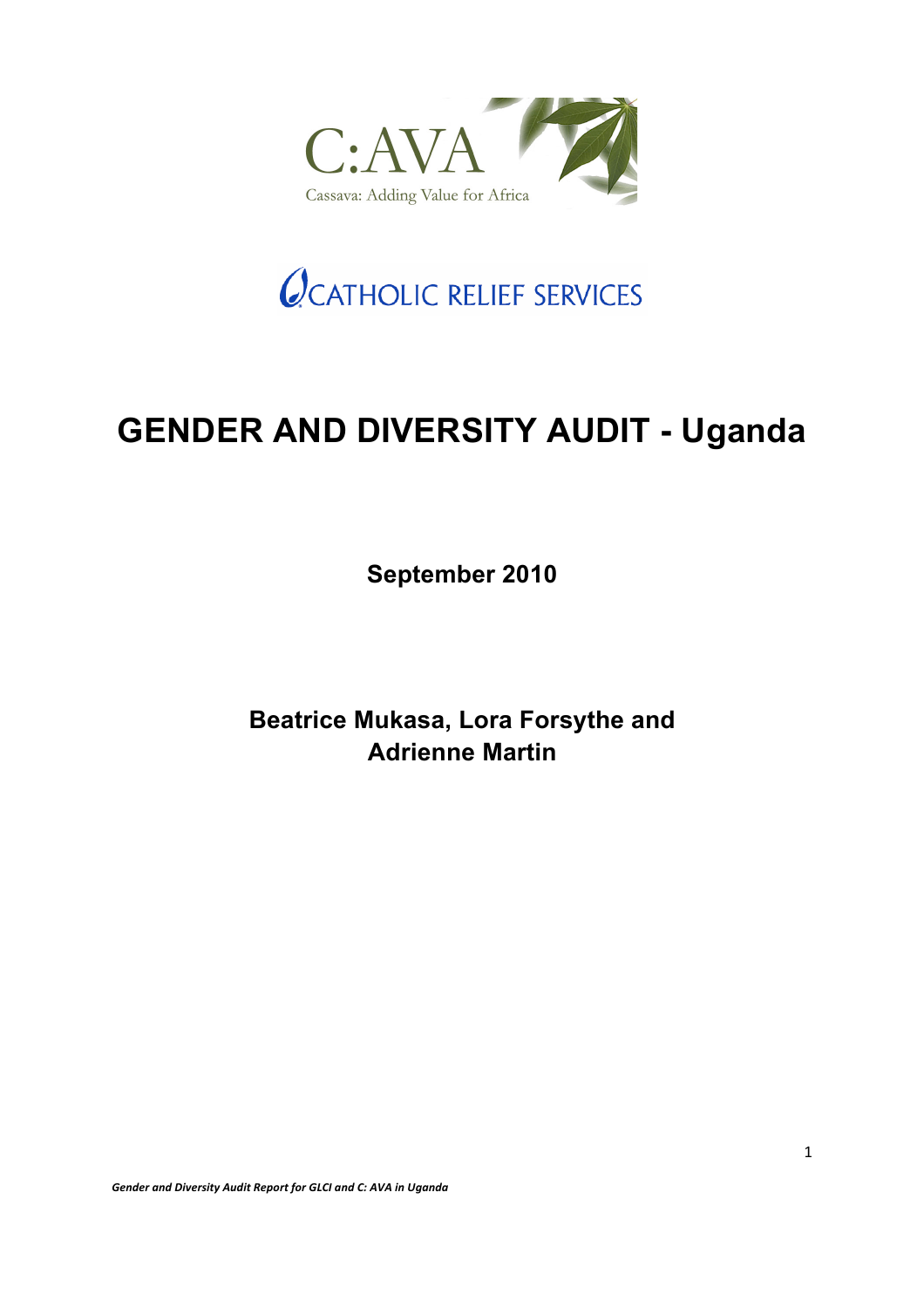### **Table of Contents**

| 1   |  |  |  |  |  |  |
|-----|--|--|--|--|--|--|
| 1.1 |  |  |  |  |  |  |
| 1.2 |  |  |  |  |  |  |
| 1.3 |  |  |  |  |  |  |
| 1.4 |  |  |  |  |  |  |
| 1.5 |  |  |  |  |  |  |
| 1.6 |  |  |  |  |  |  |
| 2   |  |  |  |  |  |  |
| 2.1 |  |  |  |  |  |  |
| 2.2 |  |  |  |  |  |  |
| 2.3 |  |  |  |  |  |  |
| 2.4 |  |  |  |  |  |  |
| 3   |  |  |  |  |  |  |
| 3.1 |  |  |  |  |  |  |
| 3.2 |  |  |  |  |  |  |
| 3.3 |  |  |  |  |  |  |
| 3.4 |  |  |  |  |  |  |
| 3.5 |  |  |  |  |  |  |
| 4   |  |  |  |  |  |  |
| 4.1 |  |  |  |  |  |  |
| 4.2 |  |  |  |  |  |  |
| 4.3 |  |  |  |  |  |  |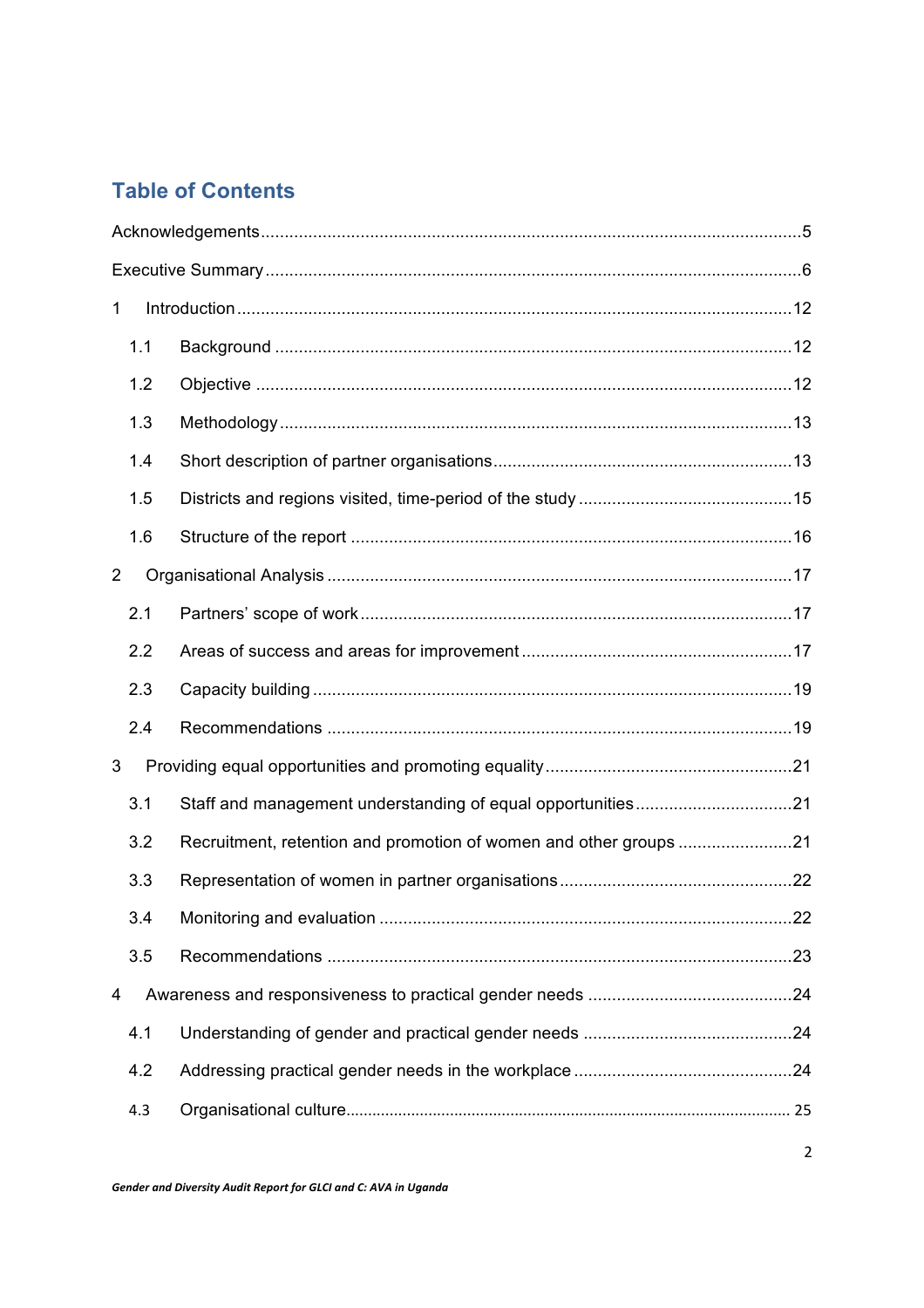|                | 4.4 |                                                                |  |
|----------------|-----|----------------------------------------------------------------|--|
|                | 4.5 |                                                                |  |
|                | 4.6 |                                                                |  |
|                | 4.7 |                                                                |  |
|                | 4.8 |                                                                |  |
|                | 4.9 |                                                                |  |
| 5              |     | Impact on strategic gender needs and women's empowerment 30    |  |
|                | 5.1 | Understanding of empowerment and strategic gender needs30      |  |
|                | 5.2 |                                                                |  |
|                | 5.3 | Women in decision-making positions and gender focal persons 31 |  |
|                | 5.4 | Addressing strategic gender issues and women's empowerment 32  |  |
|                | 5.5 |                                                                |  |
|                | 5.6 | Partners' impact on communities and women's empowerment 34     |  |
|                | 5.7 |                                                                |  |
| 6              |     |                                                                |  |
|                | 6.1 |                                                                |  |
|                | 6.2 |                                                                |  |
|                | 6.3 |                                                                |  |
|                | 6.4 |                                                                |  |
|                | 6.5 |                                                                |  |
|                | 6.6 |                                                                |  |
| $\overline{7}$ |     |                                                                |  |
|                | 7.1 |                                                                |  |
|                | 7.2 |                                                                |  |
|                | 7.3 |                                                                |  |
|                | 7.4 |                                                                |  |
| 8              |     |                                                                |  |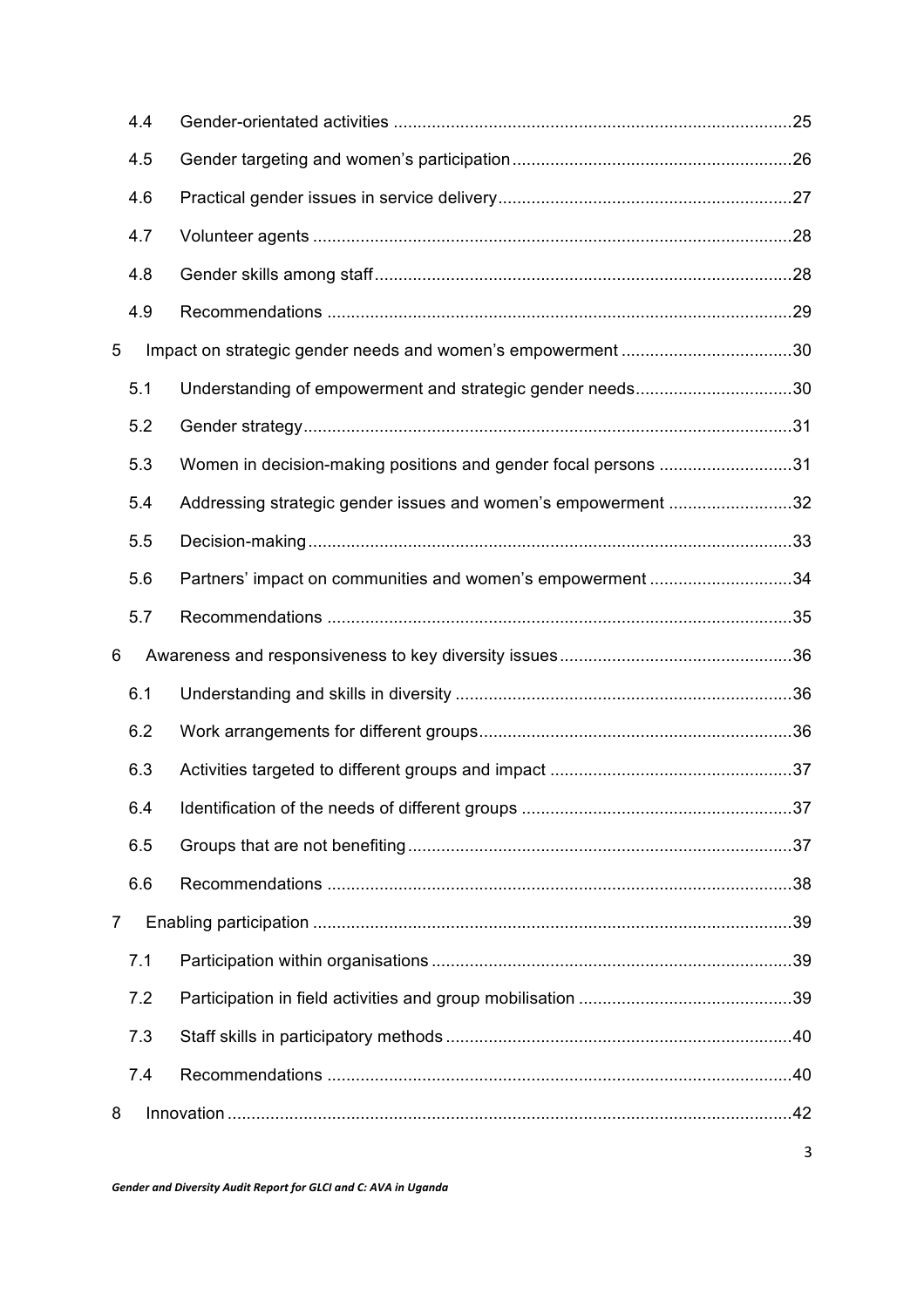| 8.2 |                                                                                |  |
|-----|--------------------------------------------------------------------------------|--|
| 8.3 |                                                                                |  |
|     | Appendix A: Areas of strength and areas to be improved for service providers44 |  |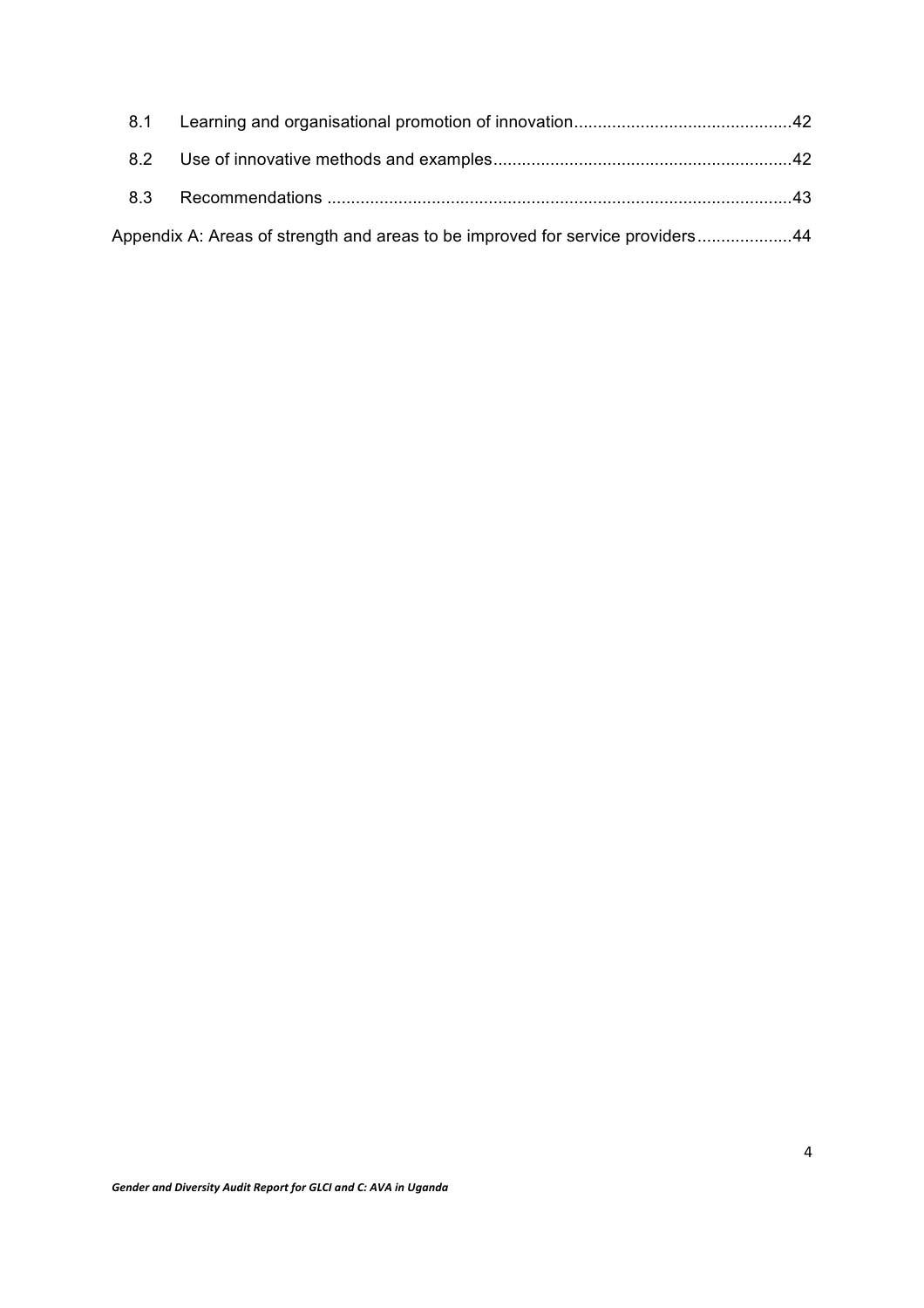### Acknowledgements

We would like to thank all the people who contributed to the study with their time, effort and ideas. We would particularly like to thank the Ugandan C:AVA team and the GLCI team led by the Catholic Relief Services (CRS). Most of all, we would like to thank the management and staff from all the organisations visited who gave us their time, assistance and candidness in discussions.

Last but not least we would like to thank the Bill and Melinda Gates Foundation for providing the funds for this study through a grant to the University of Greenwich's Natural Resources Institute. The views expressed here are not necessarily those of the Foundation.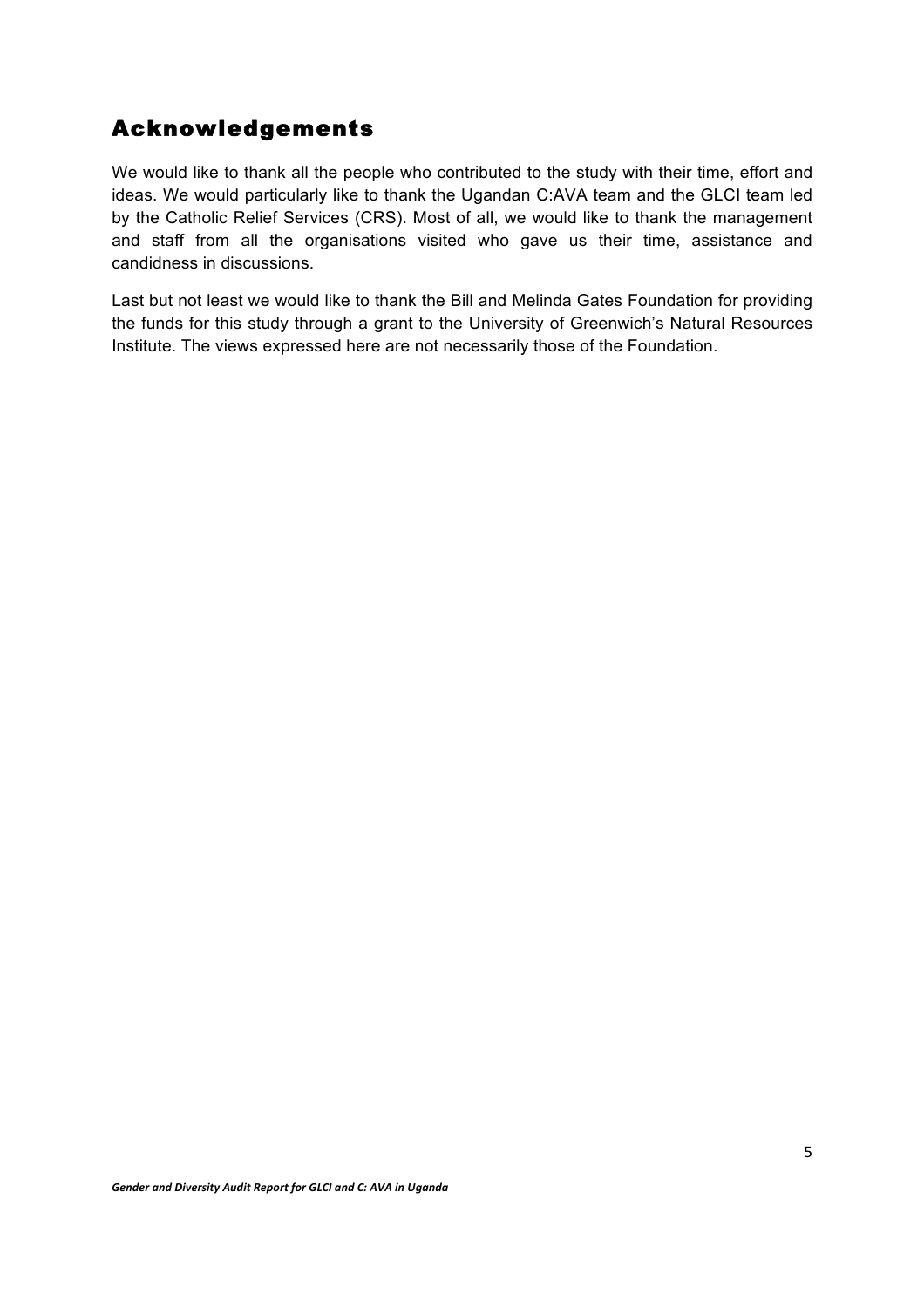## Executive Summary

In January 2010, a Gender and Diversity Audit of the Cassava: Adding Value for Africa  $(C:AVA)$  and Great Lakes Cassava Initiative (GLCI) projects<sup>1</sup> was conducted. The objective was to identify the ways in which partners think and act in relation to gender and diversity within their organisations and as part of their operations. This is designed to ensure that the project impacts are equitable, that opportunities for vulnerable groups are promoted and that adjustments are made to encourage participation.

This report presents the main findings from the C:AVA and GLCI Gender and Diversity Audit in Uganda in the following performance areas: organisational management; equal opportunities and promotion of equality; awareness and responsiveness to practical gender needs; impact on women's strategic needs and empowerment; awareness and responsiveness to diversity issues; enabling participation and innovation.

#### **Organisational management**

Overall, both C:AVA and GLCI partners shared similar goals and motivations for their work, and provided complementary activities to each other, which could provide a future basis for partnership working. Staff and management in partner organisations were positive about their organisations and their achievements. Staff and managers' perceptions of the areas of strength in their organisations were management, financial management and planning. Training and mobilisation of farmers was another key area of strength for partners.

The organisational areas felt to be in need of improvement were incentives, both monetary and non-monetary, and policy influence, to lobby government for additional resources, particularly for more staff. This was similar to findings from other C:AVA and GLCI countries. Lack of resources was a key reason cited for lack of investment in staff.

There were indications of opportunities for shared learning between partners, as areas of strength and areas for improvement varied slightly between them, such as in monitoring and evaluation, targeting beneficiaries and using innovative methods. Other key capacity needs are: gender and diversity skills, crop management and processing, financial training for farmers, participatory M&E methods, information dissemination and awareness raising, seed multiplication and conservation, commercial production, marketing and value addition.

Recommendations were for GLCI and C:AVA country offices to organise and facilitate a shared-learning session for partners to share experiences and good practices; partners to build capacity in advocacy and proposal writing, and partner organisations should focus on improving staff incentives, both monetary and non-monetary, to improve staff motivation, retention, development and greater independence.

 

 $1$  GLCI began one year before C:AVA and C:AVA activities are starting currently.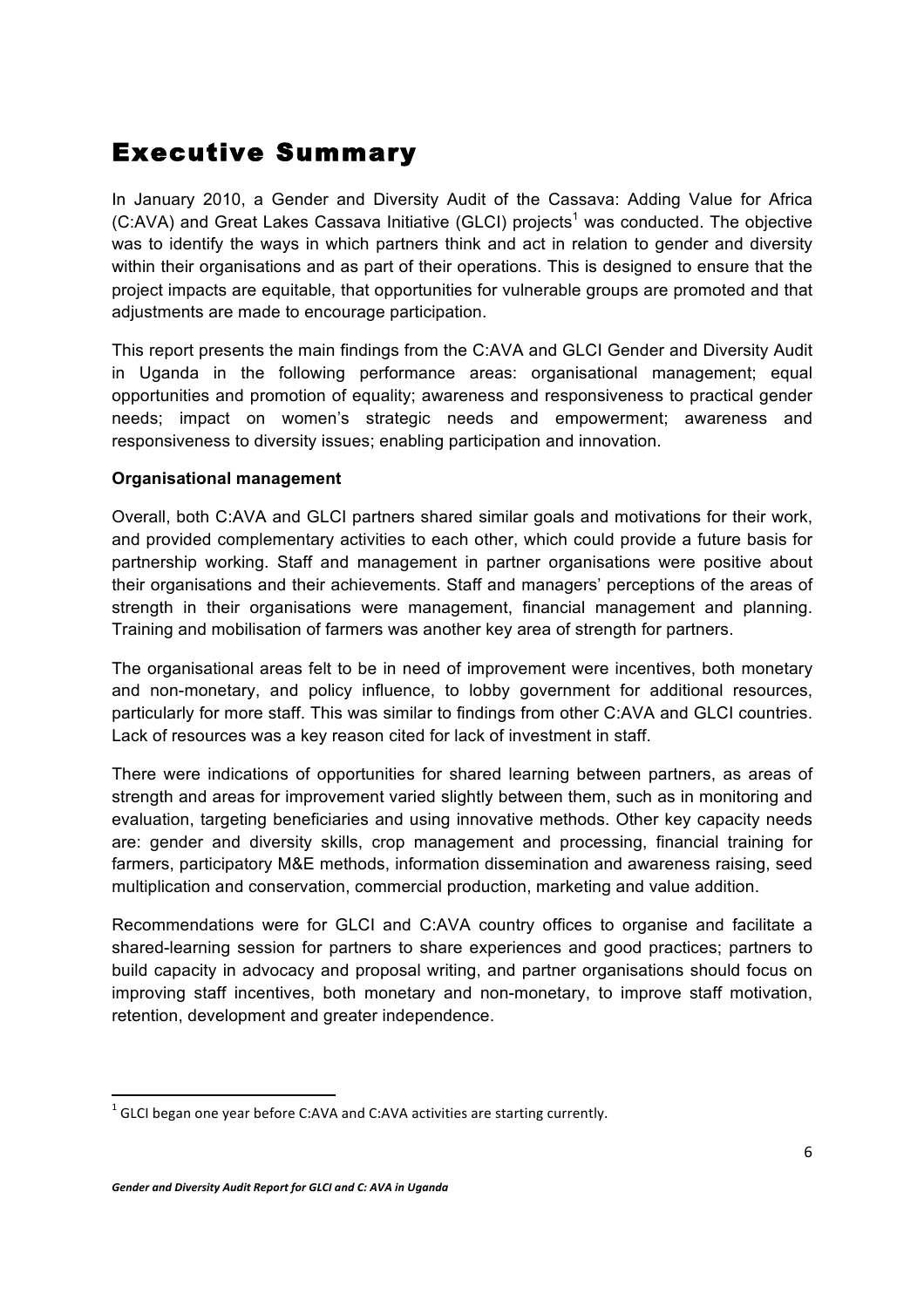#### **Providing equal opportunities and promoting equality**

This performance area examined the ability of partners to provide equal opportunities for staff and beneficiaries. Overall, staff had a good understanding of equal opportunities and a general picture of employment rights as established in the law. As employers, partners felt there was no discrimination of men, women and other minority groups, but emphasised that staff selection and promotion was on the basis of the abilities of the candidates, regardless of their personal characteristics. Therefore there was no deliberate effort, policy or strategy to hire underrepresented groups.

Partners felt they had a balanced representation of women and other groups among staff; despite the actual low number of female staff in management. The lack of female representation in partner organisations however could be due to the lack of consideration of gender at the recruitment stage; therefore, there is a need to mainstream gender and diversity in the human resource policies of the partner organisations if this problem is to be addressed.

The work environment and conditions of work for different groups in partner organisations were found to be sufficient for staff. Examples of provisions for staff included insurance coverage, sick pay, and the opportunity for mothers, long-term sick and elderly staff to select a preferred location for fieldwork.

The monitoring and evaluation process in partner organisations was not uniform in quality or structure. However, partners felt that monitoring and evaluation was done well. A number of GLCI partners exemplified capacity in monitoring and evaluation which could be shared with CAVA partners.

Recommendations for partners are: increase their understanding of equal opportunities human resource practices; establish formal procedures and policies in recruitment, retention and promotion of staff, along with undertaking positive discrimination to improve underrepresentation of women; promote a positive and supportive organisational culture for staff, and revise monitoring and evaluation procedures to include gender and diversity sensitive indicators.

#### **Awareness and responsiveness to practical gender needs**

Practical gender needs are what women and men perceive to be immediate necessities for their livelihoods, which correspond to different roles and responsibilities of women and men. Overall, partners had a basic understanding of gender and its changing nature reflected in the roles and responsibilities of men and women. However, it was easier for staff to apply the concept of gender to field operations then to their workplace. Staff had less understanding of the concept of practical gender needs; however, they could provide examples of such as the provision of maternity leave and need for separate space for men and women to participate in activities.

Staff in C:AVA and GLCI partner organisations felt that their workplace offered them the flexibility required to fulfil their parenting roles, mainly described as the provision of maternity leave and flexible working for nursing mothers. However, these arrangements were largely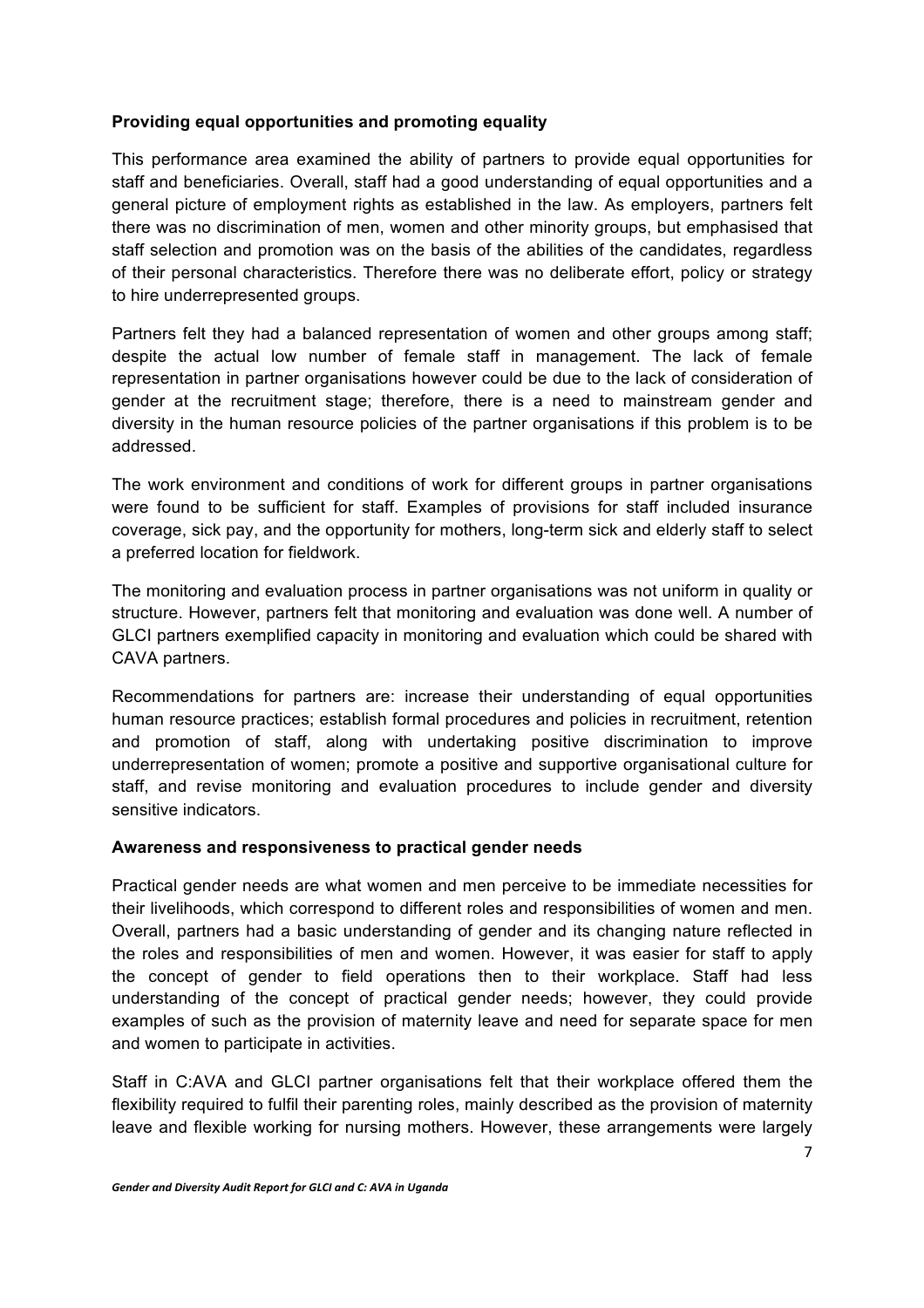afforded to female staff, which could reinforce men's exclusion from participation and responsibility in parenting. One organisation was also accommodating women's travel arrangements by providing vehicles, however, it would be more effective and transformative to empower and train more women to drive motorcycles.

Overall, most C:AVA and GLCI partners expressed positive and supportive organisational cultures, gender-sensitivity and minimal preferential treatment. However, due to a low level of understanding of gender concepts, staff may be unaware of more subtle types of discrimination which can impact on women's employment.

In terms of field activities, C:AVA and GLCI partners have instituted a number of programs that address the practical needs of women and men. Activities involving a large number of women had a tendency to focus on traditionally 'female' domains, such as family welfare and household food security. In contrast, activities involving more men focused on agricultural production and marketing, particularly of cash crops.

Partners felt that the sex composition of beneficiary groups they worked with was important in delivering services. Some partners had established targets for women and men's participation, ranging from one-third, two-thirds and three-quarter women, equal numbers or separate groups, all which have different implications. Due to targeting, there were good levels of participation of women and men among partners who monitored levels of participation by sex; however, it varied according to the type of activity and the extent to which activities corresponded to traditional gender roles.

Some of the practical gender needs that partners were currently addressing were: holding training sessions at convenient times and locations, having separate consultations with men and women, provision of meals and transport refund for training outside the community, providing appropriate and targeted technical training. Some practical gender issues that partners should address are: income-generating opportunities for men to reduce migration; labour-reducing and gender-sensitive equipment provision; targeting women for financial management capacity building; providing pictorial communication as learning materials; reasonable and appropriate fees/cost for services; gender sensitisation; use of preferred varieties (e.g. Migera), and greater access to transportation.

Volunteer agents with GLCI were found to mostly be men, which staff stated was due to the high level of illiteracy among women and their constrained mobility. The selection process of volunteer agents depends on the partner organisations' focus and scope of work. Gendersensitive selection criteria should be introduced to increase the number of female volunteer agents.

Partners will need to build their capacity in gender analysis frameworks, and gendersensitive needs identification as these areas were generally weak among C:AVA and GLCI partners.

Recommendations include: GLCI and C:AVA to undertake capacity building with partner staff in gender and diversity skills; partners to closely examine the conditions of work for staff and work to improve organisational culture for gender sensitivity; the practical needs of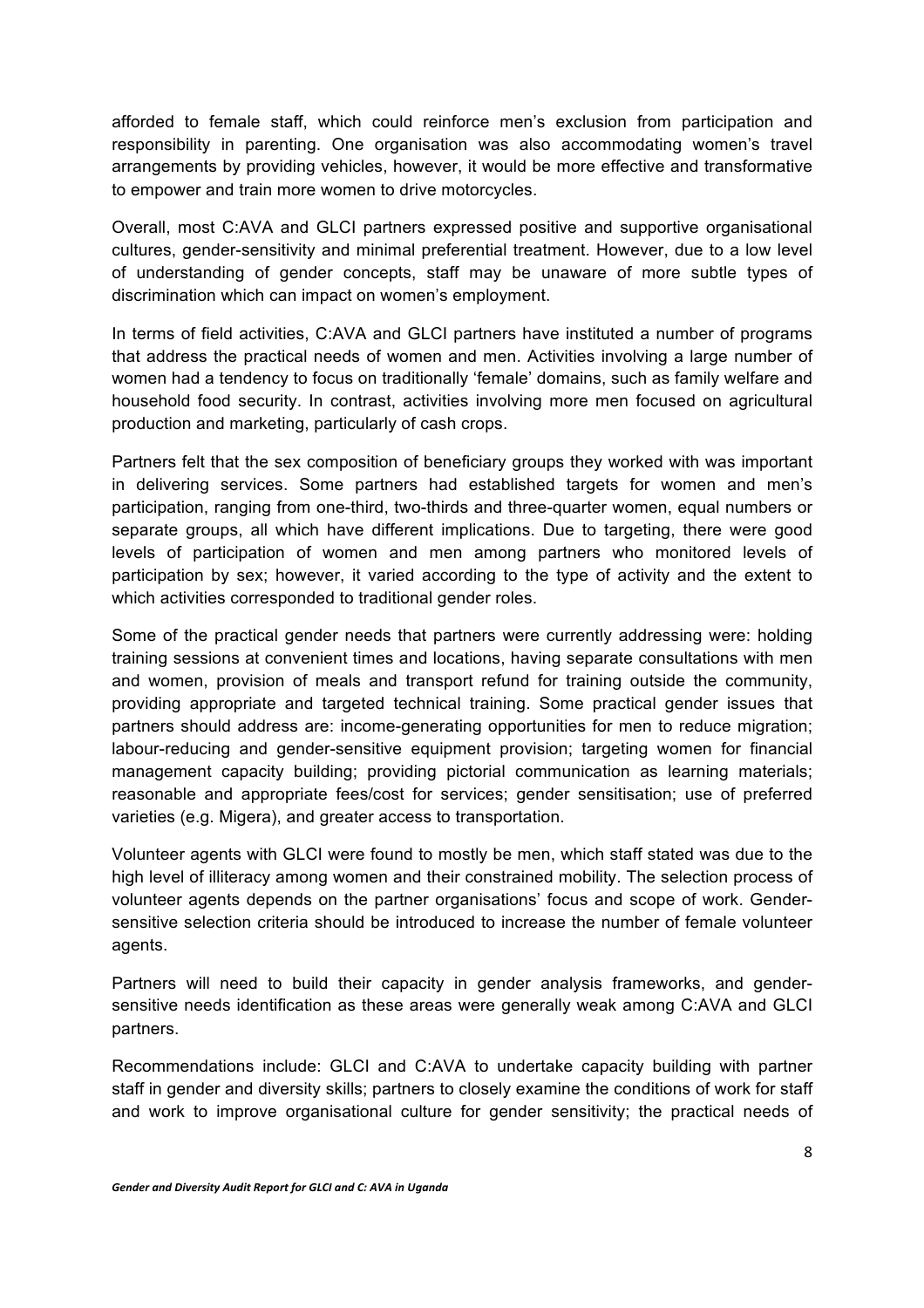female and male staff should be identified and met; partners should ensure that women's labour and time burden do not increase with the GLCI and C:AVA projects, while at the same time they are not excluded from activities; improve access to gender-sensitive and labour saving technology; promote single-sex cassava group gardens; build on the success of SILC groups; develop customised training packages appropriate to the different knowledge bases and needs of male and female beneficiaries.

#### **Impact on strategic gender needs and women's empowerment**

Strategic gender needs and women's empowerment are concepts that focus on the systemic factors that discriminate against women. Overall, partners had limited understanding in this area, revealing that partners are less aware of the structural barriers that constrain men and women in different ways. However, partners were able to cite a number of changes in gender roles in the past decade that pointed to strategic changes in society at large, due to changes in education levels of men and women, sensitisation activities and greater access and ownership over property for women.

None of the GLCI or C:AVA partners had a gender strategy or approach in place in their organisations. However, partners felt that they implicitly operated with gender in mind, especially in terms of equal representation of women and men in groups and in implementing activities. Therefore, there is a need for partners to establish a clear gender framework on which to base activities. This is a critical capacity need as it will establish a consistent and clear organisational approach that will identify precisely what organisations are aiming to achieve with regard to gender.

The levels at which women were involved in decision making positions within partner organisations was limited, but did vary to some extent. In terms of leadership within the partner organisations for gender issues, most partners did not have a person(s) responsible for gender (three out of nine partners). This is a clear area where C:AVA and GLCI partner organisations will need to improve. However, it was noted that some partner organisations were addressing strategic gender issues including: promoting women to take on leadership roles, promotion of education among girls, sensitisation on property ownership, promoting role-models for women, and training for community/clan leaders in human rights abuses and violations.

Partners stated the following positive impacts of their field operations on women's empowerment: improvement in women's skills, additional sources of income for women, increased control over income and increases in savings, creation of social bonds and networks, greater access to decision making, greater access to finance and changes in attitudes towards women and their roles.

Important strategic gender issues that partners could address to improve the impact in their organisations and their work are as follows: develop a gender strategy framework and mainstream it throughout their organisations and their operations; promote ownership among women through credit provision to invest in equipment; encourage and enhance group savings such as with SILC; train beneficiaries in entrepreneurial skills and value addition; ensure women's ongoing participation in all aspects of the cassava value chain through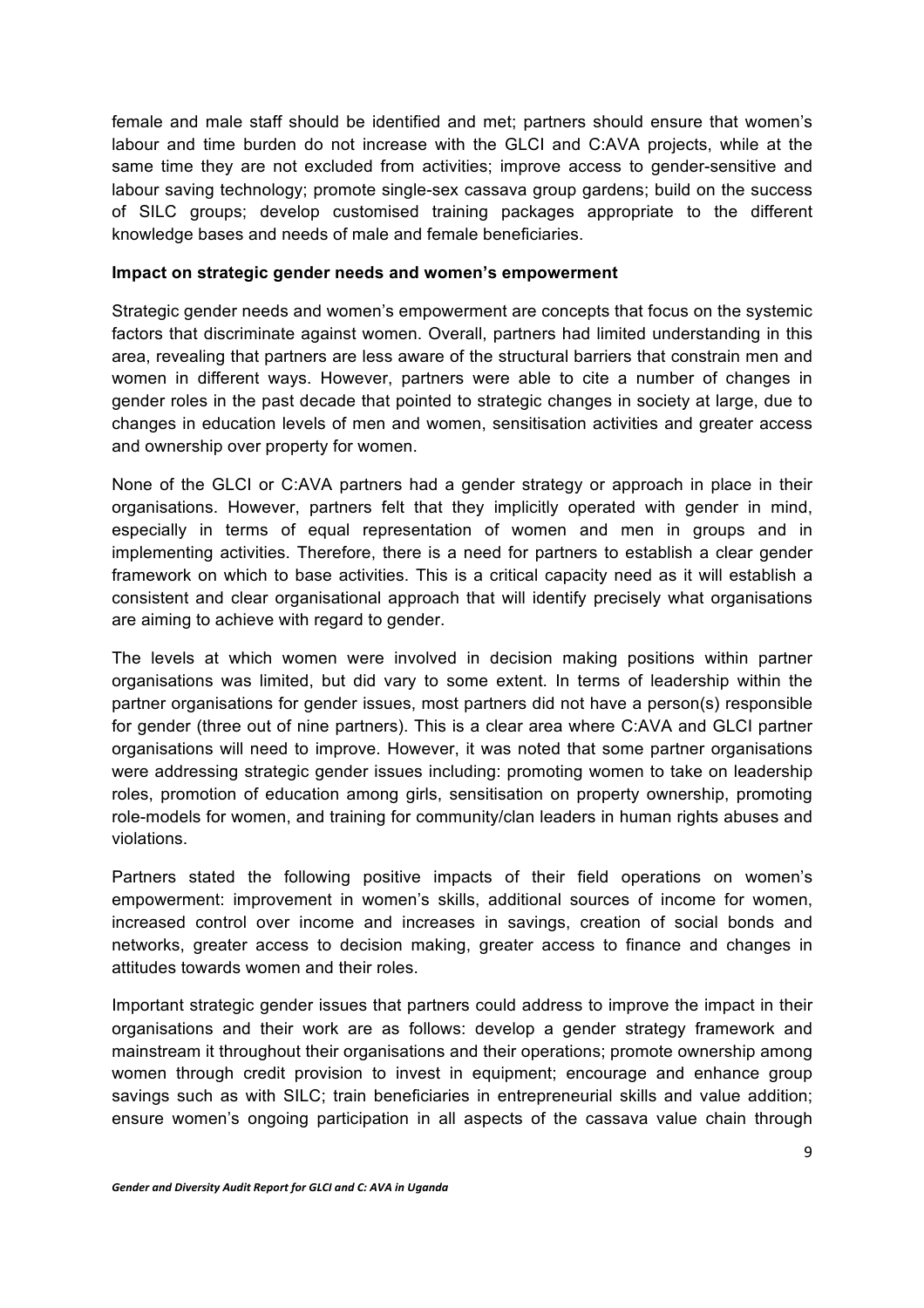gender-sensitisation activities and sex-disaggregated targets; promote access to land for women and girls, and encourage men to share more household and productive activities with women

#### **Awareness and responsiveness to key diversity issues**

While gender is a principal area of social difference, it can interact with a number of other characteristics and increase vulnerability or social exclusion. Partners showed a lack of exposure to the concept of diversity, but had a strong appreciation of it and were implicitly addressing some diversity issues in the field.

Stemming from the lack of awareness of the concept of diversity, many partners did not have measures in place that would address difference in the workplace. However, in field operations, staff felt that their beneficiaries represented the diversity within the country. A number of organisations were supporting vulnerable groups, including orphans, disabled people and people affected by conflict. It is important that the experiences in these programmes are also transferred to GLCI and C:AVA activities in order for these groups to benefit from activities.

The majority of partners felt that they were aware of the different needs of groups and were meeting these through their activities. However, the extent to which monitoring and consultation was done with different groups in the community to identify these needs is unknown. Some partners expressed that their activities could exclude people with disabilities and people with HIV/AIDS. Others felt that due to limitations in the scope of the projects they work on, they were unable to meet the specific needs of certain groups because of constraints in their remit. Working with other organisations that address some of these issues, along with mainstreaming a diversity approach in activities, may help to address the needs of minority or disadvantaged groups.

Recommendations are: GLCI and C:AVA to undertake capacity building activities to improve the understanding of diversity issues among partner organisations; partners to consult staff on their work place needs and agree on action points; internship opportunities should be promoted in organisations, specifically targeting women and youth; youth should be a priority target group; GLCI and C:AVA should promote the use and facilitate partnerships to delivery more adaptable technologies and processing equipment for different beneficiary groups; GLCI and C:AVA to facilitate capacity building for partners in conflict resolution and negotiation, particularly in terms of land and natural resources.

#### **Enabling participation**

The purpose of this performance area is to identify what is currently being done to enable participation and how it can be improved with gender and diversity in mind, within organisations and in their field operations. The majority of staff in partner organisations felt that their opinions and views were included in decision making in the organisation. Overall, staff participated in the strategic direction of their organisations through regular planning meetings with management.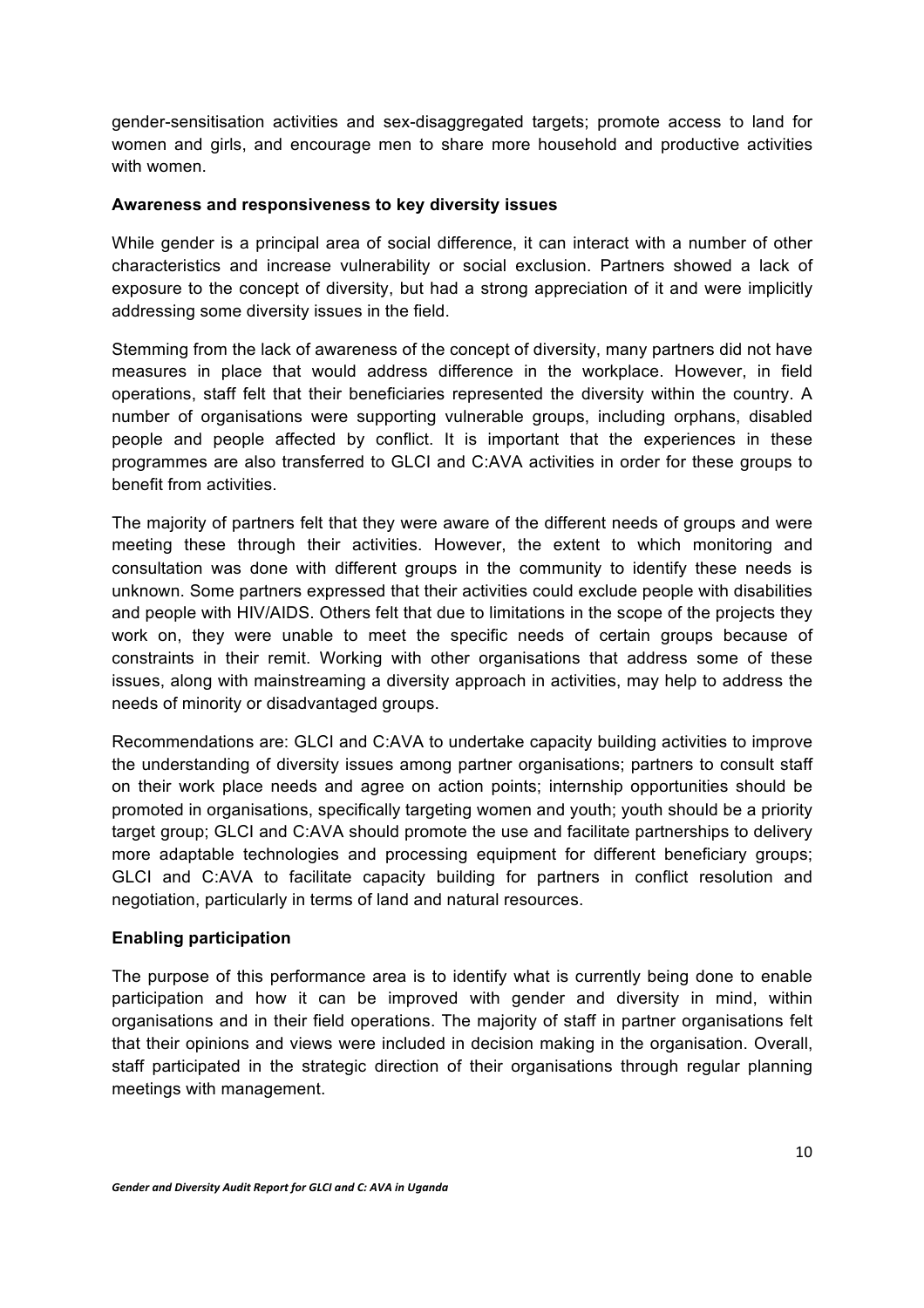In field operations partners utilised a range of participatory methodologies, which they felt added value to their activities. Some of the methods used were: community engagement through village leadership, participatory rural appraisal, sex-disaggregated consultations, participatory action research and farmer-to-farmer training. However there were some practices that could be improved upon, such as over-reliance on written questionnaires and consulting with village leadership only.

Recommendations included: partners should develop more creative ways to encourage staff participation; with GLCI and C:AVA support, partners should improve communication by making it gender and diversity sensitive; partners to review, revise and implement leadership criteria within farmer groups with village leaders and groups themselves, address barriers to participation; C:AVA and GLCI country offices should promote a participatory monitoring and evaluation system.

#### **Innovation**

Innovation simply means 'a new way of doing something', or for organisations, doing something new. Innovation provides different ways to achieve a goal often in terms of improving efficiency, productivity, quality etc. Overall, staff felt that learning was an area that required improvement in their organisations. There were a number of areas in which staff felt that they required new skills; however, due to limited resources this was seldom realised. Despite this, findings from the staff self-assessment questionnaire indicated that learning and innovation were promoted in their organisations. It is therefore important for partners to undertake cost-effective means to promote learning for their staff, to increase the effectiveness of staff and their motivation.

Overall, the majority of staff from partner organisations felt that they were innovative in their work. Staff at some partner organisations reported that they tried 'new ways of doing things' in their work, for example: encouraging women to participate through building the trust of their spouses, embarking on value addition with cassava flour, starting a "Mr. and Madam Agriculture" competition, and the establishment of farmer learning centres in communities linked with farmer clubs.

Recommendations included: GLCI and C:AVA to facilitate the improvement in understanding of 'innovation systems' among partners and promote shared-learning activities; partners should encourage staff development through skill and confidence building and incentives; facilitate more participatory processes between staff and with external partners for shared learning, new ideas and information dissemination; sustain and create effective partnerships, particularly between research and field operations; encourage ownership in the organisation such as giving staff control over budgets.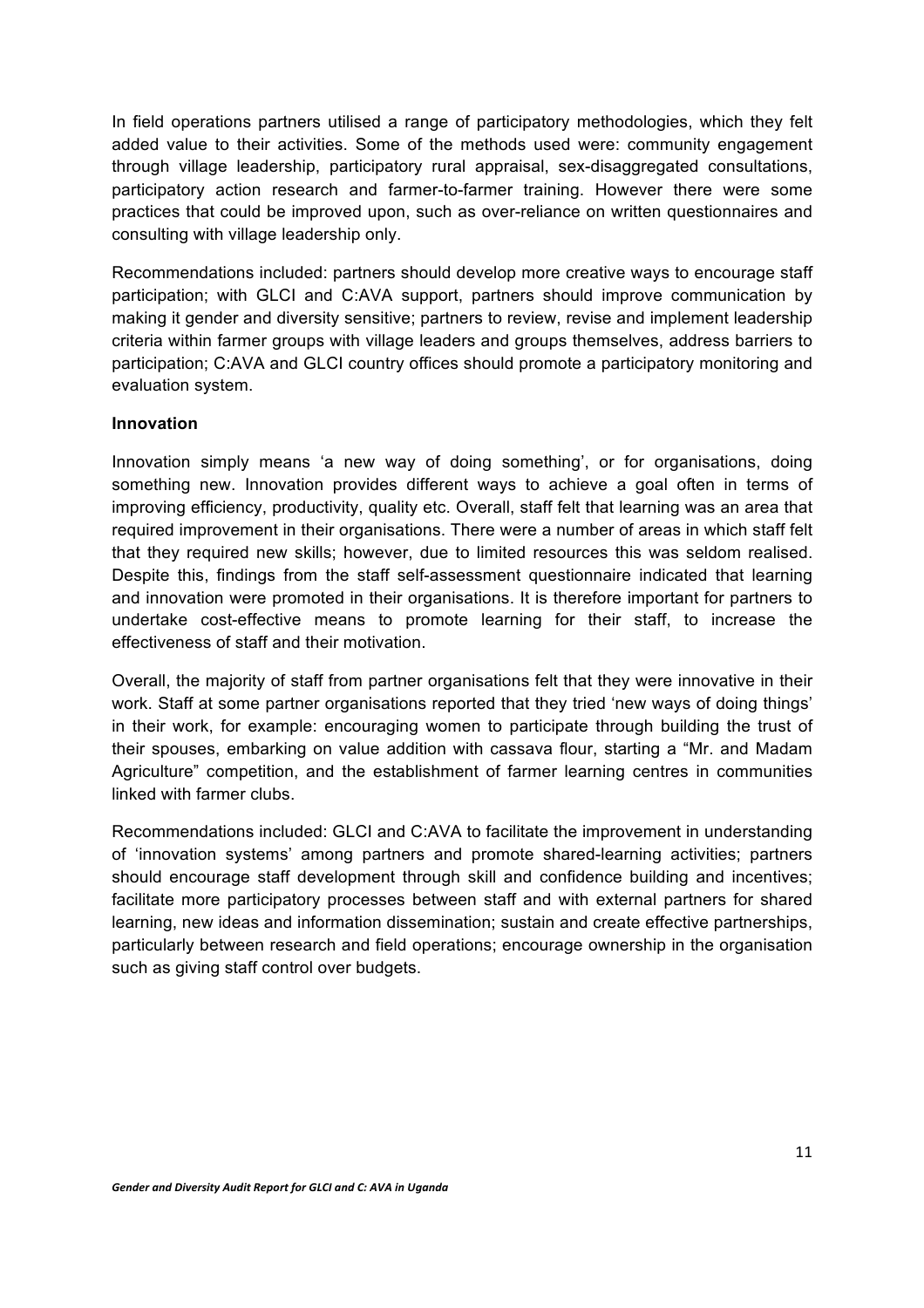# 1 Introduction

### 1.1 **Background**

The Bill and Melinda Gates Foundation is currently funding two major projects in Africa relating to cassava: the Natural Resources Institute (NRI)-led Cassava adding Value for Africa (C:AVA) project operating in five countries (Nigeria, Ghana, Tanzania, Uganda and Malawi) and the Catholic Relief Services (CRS)-led Great Lakes Cassava Initiative (GLCI) which is working in six countries (Burundi, Democratic Republic of Congo, Kenya, Rwanda, Tanzania and Uganda). Uganda is one of two countries where both projects are operating. Both projects have recognised the importance of linking the disease and production-focus of GLCI with the market-orientation of the C:AVA project in order to maximize impact on cassava production, productivity, profitability, sustainability and scalability. The respective specific purposes of the two projects are as follows:

C:AVA was designed to support sustainable and equitable high quality cassava flour value chains and thereby improve the livelihoods and incomes (by a minimum of USD 190 per year) of more than 90,000 smallholder households and of stakeholders in micro, small and medium scale enterprises. Benefits will be equitably distributed and will particularly promote the empowerment of women. In Uganda the project is being implemented over a three year period, which started in April 2009 in partnership with the Africa Innovations Institute, Kampala.

GLCI envisions strengthening the capacity of 60 local African partners and approximately 1.15 million farmers within four years, to address cassava mosaic disease and the emerging cassava brown streak pandemics that threaten food security and incomes of cassava dependent farm families.

Gender and diversity is a key cross-project theme, the importance of which is recognised by both projects. The two projects agreed to use a common methodology for gender and diversity situation analyses and audits to improve project implementation and to facilitate sharing and lesson learning.

This report is compiled from research conducted with C:AVA and GLCI partners in central, mid-eastern and eastern Uganda.

### 1.2 **Objective**

The objective of the Gender and Diversity Audit is to identify how partners think and how they do things regarding gender and diversity. A Gender and Diversity Audit is a type of social audit that is used to analyse organisational culture, technical capacity, policies and practices in order for partners to develop more sensitive practices and structures. This is to help ensure that the impacts of the project are equitable, that opportunities are promoted for different groups and that adjustments are made to encourage participation at all points along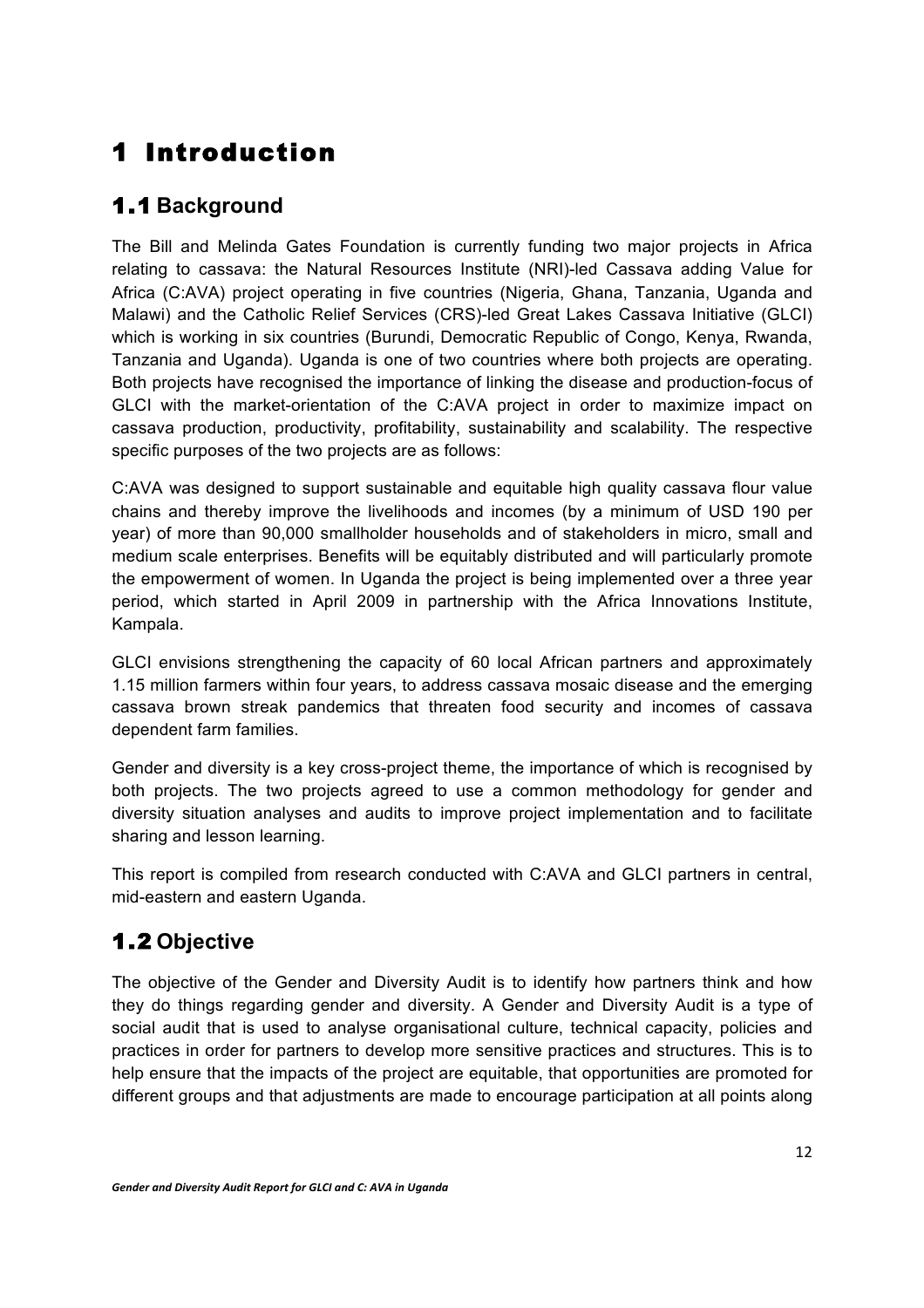the value chain. The idea is not to impose ideas but rather explore opportunities for C:AVA and GLCI partners to meet project goals.

### 1.3 **Methodology**

Based on the lessons learned from previous social audits (Underwood, 2000), the methodology for the C:AVA and GLCI gender and diversity audit attempts to triangulate evidence and include both internal and external evaluation. This will ensure that the data obtained is reliable, and reflects both tangible and intangible gender and diversity aspects. However, because the gender and diversity audit is conducted with a wide range of partners with various structures and levels of participation in the C:AVA and GLCI projects, the methodological tools were used flexibly - but the audit team put in an effort to make the results as comparable as possible.

A key point of clarity in conducting the audit is to clearly establish the level at which the audit was conducted in partner organisations. This is because some of the stakeholders have only a few staff dedicated to the C:AVA and GLCI projects; they are large bodies and have alternative demands to C:AVA and GLCI. To overcome this, the scope was limited in the organisational sphere to a sample of staff that are most relevant to C:AVA and GLCI. This is to ensure that the audit is reflective of the resources, remit and responsibilities of all those directly involved with the project.

| Methodological<br>tools          | Who                          | <b>Description</b>                                                                                                                                                                                                                                                                                                  |
|----------------------------------|------------------------------|---------------------------------------------------------------------------------------------------------------------------------------------------------------------------------------------------------------------------------------------------------------------------------------------------------------------|
| Document review                  | Partners and<br>country lead | All available strategies, policies, learning material,<br>reports and evaluations relevant to gender and<br>diversity.                                                                                                                                                                                              |
| One-to-one<br>interviews         | Partners and<br>country lead | Interview with C:AVA/GLCI managers and/or<br>strategic, operational and human resource<br>management staff.                                                                                                                                                                                                         |
| Focus groups                     | <b>Partners</b>              | Approximately two discussion groups with<br>C:AVA/GLCI staff, separated by sex where<br>numbers were large enough (over 3 women).                                                                                                                                                                                   |
| Self-assessment<br>questionnaire | <b>Partners</b>              | Self- assessment questionnaire distributed to a<br>sample of staff and management. The sample<br>consisted of those who participated in the<br>interviews and discussion groups, and anyone<br>else showing interest in completing the<br>questionnaire. Questions rating performance on a<br>scale of one to five. |

The methodological tools, their scope and the staff interacted with are tabulated below:

### 1.4 **Short description of partner organisations**

There were nine partner organisations involved in this study. A short description of each of the partners is provided below. These include Nakasongola District Farmers Association (NADIFA), The Hunger Project (THP), Farming for Food and Development Programme – Eastern Uganda (FADEP-EU) and Volunteer Efforts for Development Concern (VEDCO) for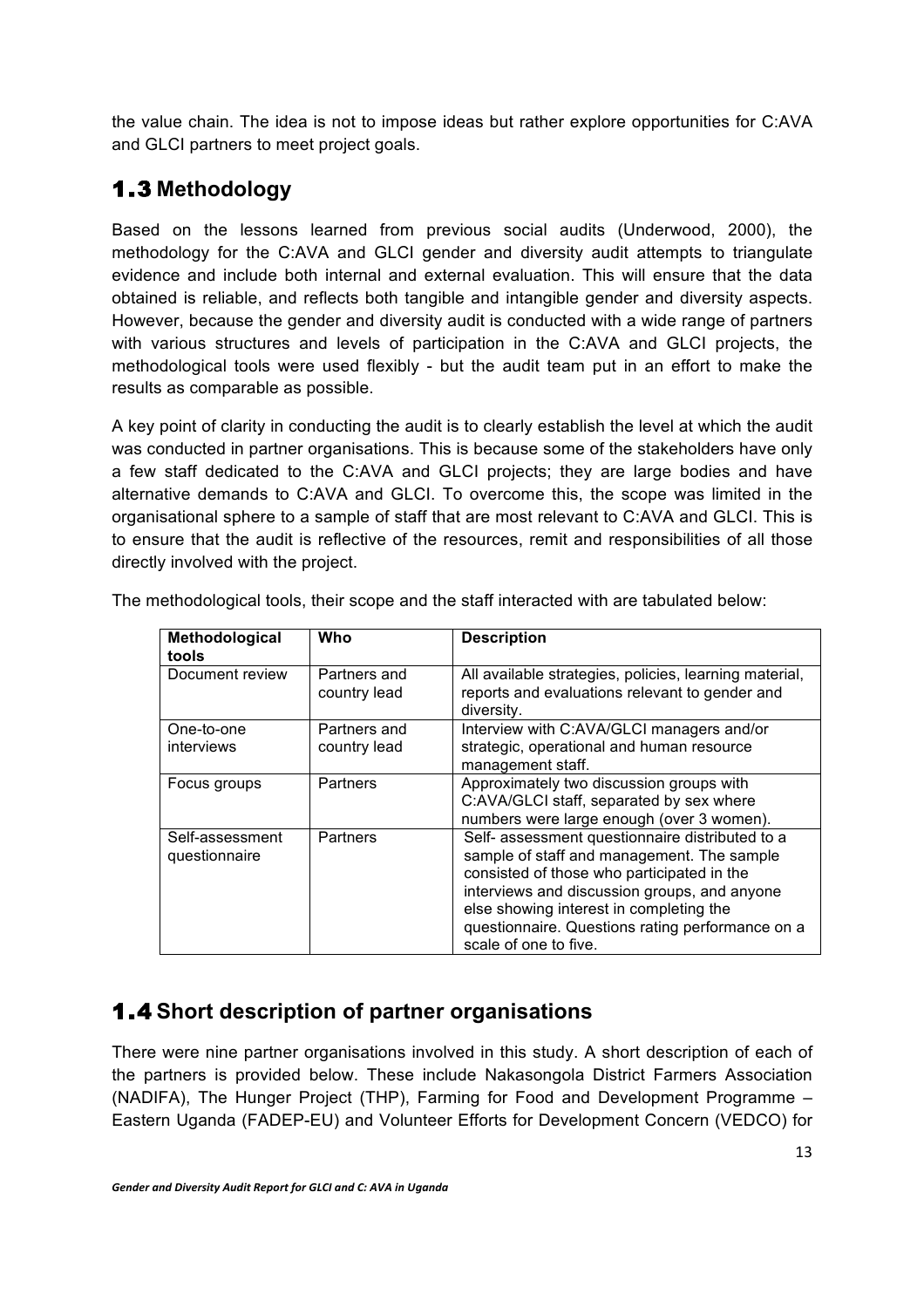the GLCI project, and Pallisa Agribusiness Training Association (PATA), Popular Knowledge (Wo)men's Initiative (P'KWI Inc.), Vision Teso Rural Development Organisation (Vision TERUDO), Matilong Community Development Organisation (MaCDO), Soroti Sweetpotato Production and Processors Association (SOSPPA).

#### *Great Lakes Cassava Initiative (GLCI) Partners*

**Nakasongola District Farmers Association (NADIFA):** Nakasongola District Farmers Association is a member organisation of Uganda National Farmers Federation. It is a company limited by guarantee and established in April 1998. NADIFA's vision is to have a leading farmers' organisation with commercial-oriented members for sustainable development. The organisation mobilises farmers to work together to fight poverty, increase food production and incomes at the household level in the rural farming communities of Nakasongola District. NADIFA has attracted 4023 members comprising of 1730 women and 2293 men.

**The Hunger Project (THP):** The Hunger Project (THP) has operated in nine districts for the last ten years. THP's vision is a future free from chronic hunger and extreme poverty, a future where all women, men and children have the opportunity to lead healthy and productive lives. Its mission is to end hunger and poverty by empowering people to lead lives of self-reliance, meet their own basic needs and build better futures for their children. THP carries out its mission with strategies that are affordable, effective, replicable and sustainable using three strategic priorities, namely partnerships, advocacy and impact.

**Volunteer Efforts for Development Concern (VEDCO):**VEDCO operates in the districts of Luwero, Wakiso, Nakaseke, Nakasongola, Kamuli, Apac, Lira, and Moyo. Its vision is to improve the quality of life of small/medium scale farmers through improving food and income security. VEDCO employs three strategies in pursuing its vision, namely improving community access to clean quality planting materials such as cassava, sweet potato, and banana, development of trainers in the community and working closely with farm research institutions such as Namulonge, Kawanda and IITA.

#### *Partner to GLCI and C:AVA*

**Farming for Food and Development Programme – Eastern Uganda (FADEP-EU):**  FADEP-EU works with the neediest communities in eastern Uganda but does not encourage giving relief/handouts, but sustainable support measures. It also works with women, who they feel are the main actors in farming. FADEP-EU's mission is promoting increased agricultural productivity and profitability, improved environmental/natural resources management and mitigation of rural socio-economic effects of HIV/AIDS plus basic community health management. Its goal is to increase sustainable livelihood opportunities for the rural poor through increased household production vigour/efficiency, and therefore contributing to rural poverty.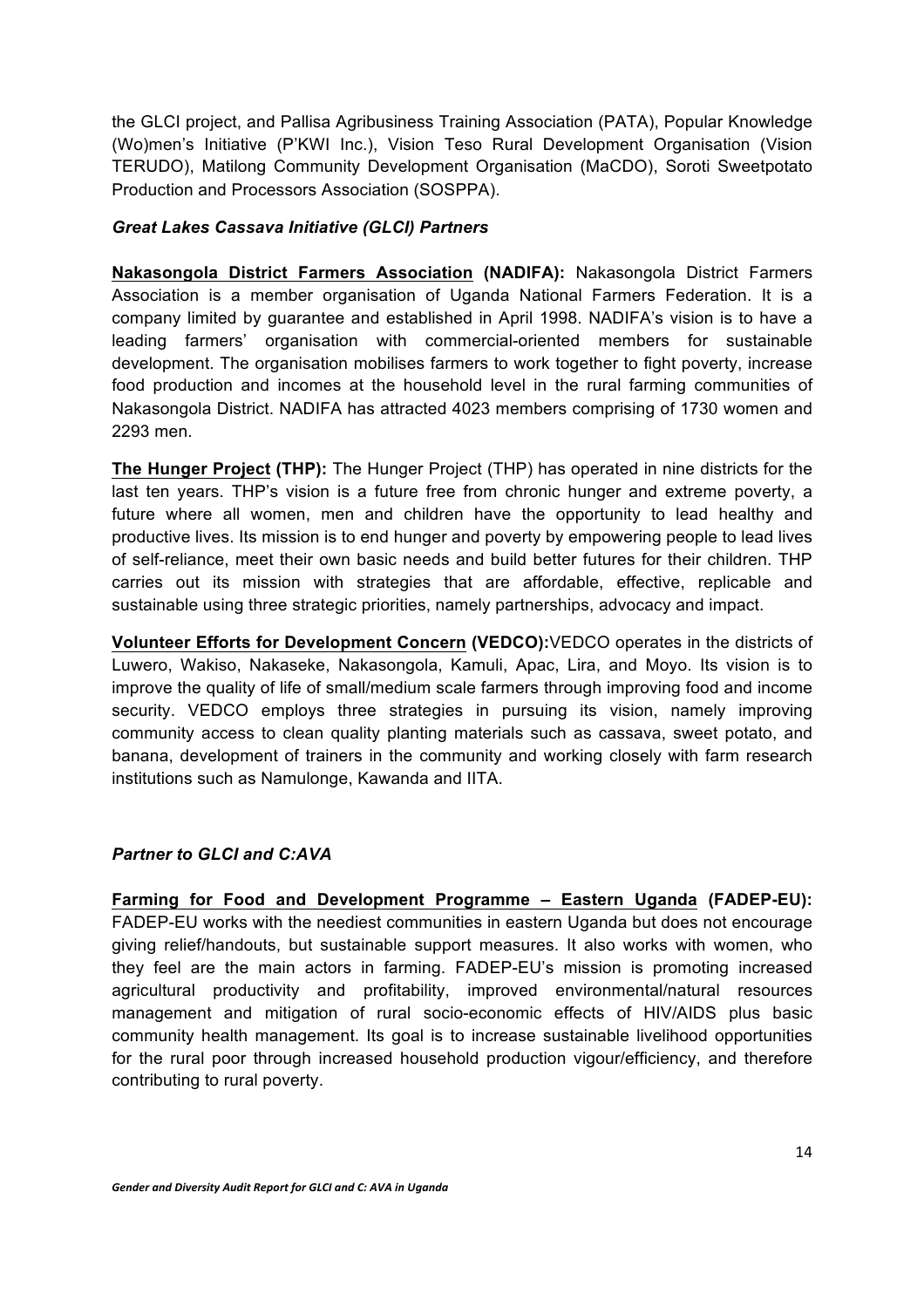#### *Cassava Adding Value for Africa (C:AVA ) Partners*

**Pallisa Agribusiness Training Association (PATA):** PATA comprises of 37 farmer groups and was formed in 2002 by Private Sector Development Centre in Mbale. Its goal is to contribute towards improving the livelihoods of farmers and micro-entrepreneurs through food security, capacity building and income generation by the end of years. PATA's mission is to improve rural livelihoods through capacity building, increased productivity, promotion of commercial farming, improvements in farming technology, food security and household income. Its vision is to provide high quality farmer empowerment services for enhancement of food security and farm families' income generation. PATA's activities include work with cassava, sorghum, maize, groundnuts, cow peas, fruit growing, bee keeping, local poultry and farmer training services.

**Popular Knowledge Women's Initiative (P'KWI Inc.):** P'KWI Inc. started in 1993 by women in the north eastern region of Uganda. P'KWI Inc. focuses on dealing with issues of poverty, inequality and conflict. Its mission is to facilitate education; interaction and trade through the medium of club work for oil seed and fruit value chain.

**Vision Teso Rural Development Organisation (Vision TERUDO**): Vision TERUDO was started in 1982 with a focus on using community resources to help development, to localize development issues and to help design their programme. Vision TERUDO runs three main programmes, namely education, agriculture and health. The organisation operates in the entire Teso region covering the districts of Bukedea, Amuria, Katakwi, Kaberamaido, and Soroti. Vision TERUDO provides improved seeds, cocks, he-goats to farmers and builds capacity in the agronomic practices to these inputs. It also operates a loan and savings scheme.

**Matilong Community Development Organisation (MaCDO):** MaCDO was formed in 1992 by the youth in the Eastern region districts of Amuria and Katakwi. Its mission is to enhance the efforts of vulnerable people in Eastern and Northern regions of Uganda to attain socioeconomic aspirations through capacity building, lobbying and advocacy for sustainable development. MaCDO has a vision of an enlightened, responsive and prosperous civil society promoting sustainable development.

**Soroti Sweetpotato Production and Processors Association (SOSPPA):** SOSPPA operates in Soroti district and started as an association of 13 graduate sweet potato small farmers groups, comprising 60% female members while 40% is male. SOSPPA started as a sweet potato processing association and has now taken on cassava.

#### 1.5 **Districts and regions visited, time-period of the study**

The districts visited include Nakasongola in the Central region, Kamuli and Pallisa Districts in the Eastern region and Kumi, Soroti and Bukedea in the North Eastern Region of Uganda. The fieldwork took place in January 2010.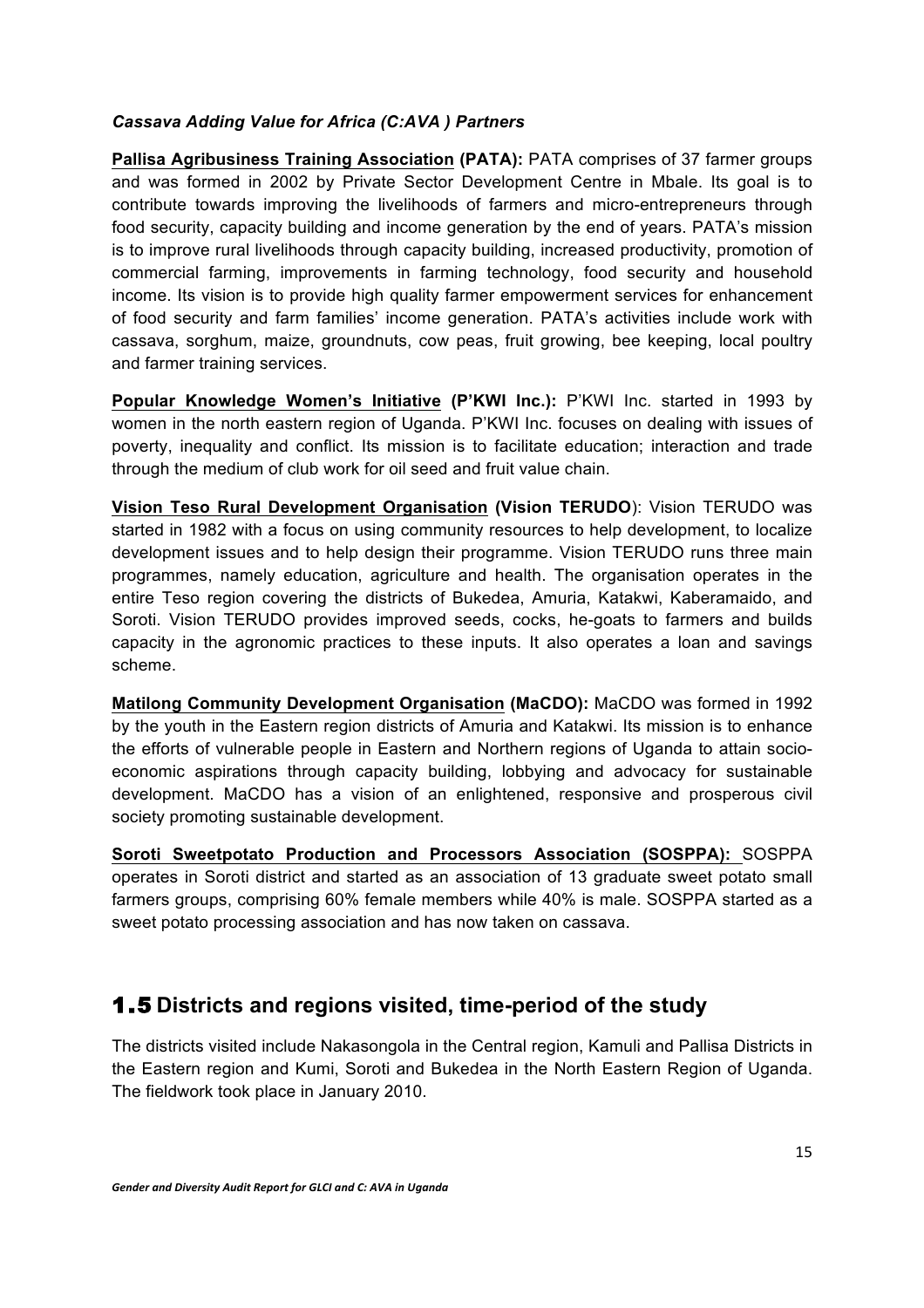#### 1.6 **Structure of the report**

This report presents an analysis of gender and diversity issues with C:AVA and GLCI partners including government and non-governmental service providers. Each section considers the current understanding of performance areas among staff and management, identifies trends in the organisational and operational spheres and summarises recommendations for C:AVA and GLCI partners.

Where relevant, the chapters are split into organisational and operational sections to distinguish between the two spheres. The report starts with a short chapter on the findings from the organisational analysis conducted with staff, which identified strengths and areas for improvement for C:AVA and GLCI partners. This is followed by six chapters, which are based on the six performance areas. This is followed by recommendations for C:AVA and GLCI partners. A listing of the capacity strengthening needs of partners is provided in the appendix.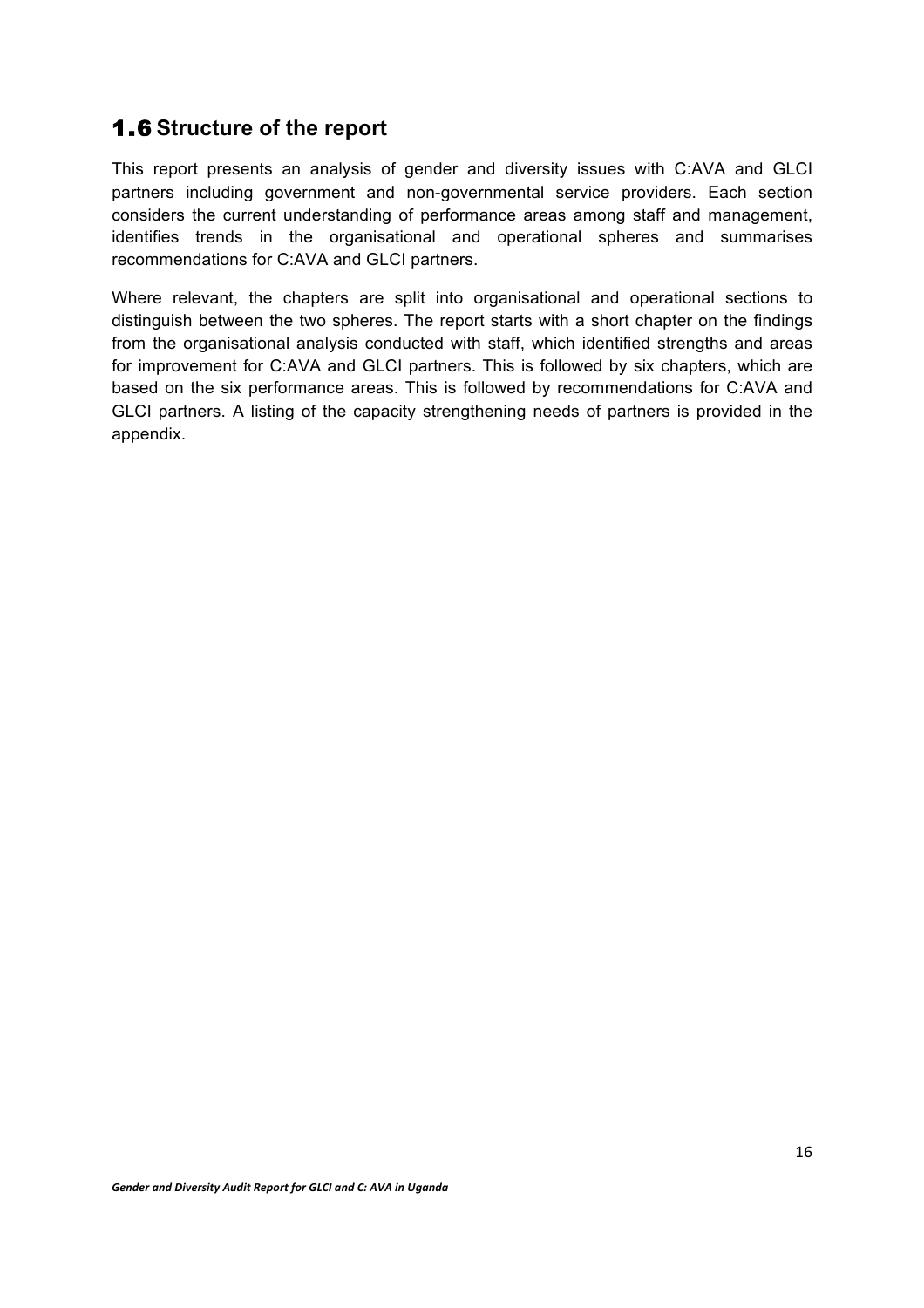# **2 Organisational Analysis**

This chapter examines C:AVA and GLCI partners' organisational management performance based on the views of staff and management. This includes a general assessment of partners' ability to meet their set objectives, their strengths and areas identified as requiring improvement.

### 2.1 **Partners' scope of work**

Overall, both C:AVA and GLCI partners shared similar goals and motivations for their work. For the most part, partners were aiming to reduce poverty experienced by rural people through increasing their income and promoting food security with a focus on agriculture. Some organisations, particularly NGOs, also addressed social issues, such as HIV/AIDS. C:AVA partners were also undertaking more activities that work along other parts of the value chain, such as processing.

#### 2.2 **Areas of success and areas for improvement**

In order to access views on organisational performance, staff at partner organisations were asked to rate various aspects of their organisation out of ten, in order to identify what was being done well in their organisations and what needed improvement. This exercise revealed that overall; staff and management were positive about their respective organisations and proud of their achievements. The table below summarises the organisational ratings for partner organisations in the various functions of management measured.

| Organisational<br>areas | <b>GLCI Partners</b> |                |            | GLCI&<br>C:AVA | C:AVA Partners <sup>2</sup> |       |          | <b>AVERAGE</b><br><b>SCORE</b><br><b>FOR ORG</b><br><b>AREA</b> |
|-------------------------|----------------------|----------------|------------|----------------|-----------------------------|-------|----------|-----------------------------------------------------------------|
|                         | <b>NADIFA</b>        | <b>VEDCO</b>   | <b>THP</b> | <b>FADEP</b>   | <b>SOSPPA</b>               | MaCDO | V/TERUDO |                                                                 |
| Management              | 7.3                  | 7.2            | 7.7        | 9.3            | $\overline{7}$              | 9.6   | 8.7      |                                                                 |
|                         |                      |                |            |                |                             |       |          | 8.1                                                             |
| Financial               | 7.6                  | 6.7            | 8          | 7.6            | 9                           | 9.4   | 8.7      |                                                                 |
| management              |                      |                |            |                |                             |       |          | 8.1                                                             |
| Planning                | 7                    | 7              | 8.2        | 8.4            | 8                           | 9.6   | 8.3      |                                                                 |
|                         |                      |                |            |                |                             |       |          | 8.1                                                             |
| Communication           | 8.3                  | 6              | 8          | 6              | $\overline{4}$              | 9.2   | 7.8      |                                                                 |
|                         |                      |                |            |                |                             |       |          | 7.0                                                             |
| Governance              | 5.3                  | 6.6            | 8.2        | 6.5            | 8                           | 9     | 8.3      |                                                                 |
|                         |                      |                |            |                |                             |       |          | 7.4                                                             |
| Monitoring              | $\overline{4}$       | $\overline{7}$ | 8          | 7.7            | 5                           | 9.8   | 7.5      |                                                                 |
| systems                 |                      |                |            |                |                             |       |          | 7.0                                                             |

#### **Table 1 Staff ratings of key organisational areas by region (average score)**

 $2$  Two C: AVA partners are not included in this table due to unavailability of staff (Pata andP'KWII)

<u> 1989 - Jan Samuel Barbara, margaret e</u>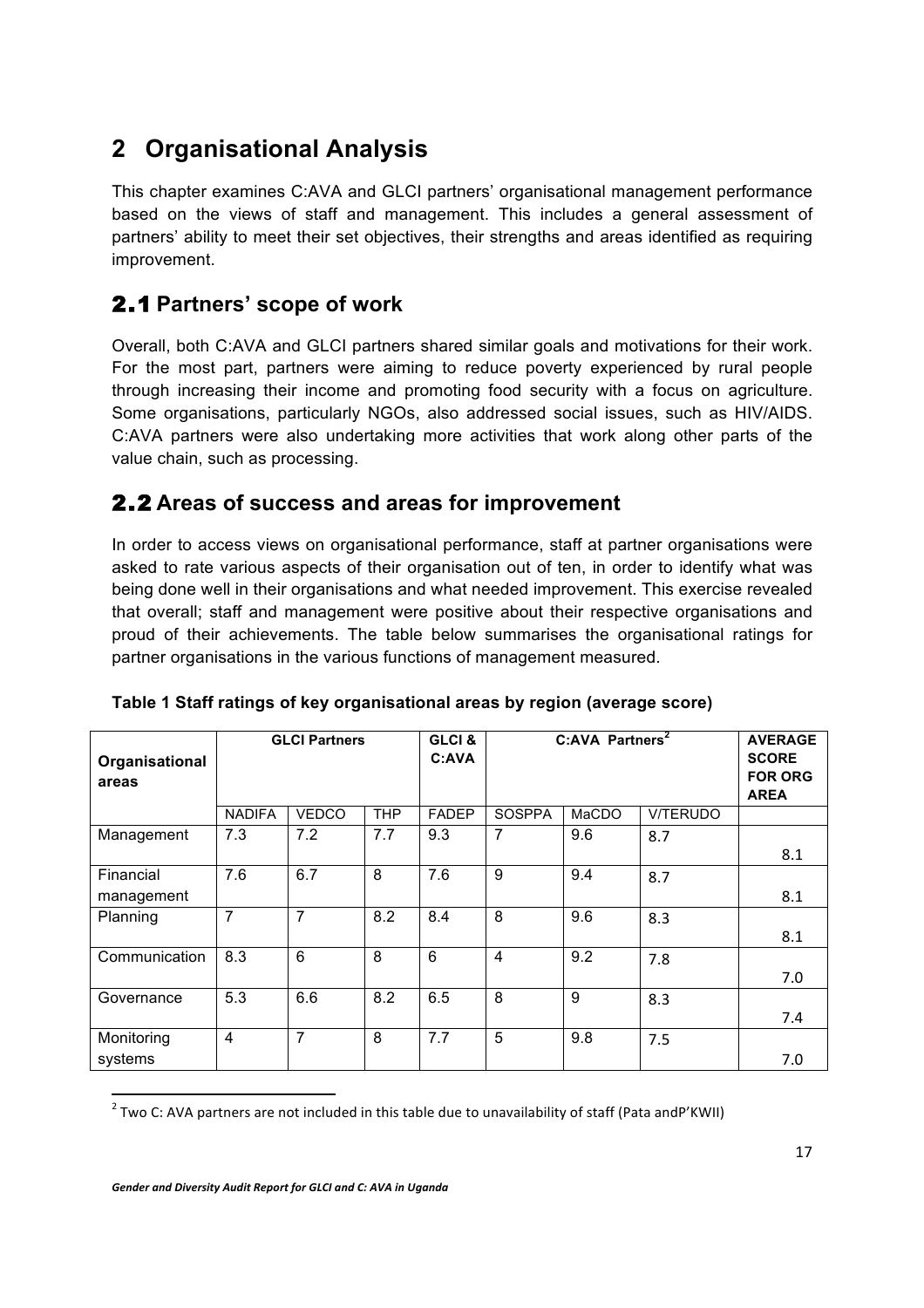| Learning            | 5   | 5.6 | 8.85 | 8   | 8   | 9   | 8.7 |     |
|---------------------|-----|-----|------|-----|-----|-----|-----|-----|
|                     |     |     |      |     |     |     |     | 7.6 |
| Organisational      | 6.3 | 6.4 | 9.3  | 5.8 | 7   | 9.8 | 7.5 |     |
| policies            |     |     |      |     |     |     |     | 7.4 |
| Policy influence    | 5   | 5.6 | 7.75 | 6.8 | 6   | 9   | 7.7 |     |
|                     |     |     |      |     |     |     |     | 6.8 |
| Incentives          | 2   | 5.9 |      | 6.3 | 9   | 8.8 | 7.5 |     |
|                     |     |     |      |     |     |     |     | 6.6 |
| <b>AVERAGE</b>      |     |     |      |     |     |     |     |     |
| <b>SCORE BY</b>     |     |     |      |     |     |     |     |     |
| <b>ORGANISATION</b> | 5.8 | 6.4 | 8.1  | 7.2 | 7.1 | 9.3 | 8.1 |     |

Overall, the organisational areas that were rated the highest (on average) were: organisational management, financial management and planning. NADIFA (GLCI partner) for example, felt that planning was done well in their organisation because it included the views of staff on the priorities of their work. Training and mobilisation of farmers was another key area in which partners felt they were very successful.

V/TERUDO and MaCDO (both C:AVA partners) gave their organisation the highest average ratings compared to other partners, even in areas that were most likely to be perceived negatively by partners such as incentives. Importantly, two partners, NADIFA and VEDCO (both GLCI partners), mentioned that monitoring and evaluation (M&E) was done very well in their organisations. Others partners felt they were best at targeting male and female partners and in using innovative methods. This reveals that the successful areas of partners are complimentary and that there are opportunities for shared-learning.

The areas with the lowest (on average) scores were incentives and policy influence, which is similar to findings from other C:AVA and GLCI countries. NADIFA and VEDCO (both GLCI partners) had the lowest average ratings; however, the average score for both was over five out of ten.

Partners felt that incentives for staff to do high-quality work and meet their targets were inadequate. Interestingly staff incentives were not always described as being monetary, but also included mobility insurance, safety and leave, some of which should be a mandatory part of their employment package. Policy influence was another area that partners felt needed improvement. Partners stated that they needed greater skills in lobbing government for additional resources to conduct their work and also to raise awareness of important issues that government should address in rural areas. Partners also felt that they required additional staff because current staff were overstretched. Additional female staff were mentioned in particular, in order for their organisations to become more gender-balanced. Other areas staff felt needed improvement were M&E, communication with farmers and staff participation.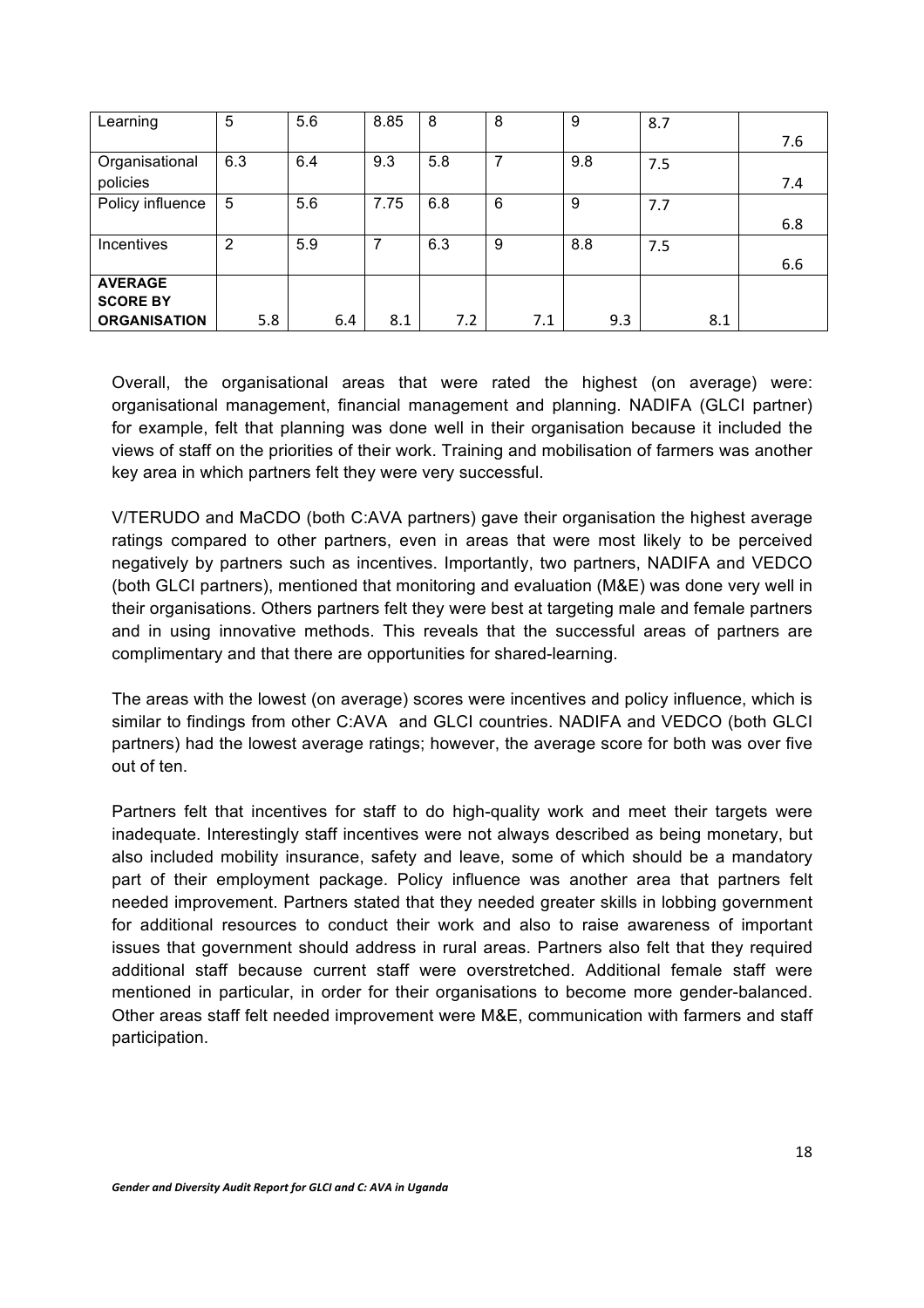### 2.3 **Capacity building**

Partners felt that staff development and learning was an important area for improvement in order to address key capacity gaps in their organisations. Staff and management reported that these gaps were impacting on their ability to meet their organisational goals and C:AVA and GLCI objectives more specifically. In addition, with the increasing complexity of the relationship between livelihoods, wellbeing and the wider environment (e.g. global trade, climate change etc) staff require a greater range of skills to deal with these problems. The predominant barrier to addressing these needs is the lack of resources. To address this, partners' should first build their capacity in attracting funding and resources.

The specific capacity needs identified by staff and management are as follows, which are also provided in the appendix in more detail:

- Gender and diversity skills in human resources, policy development and building a positive organisational culture
- Gender analysis skills to enable staff identify and address practical and strategic gender needs of their beneficiaries, particularly in areas such as gender-based violence, human rights and inheritance rights
- Crop management and processing
- Financial management training for farmers
- Accessing and promoting technology to increase crop productivity and reduce labour burden
- Participatory M&E methods
- Information dissemination and awareness raising
- Seed multiplication and conservation, commercial production, marketing and value addition

It is important that C:AVA and GLCI work together to fill these capacity gaps in order to meet project objectives and help partners to improve the sustainably of their activities. Because the areas of strength and weakness ranged between partner organisations, there are opportunities for shared-learning within C:AVA and GLCI projects. For example, C:AVA partners could share skills in cassava value addition with GLCI partners, and GLCI partners could share their skills in group or farmers mobilization and participation, particularly from NADIFA and THP (GLCI partners) whose methods were found to be very empowering to both rural men and women. MacDO (CAVA partner) also has experience in policy influence and advocacy with work it undertook when foot and mouth disease erupted. Policy influence and advocacy are areas many partners felt needed improvement in their organizations.

#### 2.4 Recommendations

• GLCI and C:AVA country offices to organise and facilitate a shared-learning session where partners can meet to discuss issues, share information and feed into country action plans. An area where GLCI can share it's experience with C:AVA is on monitoring and evaluation.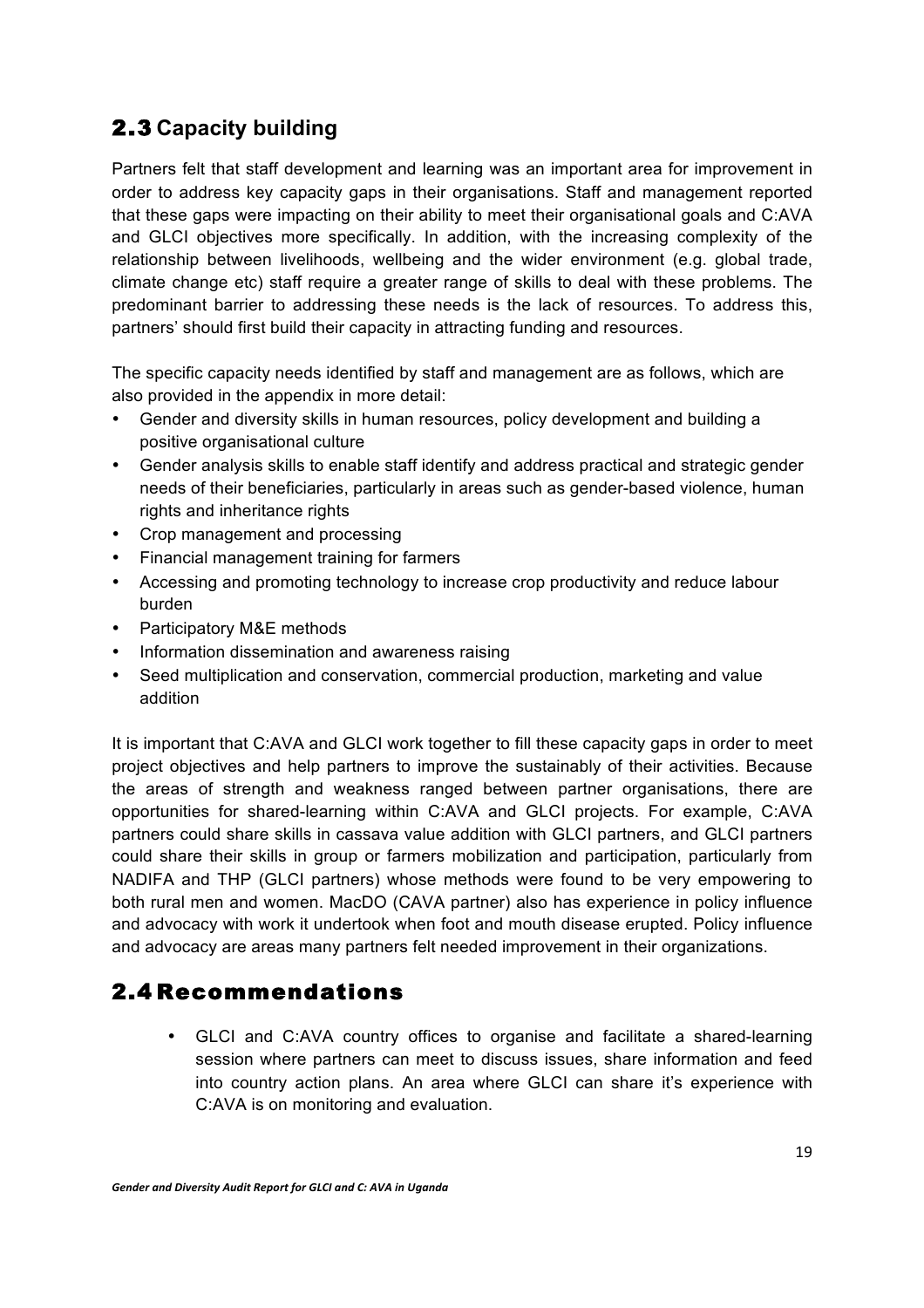- Partner organisations should take measures to increase finance in their organisation, such as attending training on advocacy and proposal writing.
- Partner organisations should focus on improving staff incentives, both monetary and non-monetary, to improve staff motivation, retention, development and greater independence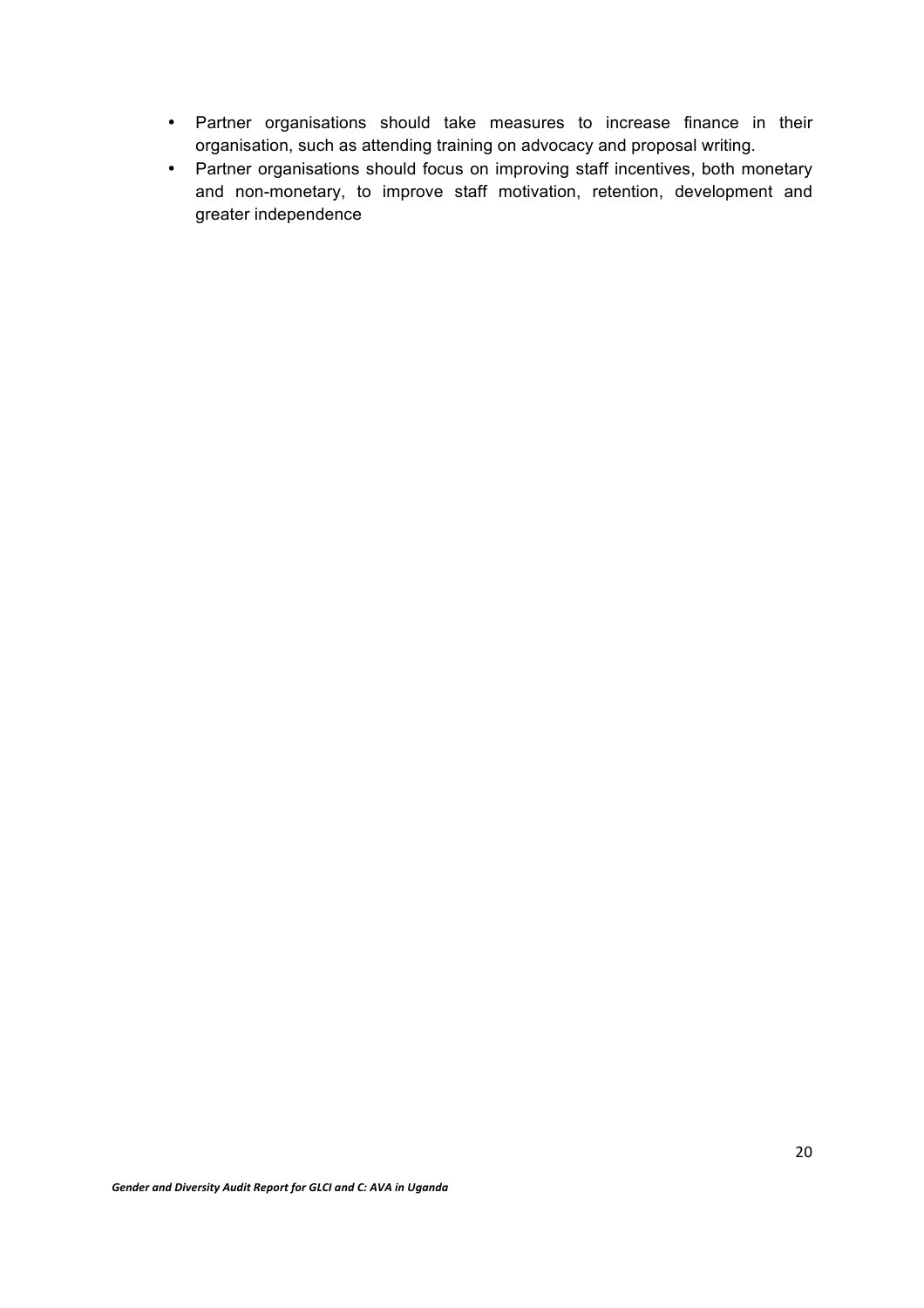# **3 Providing equal opportunities and promoting equality**

This chapter examines equal opportunities in the context of the capacity of C:AVA and GLCI partners to provide and promote opportunities for all staff with their organisations and for beneficiaries.

#### *Internal in the organisation*

### 3.1 **Staff and management understanding of equal opportunities**

In line with the Constitution of the Republic of Uganda 1995, the Employment Act of 2006 promotes equal opportunity in employment in that it sets out to eliminate discrimination. It also provides for equal pay for equal work. The Act further broadly defines discrimination to include any distinction, exclusion or preference made on the basis of race, color, sex, religion, political opinion, national extraction or social origin and HIV status or disability. The Employment Act also prohibits sexual harassment in employment.

Partner organisations stated that they understood the concept of equal opportunities and felt that they were provided for in their workplace for men, women and other minority groups. For the majority of partners, this understanding was limited to meaning non-discrimination. Emphasis was on employing staff according to their ability to do the job and their qualifications, regardless of their personal characteristics. Therefore there was no deliberate effort, policy or strategy to hire employees that were underrepresented or had a history of exclusion from employment. This does not take into consideration all of the provisions in the Constitution which provides for affirmative action of women and marginalised groups.

### 3.2 **Recruitment, retention and promotion of women and other groups**

The partner organisations' Boards and Executives Committees were responsible for human resources and the recruitment process. As noted earlier, recruitment was done on merit with no regard to representation of particular groups in the organisation.

Overall, staff felt that fair representation of different social groups was apparent in their organisations. Ten respondents felt that representation was 'excellent' (36%), while 15 felt it was 'sufficient' (51%). Only one person felt it was 'insufficient' (3%) while three people felt there was 'no adequate representation' of women and other groups (10%). On the whole organisations felt they had a fairly balanced representation of women and other groups in terms of numbers, despite the actual low number of female staff in reality (refer to section 3.3).

The work environment and conditions of work for different social groups in partner organisations was found to be adequate for most partners. According to the self-assessment questionnaire, 26 staff felt it was 'sufficient' (67%), while seven felt it was 'excellent' (18%).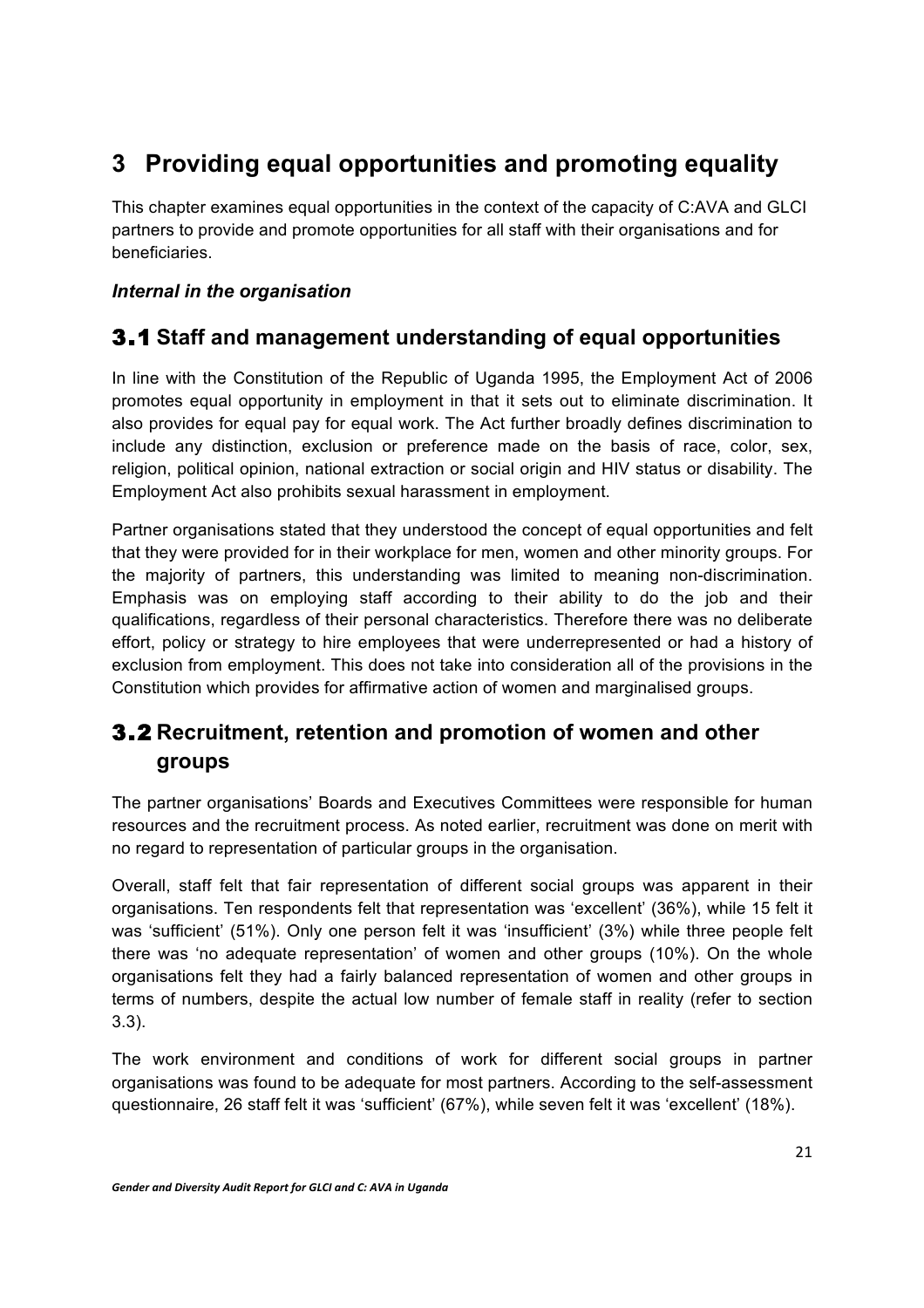An example of promoting a positive work environment and conditions of work for staff was FADEP-EU (GLCI and C:AVA partner) who provides insurance coverage for its staff and allows one hour break for nursing mothers. Nursing mothers were also allocated nearby field locations to operate and maternity leave was given for expecting mothers. Special needs of the elderly were accommodated by assigning them a work area close to their home. A further example is MaCDO (C:AVA partner), which supports staff with HIV/AIDS and long term sickness both personally and professionally. Good practices such as these can be institutionalised and mainstreamed throughout the organisation through policy development and capacity building.

#### 3.3 **Representation of women in partner organisations**

Despite the opinion of partners that they provided equal opportunities in their workplace, the majority of organisations had a low representation of women in their workforce. While the representation of women among staff was different for each C:AVA and GLCI partner, the number of women staff generally could be improved. In most cases, the number of women at management level was either non-existent or very low. Among non management staff there were more women, but male staff often were double the number of female staff. There were no targets found among partner organizations for female staff or other minority groups that would focus organizations on working towards a more balanced workforce.

For example in Kumi District out of the 20 Agricultural Officers, 18 were male and only two were female. Given the fact that women provide 60% to 80% of the labour to produce food for household consumption and sale, and the cultural taboos and suspicions associated with any male stranger entering a household to speak to the wife, one wonders how the male extension staff can be able to give quality extension services to the female farmers.

The lack of female representation in partner organisations however could be due to the lack of consideration of gender at the recruitment stage; therefore, there is a need to mainstream gender and diversity in the human resource policies of the partner organisations if this problem is to be addressed. To improve women's representation in the workforce, partners can use methods such as special job advertisements, posting advertisements in areas frequented by women, visiting university classes at agricultural higher education institutions to recruit women and even visiting schools to encourage girls into science at a young age. Secondly, the organisation should advertise how it will address the practical gender needs of female employees, such as by providing posts that are closer to the home, delivering motorcycle or driver training, providing crèche facilities and flexible working. Other partners who have been successful at recruiting women could also share their methods with other partners.

#### 3.4 **Monitoring and evaluation**

The M&E process in partner organisations was not uniform in quality or structure. However, partners felt that monitoring and evaluation was done well. Nine respondents felt that monitoring was 'excellent' (23%) while 24 respondents felt it was 'sufficient' (62%). Three respondents felt it was 'insufficient' (8%).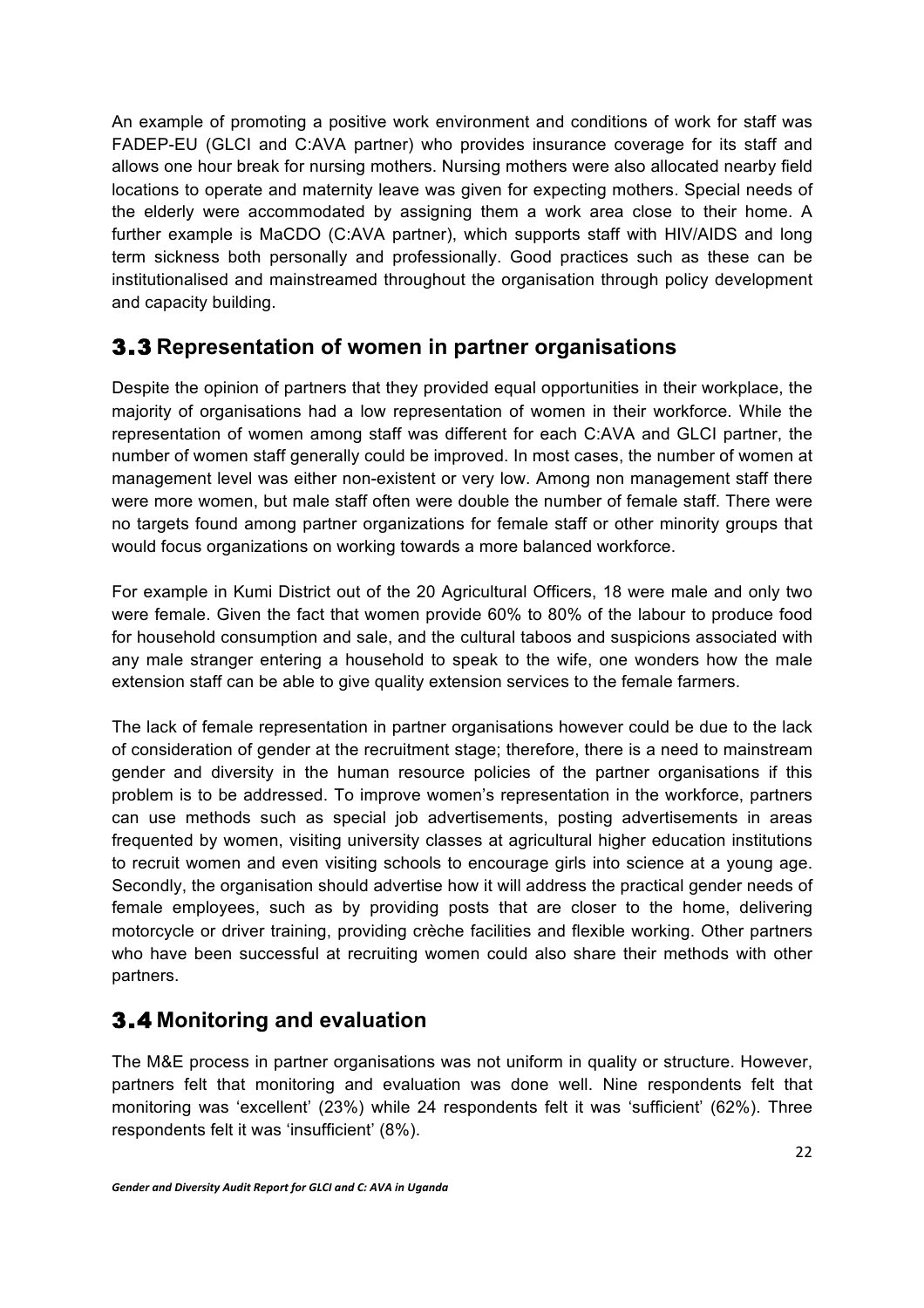As for P'KWI (C:AVA partner), M&E was conducted during community meetings and training using the three parameters; namely the views of the executive and farmers members and using picture reports. While for NADIFA (GLCI partner), the district executive committee undertook monitoring activities at parish, community and staff levels. THP (GLCI partner) was more advanced in its methods and had developed qualitative indicators and data gathering instruments for effective monitoring and evaluation, with a focus on gathering evidence for impact of their activities. At VEDCO, M&E was participatory, done through community meetings guided by SWOT analysis tools, with the M&E officer facilitating the process. FADEP-EU uses question and answer, face to face interactions, attendance lists, meetings with farmer groups and spot checks on the field. These experiences and lessons should be shared among C:AVA and GLCI partners to build greater capacity in monitoring and evaluation.

#### 3.5 Recommendations

- With support from C:AVA and GLCI country offices, partners should seek more knowledge in skills in understanding of inequality, stereotypes and hidden types of discrimination and favouritism in formal and informal practices and activities.
- Partners should establish formal equal opportunities procedures in recruitment, retention and promotion of staff, monitor progress and consider undertaken positive discrimination measures to rectify current imbalances in staff recruitment.
- Activities should be undertaken to promote a positive and supportive organisational culture for staff. This can be accomplished through staff social events, mentorship opportunities and training.
- Monitoring and evaluation procedures should be revised in organisations to include gender and diversity sensitive indicators along the timespan of projects. Impact indicators should also identify changes in the quality of life / livelihood /household welfare/status of women and men in the project areas.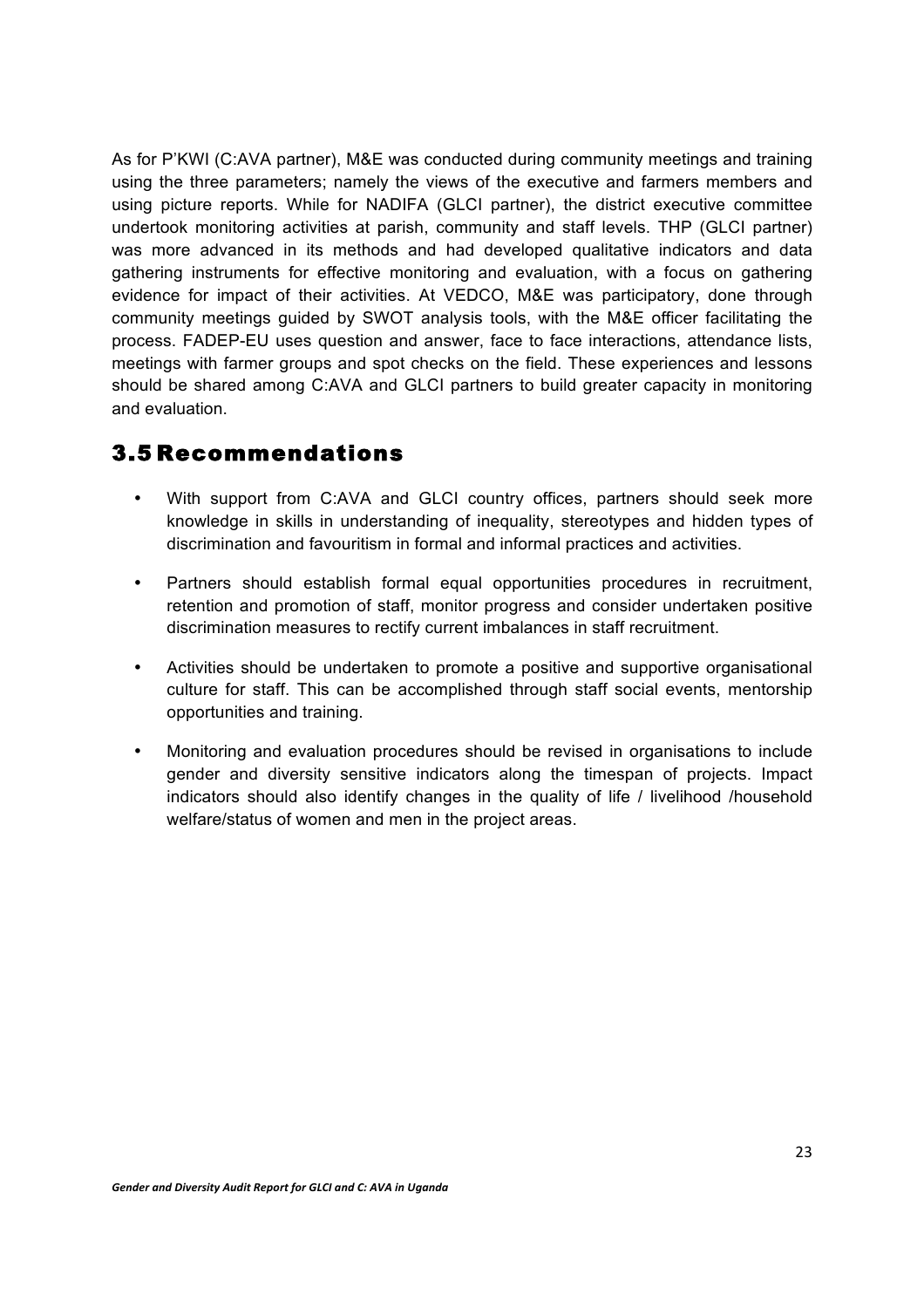# **4 Awareness and responsiveness to practical gender needs**

Practical gender needs are what women and men perceive to be immediate necessities for their livelihoods, such as water, food, employment or healthcare. These needs correspond to different responsibilities and priorities of women and men based on their traditional gender roles. This section reviews the findings on partners' awareness and responsiveness to practical gender needs in the workplace and in field activities.

#### *Internal in the organisation*

#### 4.1 **Understanding of gender and practical gender needs**

Overall, partners had a basic understanding of gender. In general, staff definitions of gender included reference to the different roles and responsibilities of men and women, and relations between them. Staff explained that these differences resulted in inequalities, and therefore special measures were sometimes necessary to ensure equal participation and benefit. Most staff referred to examples of gender in their work referring to rural farm communities. There was less reference to gender within their workplace. For the majority of staff, gender was described as mainly to do with women and revealed more of a 'Women in Development' approach to their thinking.

Staff had less understanding of practical gender needs; however, staff could provide examples of meeting practical gender needs, such as the provision of maternity leave and the need for separate space for men and women to participate in activities in the field.

*"[Gender] is how males and females relate to each other for a respective purpose. Gender means to be sensitive in group formation. Practical gender needs means job separation [based on] gender roles"* (MaCDO – C:AVA).

*"Gender means women and girls. It is associated with women and how we can uplift women"* (THP - GLCI).

#### 4.2 **Addressing practical gender needs in the workplace**

Staff and management at partner organisations were asked to discuss the changes in the workforce in the past decade in terms of women's employment and measures introduced by employers to accommodate the demographic change. For both C:AVA and GLCI partners, staff felt that their workplace offered them the flexibility required to fulfil their parenting roles, which is often considered a practical need of women, who are often considered responsible for childcare. On the whole, ten respondents felt that the arrangements made for parents in the workplace were 'excellent' (26%), 23 felt they were 'effective' (59%), and five respondents felt that there were 'no practices in place' (13%).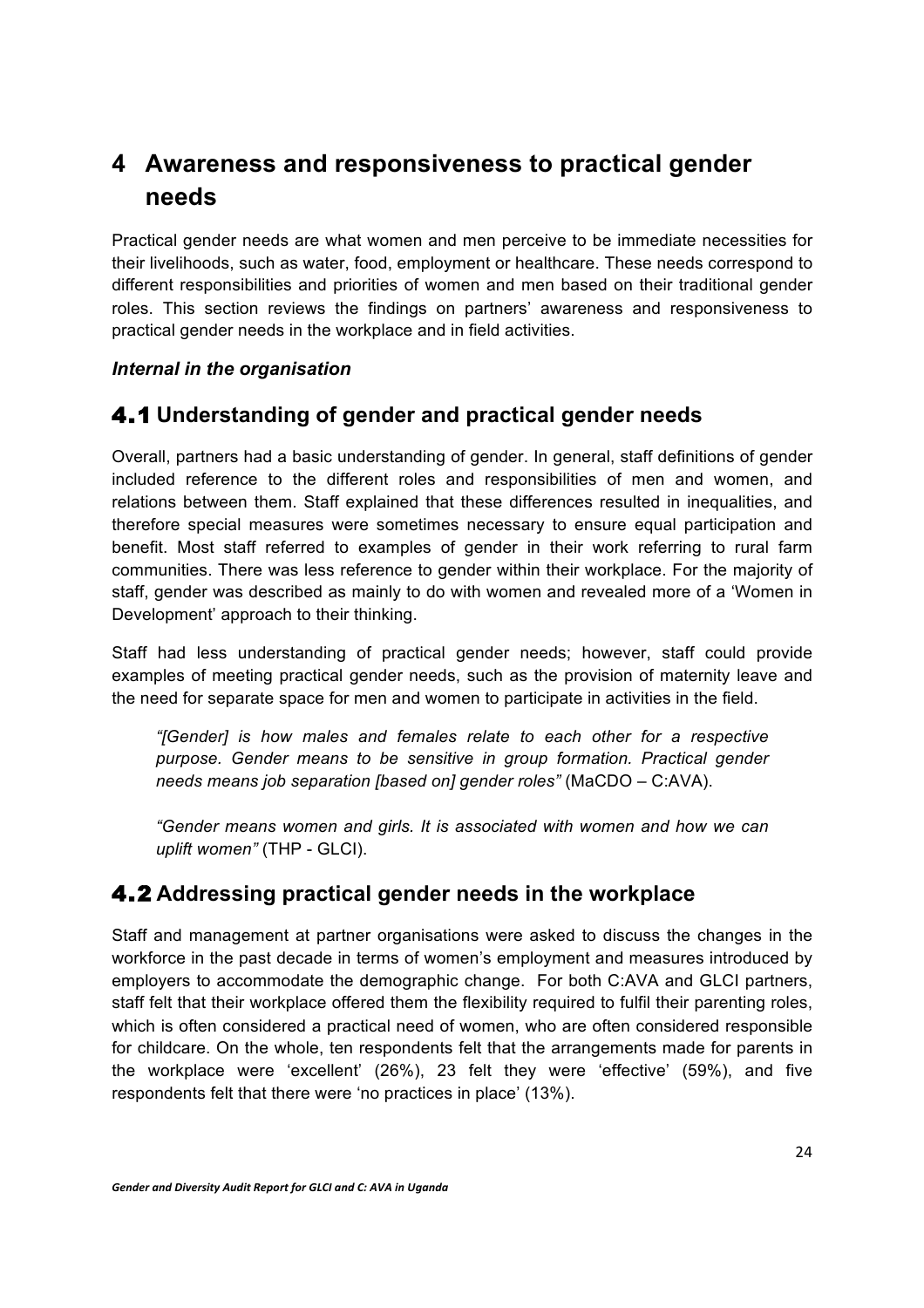Maternity leave was provided by employers in line with the government workplace policy; however, paternity leave, which is also afforded in the Employment Act, was not provided except at VEDCO (GLCI partner). VEDCO also provided female staff with time to nurse children, and importantly, women with young children could be exempted from fieldwork or choose to work close to their home. This is a positive finding, as it allows women and men to manage their multiple responsibilities while maintaining employment. However, arrangements for parenting were largely afforded to female staff, which could reinforce men's exclusion from participation and responsibility in parenting.

There was some evidence that partners, particularly THP (GLCI partner), were addressing women's practical needs in travel. Travel is seen as a major issue for female agricultural extension agents and represented a key reason why some women had difficulty working in extension in many countries. This is because motorbikes are seen as difficult for women to drive because it requires strength and straddling the bike is considered to be inappropriate for women. THP recognised this and has provided vehicles for female staff to travel to the field instead of motorbikes. While this shows the attention that THP takes in addressing practical gender needs, it is important to challenge traditional stereotypes that can restrict women's ability to travel to promote more strategic changes in the lives of women.

### 4.3 **Organisational culture**

Overall, most C:AVA and GLCI partners expressed positive and supportive organisational cultures and gender-sensitivity, but there is room for improvement. According to the staff self-assessment questionnaire, 26 respondents felt that gender-sensitive behaviour was 'always' used (67%), 11 respondents felt that they are 'usually' used (28%), and one person felt this behaviour was 'seldom' used. However, due to a low level of understanding of gender concepts, staff may be unaware of more subtle types of discrimination which can impact on women's employment, which would be reflected in higher scores.

Another trend found in the self-assessment exercise was that the majority of staff felt that there was little preferential treatment in their organisations for a particular individual or group in their organisations, which indicates an equitable workplace environment. Twenty-two respondents felt that preferential treatment 'never' took place in their organisation (59%), ten people felt that it happened 'sometimes' (30%), and four individuals felt that it happened 'often' (11%).

#### *Operations (field activities)*

#### 4.4 **Gender-orientated activities**

Partners have instituted a number of programs that address the practical needs of women and men. Most activities for partners did not target men or women separately, but farmers of both sexes in general. All partner activities had different participation levels of men and women. Activities involving a large number of women had a tendency to focus on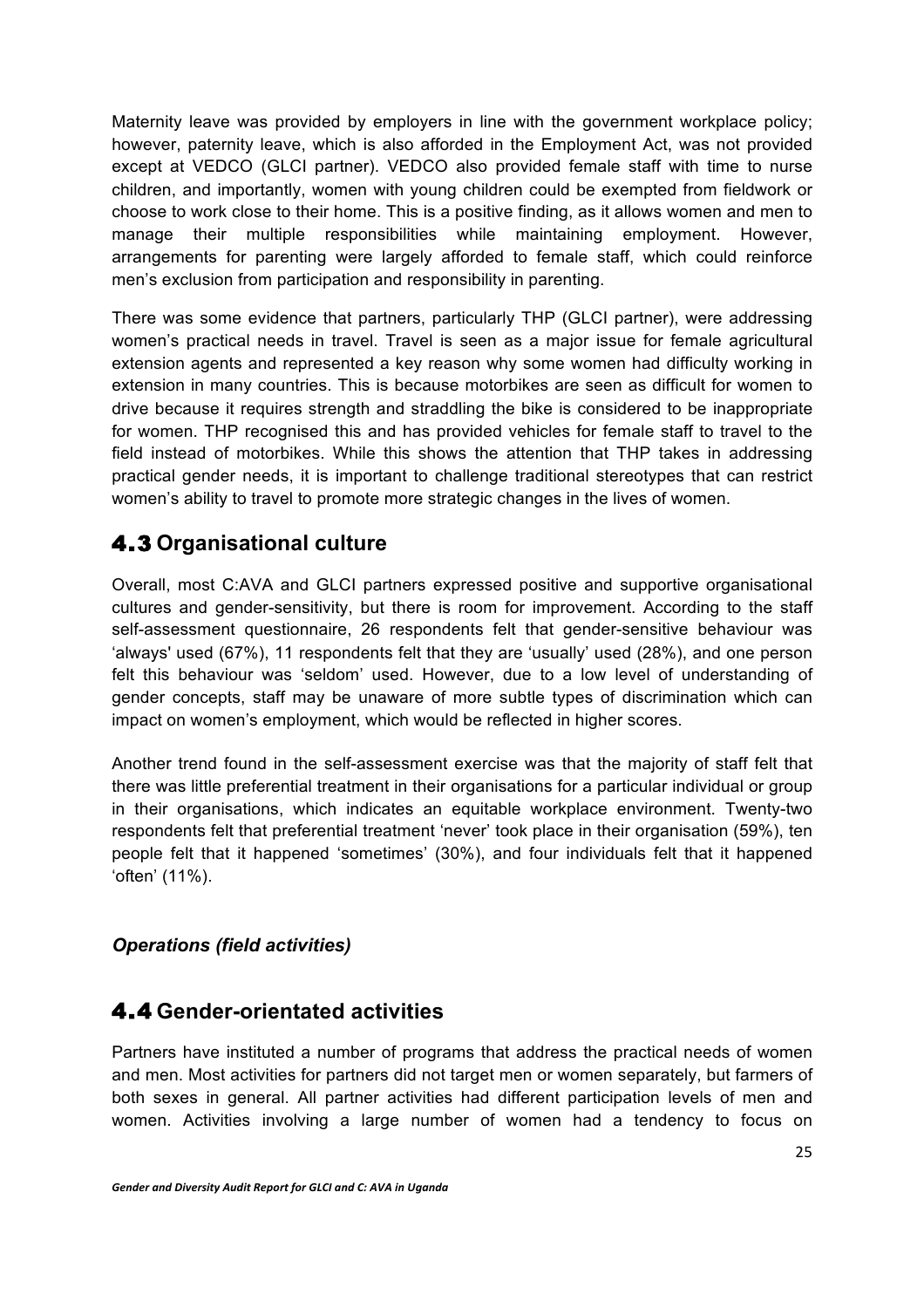traditionally 'female' domains, such as family welfare and household food security. In contrast, activities involving more men focused on agricultural production and marketing, particularly of cash crops. This reinforces the finding that the addressing gender for partners was largely understood in practical terms instead of more strategically.

In terms of raising awareness of gender among beneficiaries, only one partner was found to be active in this area, where they conducted gender and workshops four times a year (THP – GLCI partner). GLCI and C:AVA should draw on the experience of THP to assist other partners in delivering similar types of programs.

### 4.5 **Gender targeting and women's participation**

As stated in the Uganda Gender Situational Analysis, extension services in GLCI and C:AVA areas of operation are generally biased towards men, as support is provided on the basis of household headship basis, which is culturally considered to be male (UNHS 2005/06). Given this, it is very important that partners take appropriate action to limit the bias and target women. Women also play a greater role in the day-to-day care of cassava and are more involved in processing. Female headed households should also be targeted as they are more likely to be growing cassava, as opposed to male headed households which allocate more land to cash crops (NSDS 2004).

A positive finding was that partners felt that sex composition of beneficiary groups they worked with was important in delivering services. Some partners had established targets for women and men's participation, ranging from one-third, two-third and three-quarter women, equal numbers or separate groups. These approaches have different implications; for example, a 'women only' group may provide women with the necessary space to participate and not to feel intimidated by men, but it also avoids linking with men for more strategic activities that challenge gender roles. A 'one third women' group could place women in marginalised positions, especially in terms of decision making within the group.

Due to targeting, there were good levels of participation of women and men among partners who monitored levels of participation by sex. For example:

- NADIFA (GLCI): 43% female membership, 60% of training participants are women
- SOSPPA (C:AVA): 60% female membership
- VEDCO (GLCI): 80% female membership, 60% women in farmer group management
- PATA (C:AVA): 53% female members
- Community based processor groups (C:AVA) comprised of (on average) 70% women and 30% men in all the regions

Participation of men and women varied according to whether the type of activities conducted by partners corresponded with traditional gender roles or stereotypes. For example, in VEDCO's (GLCI partner) activities, men had higher levels of participation in marketing programmes, which was due to their greater mobility and experience in marketing as compared with women. In credit programs, such as with THP's and FADEP-EU, the far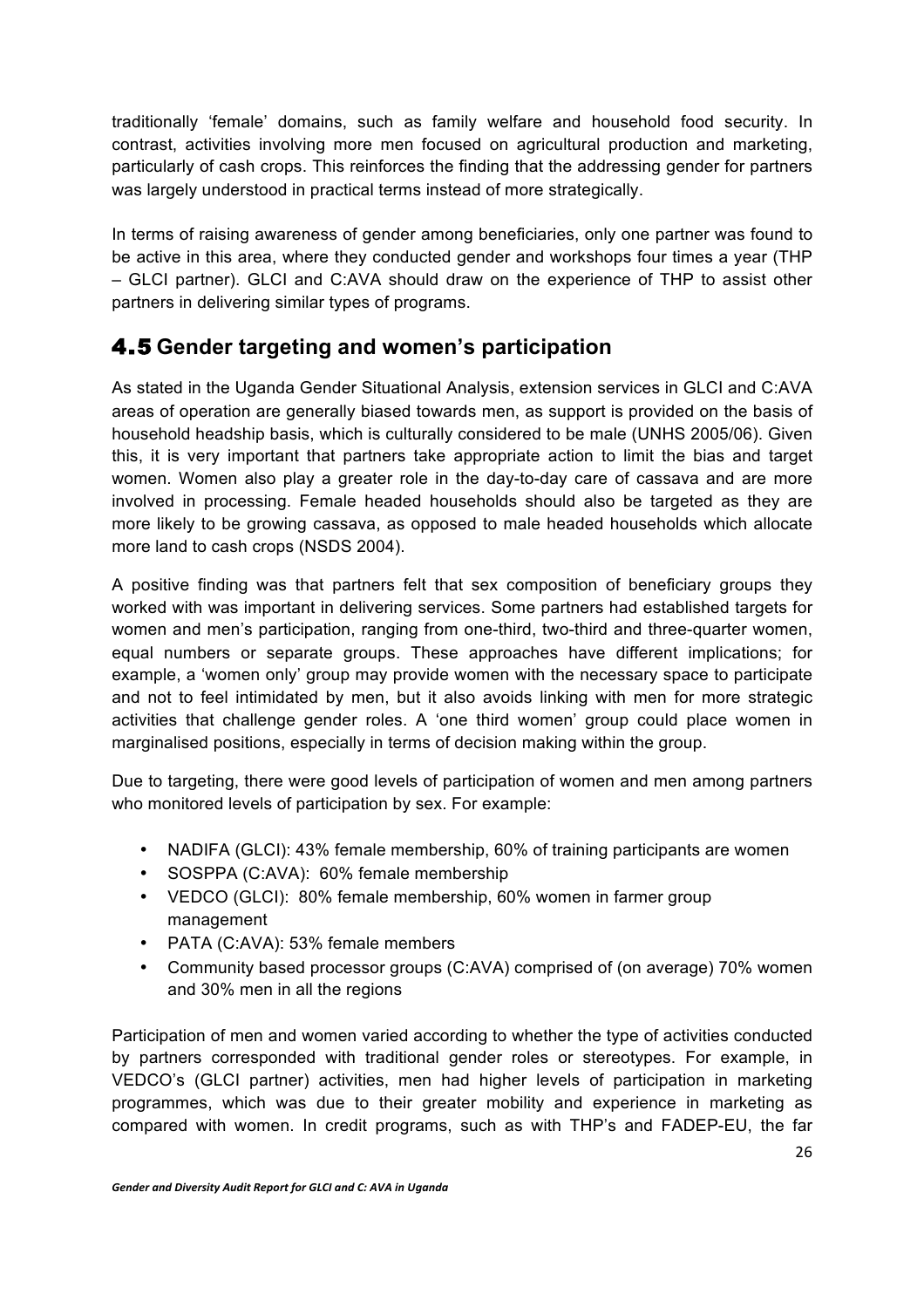majority (approximately 90%) of treasurers were women. For THP, even the board members of village banks were all women. This is because partners have been encouraging greater access to credit for women, and because women are considered to be more trustworthy than men with finance, a gender stereotype.

#### 4.6 **Practical gender issues in service delivery**

Overall, most partners felt that gender was considered during planning, implementation and monitoring of field activities; however, there is room for improvement. According to the staff self-assessment questionnaire, seven staff felt that gender was 'completely' considered in planning, implementation and monitoring (24%), 13 people felt it was 'to a great extent', (45%), and nine people to 'some extent' (31%).

Some of the practical gender needs that partners were currently addressing were:

- Holding trainings at convenient times and locations FADEP-EU (GLCI and C:AVA partner, VEDO (GLCI partner), PATA and- V'TERUDO (C:AVA partners)
- Having separate consultations with men and women to encourage active participation and identify needs - V'TERUDO (C:AVA partner), FADEP-EU (GLCI and C:AVA partner)
- Provision of meals and transport refund for training outside the community V'TERUDO (C:AVA partner)
- Providing appropriate and targeted technical training: women were found to be intercropping, which enhances food security, income and saves time in weeding, which is very important to women and vulnerable groups; women were found to be more knowledgeable than men in terms of knowledge of cassava diseases and management (GLCI partner).

Other practical gender needs that GLCI and C:AVA partners will need to address to encourage sustainable participation of men and women in project activities are as follows:

- Need for income-generating opportunities for men to reduce migration
- Labour-reducing and gender sensitive equipment to reduce the work burden on women. Weeding and peeling cassava is particularly burdensome and time consuming on women
- Better access to transportation; a practical need with strategic potential, which, if addressed could provide women with greater access and control over income through increased participation in marketing
- More appropriate equipment for women, the long-term ill and disabled (to alleviate the heaviness of ox-ploughs, tediousness of hand tools in land preparation etc.)
- Financial training and credit targeted for women, as it often favoured men (SILC groups with GLCI)
- Targeting women for capacity building, particularly for the delivery of disease identification/prevention and value-addition training in order to ensure their continued participation in the production and processing of cassava as it becomes more commercial.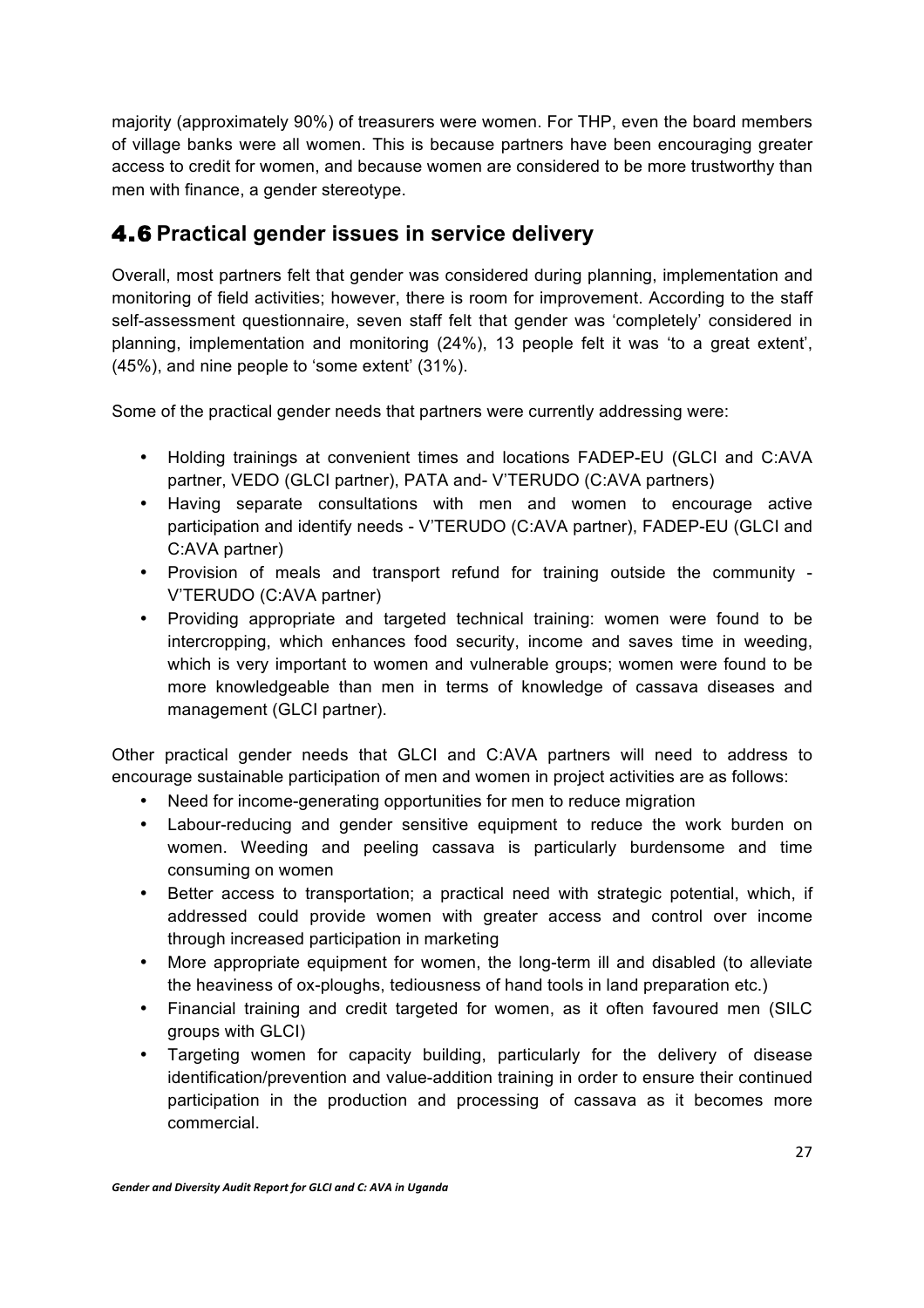- Use of preferred varieties (e.g. Migera) to reduce time spent drying
- Providing pictorial communication and learning materials in areas frequented by men and women to increase access to information;
- Holding meetings in communal and neutral areas (e.g. schools),
- Reasonable and appropriate fees/cost for services
- Sensitisation for women's participation: in some isolated cases, men refused to allow their wives to participate in group activities (Kamukamu FGD in Luweero)

Other limitations in participation stemming from practical gender needs are lack of access to information, poor leadership skills, low literacy levels and conflicts in groups. It would also be beneficial for partners to build their capacity in gender analysis frameworks, particularly for needs identification of men and women, as it was found that no partners referenced specific gender-sensitive methodologies.

### 4.7 **Volunteer agents**

As part of GLCI activities, volunteer agents are selected as the key liaison between the project and community. For the most part, the majority of volunteer agents are men, which staff stated was due to the high level of illiteracy among women and their constrained mobility. The selection process of volunteer agents depends on the partner organisations' focus and scope of work. For example, PATA (C:AVA partner) selects one volunteer for every sub-county and women are encouraged to participate - they now have a total of six men and three women. V'TERUDO and SOSPPA (both C:AVA partners) ask the communities to select volunteers and the majority of those selected were professionals. Communities usually select volunteers who are respected members of the community, stay within their localities, are readily available and have some reasonable level of education, and even a profession such as teaching.

### 4.8 **Gender skills among staff**

Gender and Diversity skills were generally weak among C:AVA and GLCI partners. Gender concepts were only partially or poorly understood for partner organisations. However, there were relatively good skills in gender among VEDCO and THP (GLCI partners), and V'TERUDO (C:AVA partner). The remaining organisations felt that they needed training in order to improve their responsiveness to gender and diversity issues in their organisations and in the field.

With regard to availability and use of information on gender and diversity, 21 people felt that information, resources and people with expertise on gender and diversity were 'available and used' (75%); while seven people felt they were 'not available' (25%). This is a good indication that there are existing resources available to staff to build their capacity in gender and diversity that can also be shared with other partners. It is important that management provide staff the time and appropriate environment to make use of these resources.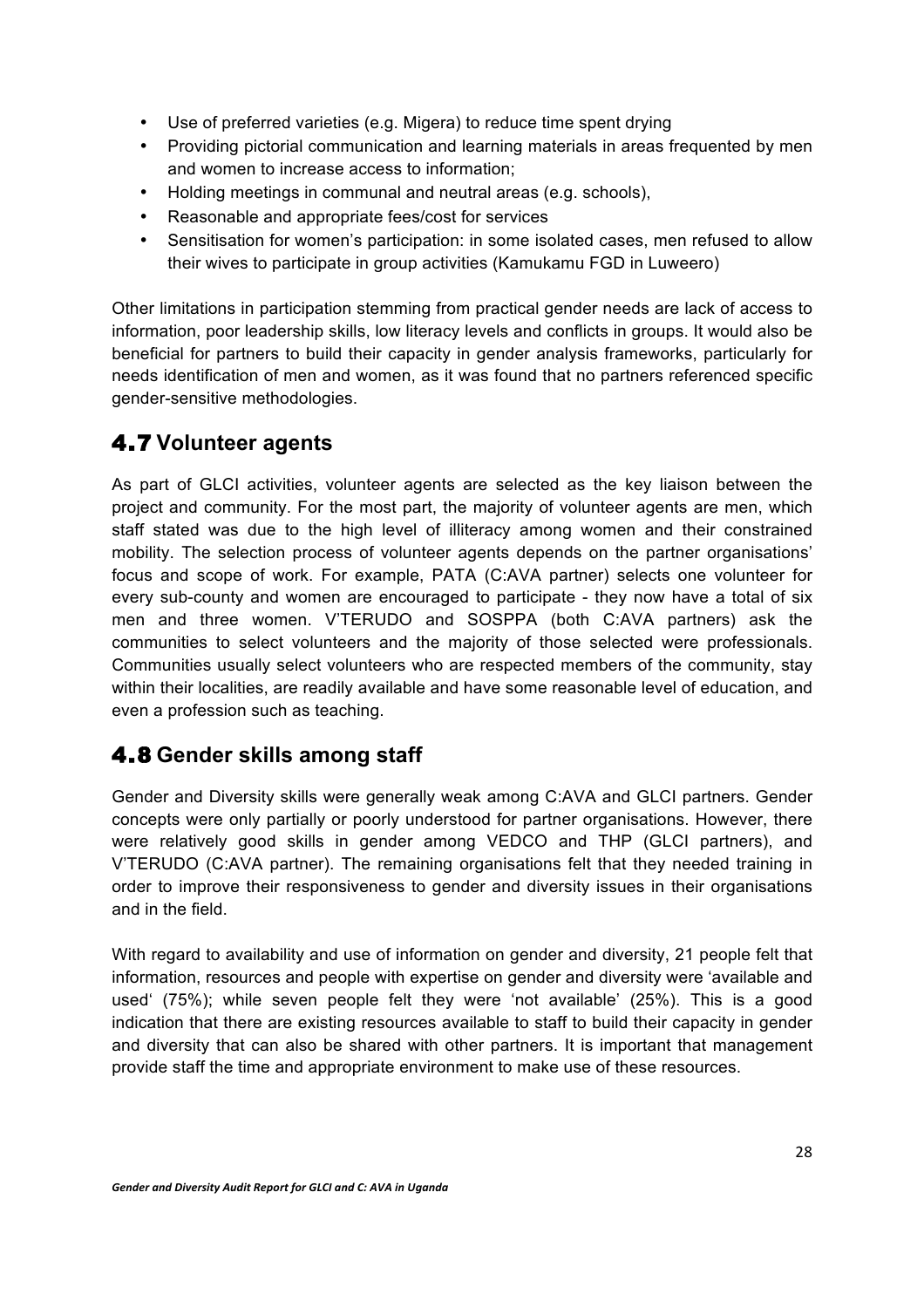#### 4.9 Recommendations

- GLCI and C:AVA should undertake capacity building with partner staff in gender and diversity skills, such as undertaking gender and diversity analysis, interpreting results and implementing gender-sensitive projects.
- Partners should undertake group critical reflection activities to closely examine the conditions of work for male and female staff in the partner organisations and work to improve organisational culture for gender sensitivity. This should identify the different practical needs of female and male staff and how they are being met or assisted within their workplace.
- Partners should ensure that women's labour and time burden do not increase with the GLCI and C:AVA projects, while at the same time they are not excluded from activities (this may be done by examining opportunity costs of participation for men and women). This can be addressed by partnering with organisations to introduce labour saving technology (peelers, processing equipment) and equipment that is sensitive to the needs of women and men and reduces labour time.
- Partners should promote single-sex cassava group gardens to ensure adequate space for both men and women to participate, and ultimately benefit from, opportunities provided in both projects.
- GLCI and C:AVA should build on the success of SILC groups, to encourage and enhance group savings for beneficiaries, particularly among women who are often excluded from credit provision. A SILC component could also be linked to the government 'Prosperity for All Program' with their access procedures. Credit facilities will need to take into account the particular needs of women, such as lack of collateral.
- Extension training packages should be customised to the different knowledge bases of beneficiaries (such as the high level of illiteracy among women), and consider the different needs of men and women, such as time availability, travel constraints and cultural restrictions.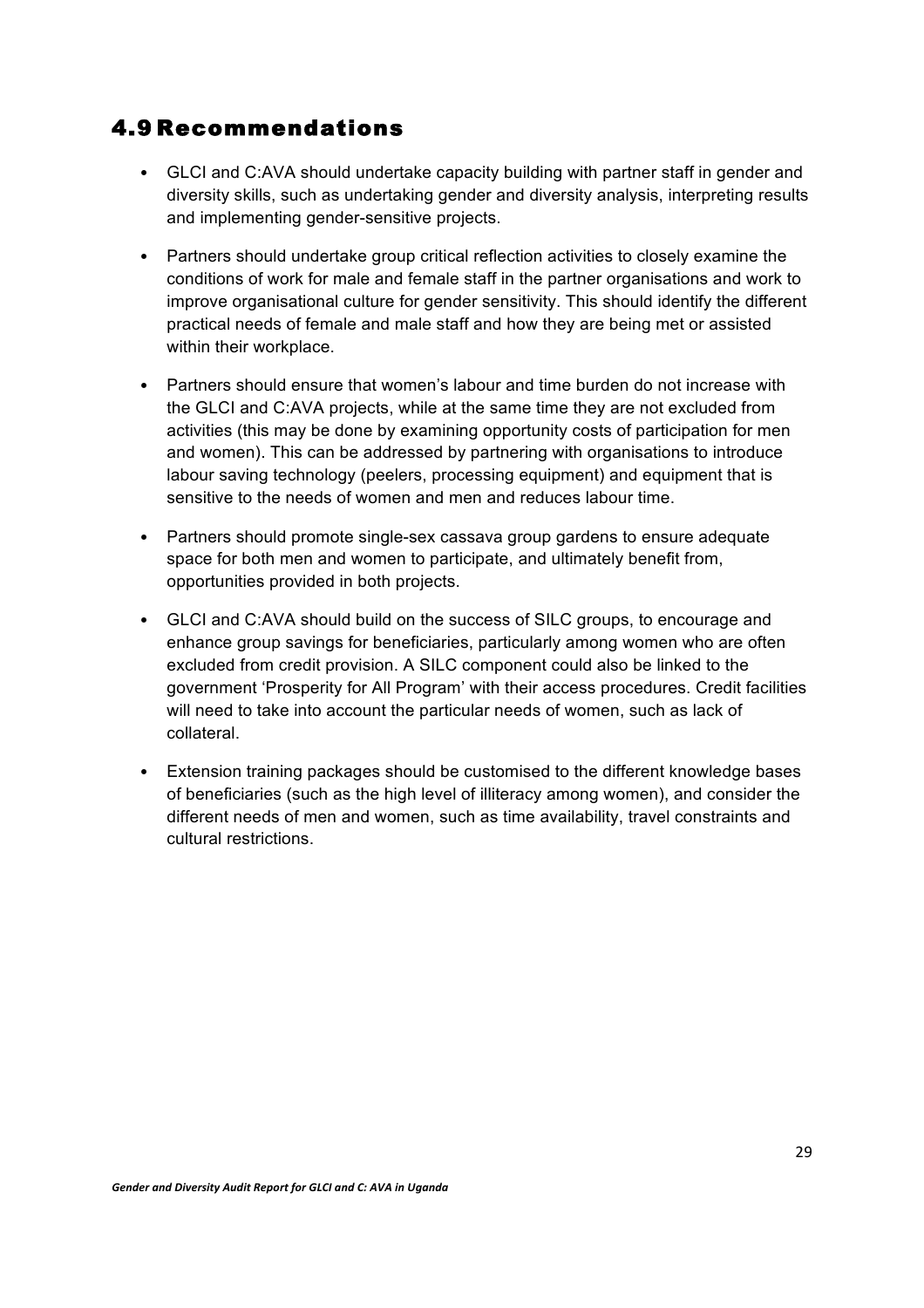# **5 Impact on strategic gender needs and women's empowerment**

Strategic gender needs and women's empowerment are concepts that focus on the systemic factors that discriminate against women. Strategic gender needs are long-term, usually nonmaterial, and are often related to structural changes in society regarding women's status and equity. Empowerment is an expansion of this concept, and refers to the ability of women to make strategic life choices in a context where it has previously been hindered or denied. This section examines partners' impact in this area.

#### *Internal in the organisation*

#### 5.1 **Understanding of empowerment and strategic gender needs**

On the whole, empowerment and strategic gender needs were understood by few partner organisations. Most descriptions of these terms included the importance of participation and the involvement of both sexes in activities, which did not differentiate from their explanation of gender. Staff therefore had limited understanding of strategic gender issues and understood gender more in terms of practical needs, revealing that partners are less aware of the structural barriers that constrain men and women in different ways. Some explanations of empowerment and strategic gender needs given by partners are provided below:

- "Ge*nder is tricky and that women's work was divided by gender roles"* (SOSPPA, C:AVA partner)
- *"How women and men relate to each other for respective purpose. Being gender sensitive in their groups. Empowerment is understood as bringing females and males on board, fair involvement of both sexes. SGNs are roles set to help one's family to come up"* (MaCDO, C:AVA partner)
- *Empowerment basically deals with changing their perspectives, taking on leadership positions such... in communities and groups* (PATA and V'TERUDO, C:AVA partners, and FADEP (GLCI and C:AVA partner).

However, partners were able to cite a number of changes in gender roles in the past decade that pointed to strategic changes in society at large. Reasons for these changes were education, sensitisation and access and ownership over property. Some of the examples given were:

- Some men were reported to have started working to help their wives to do some housework. Men would now fetch water, bathe the children, nurse the sick and engage in collective decision making
- Women's dependency on men in terms of income had reportedly reduced.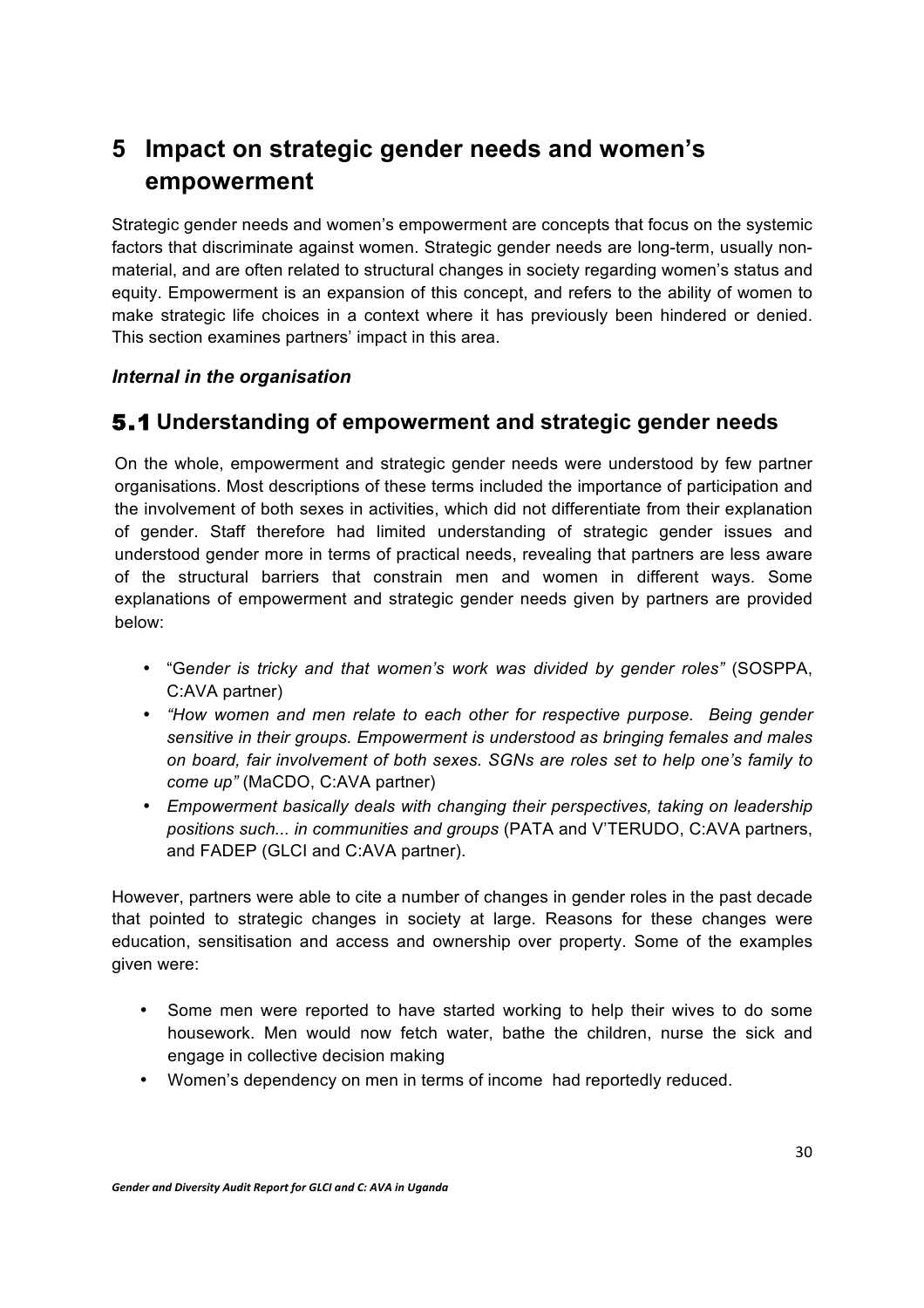- Women would now eat different types of food which were previously enjoyed only by men, such as the forbidden fish head, eggs, chicken, lungfish - these delicacies could now be shared among husband, male and female children and wife.
- Women's involvement in planning and decision making at the household level had increased
- Women contributed money for household expenditures
- Women were perceived less as property or objects
- Increase in women's leadership and political involvement
- Increase in the number of female entrepreneurs
- Women riding bicycles
- Increased involvement in marketing activities

Despite these changes, SOSPPA (C:AVA partner), felt more needed to be done, as men continued to *"have the upper hand in everything"*. In addition, there is also a perception that women's greater involvement in supplying income for household expenditures is very positive; however, it is important that responsibility is shared within the family in order not to increase women's responsibilities in the household.

### 5.2 **Gender strategy**

None of the GLCI or C:AVA partners had a gender strategy or approach in place in their organisations. However, partners felt that they implicitly operated with gender in mind, especially in terms of equal representation of women and men in groups and in implementing activities. Some organisations have developed targets for equal participation in field operations, such as the one-third requirement for women's representation as laid out in the Affirmative Action Clause of the Constitution of the Republic of Uganda (1995), as was the case with THP (GLCI partner), and PATA (C:AVA partner). VEDCO (GLCI partner) has a gender manual to guide operations and community engagement, but no policy document per se. As for Vision TERUDO, there was no strategy on gender but '*gender was mainstreamed as a culture in the organisation'*.

Therefore, there is a need for partners to establish a clear gender framework on which to base activities. This is a critical capacity need as it will establish a consistent and clear organisational approach that will identify precisely what organisations are aiming to achieve with regard to gender. Furthermore, this approach should be 'mainstreamed' or applied throughout organisational and operational spheres to reduce the segregation of gender issues in one department or programme(s).

#### 5.3 **Women in decision-making positions and gender focal persons**

The levels at which women were involved in decision making positions within partner organisations was limited, but did vary to some extent. THP (GLCI partner), FADEP (GLCI and C:AVA partner), and MACDO (C:AVA partner) showed the most positive results, where all had at least one women in management positions, either as chief executives or senior managers.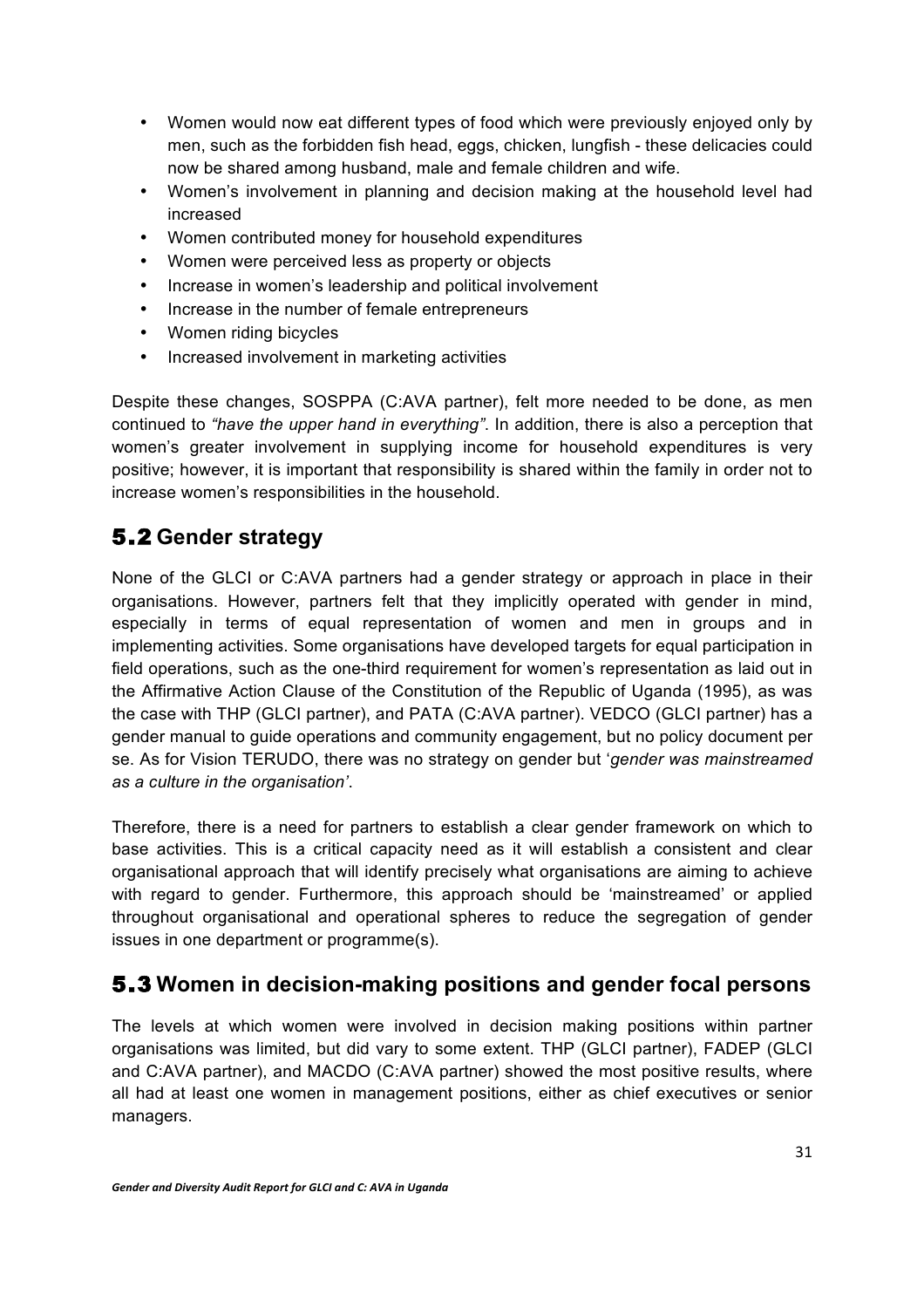This is a clear area where C:AVA and GLCI partner organisations will need to improve, in order to improve the inclusiveness and gender impact within their own organisations.

In terms of leadership within the partner organisations for gender issues, most partners did not have a person(s) responsible for gender. At the time of the consultations, three out of nine partners had a gender focal point person (NADIFA and VEDCO - GLCI partners, and FADEP-EU - GLCI and C:AVA partner). Hiring a gender focal point person or training and existing member of staff in gender-related skills is very important in ensuring that gender issues are addressed in the organisations and providing key skills to support staff in the work with communities.

#### *Operations (field activities)*

#### 5.4 **Addressing strategic gender issues and women's empowerment**

It was noted that some partner organisations were addressing strategic gender issues even though most of their activities were either gender-neutral or targeting practical gender needs. Some of these activities included:

- Promoting women to take on leadership roles at the farmer group level and on board of credit institutions
- Interventions on girl child education and HIV/AIDS (FADEP-EU, GLCI and C:AVA partner)
- Sensitisation on property ownership with linkages to culture and the law (FADEP-EU, GLCI and C:AVA partner)
- Employing a role-model approach in order to motivate women's participation (SOSPPA, C:AVA partner)
- Gender awareness and sustainable development programme (MaCDO, C:AVA partner)
- Training for community/clan leaders in human rights abuses and violations, particularly against women (V'TERUDO, C:AVA partner)

Partners also undertook some gender sensitisation activities in communities, which can help to promote women's empowerment, particularly by promoting women's involvement in decision making positions and encouraging men to help lessen the workloads of women. The practice of keeping separate demonstration gardens for men and women, as in the case of THP (GLCI partner) interventions in Kiboga District, was found to be a good example of empowering women as it gave them their own space to make decisions and benefit from their gardens.

Some of P'KWI Inc.'s (C:AVA partner) farmer groups showed evidence of promoting women's empowerment. Some of its female processors were having conflict with their husbands and experiencing domestic violence, which was related to the new income they received from processing. P'KWI Inc. would identify women experiencing these hardships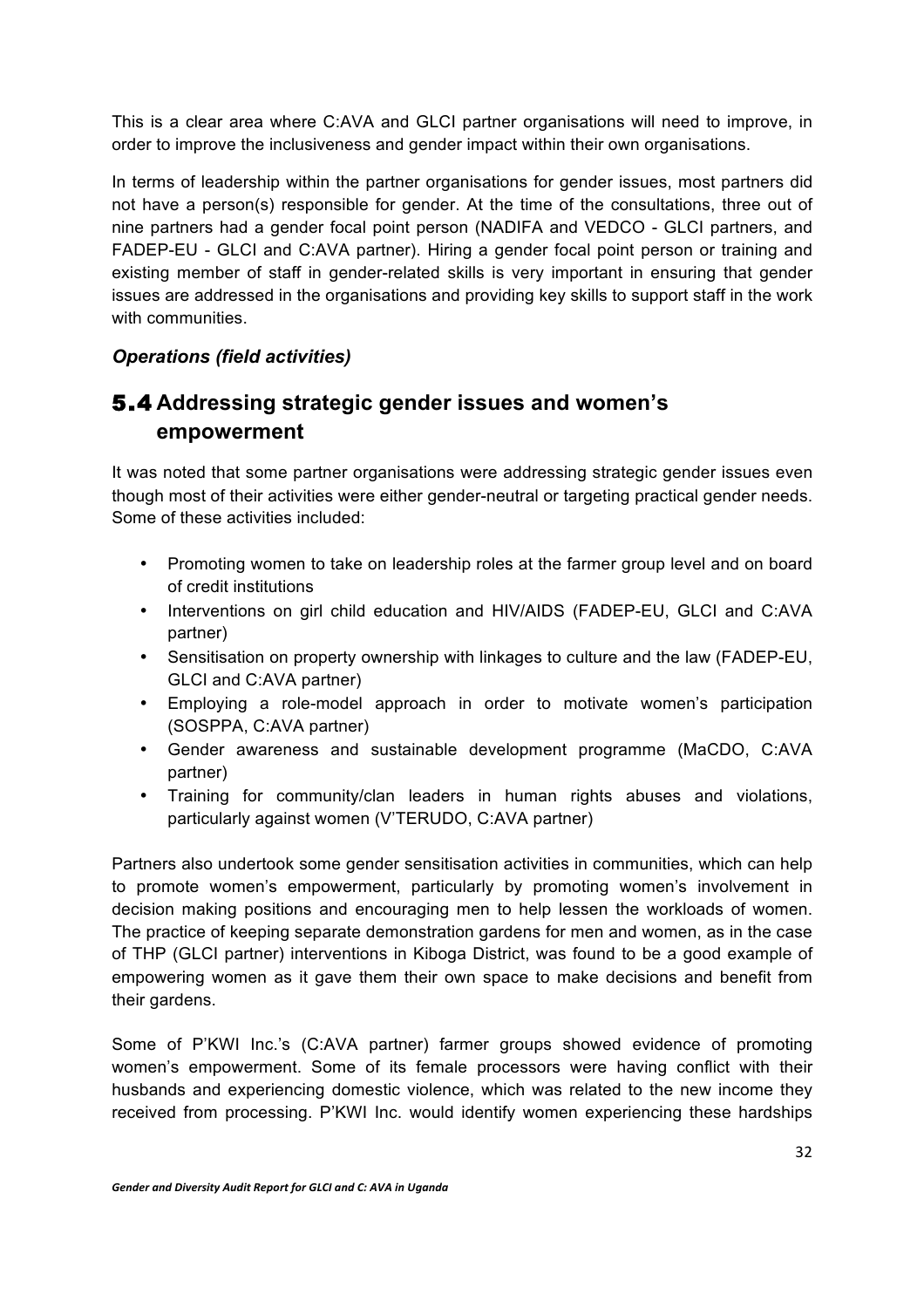and the group will pay the woman in kind, according to her needs and in consultation with the affected woman. This shows that such groups already have existing mechanisms for ensuring that benefits are used by the women themselves.

In general however, the implicit approach of many partner organisations was a 'women in development' (WID) approach as opposed to 'gender and development' (GAD) approach. Generally, the WID approach targets women specifically in interventions; because of the roles they play in household wellbeing, to address poverty. While this approach can be beneficial in emphasising women's inclusion into programmes, it can have the consequence of placing disproportional responsibility for women in poverty alleviation and household wellbeing. It also can ignore women's important roles in production activities and roles outside the household, and reinforce a subordinate position of women in the household. A GAD approach in partner organisations would enhance gender equity and bring women's empowerment to the fore. Partners should make effort of to involve women in decision making and leadership positions, sensitise men and women on gender sensitivity, and improving women's awareness and exercise of their rights.

Important strategic gender issues that partners could address to improve the impact of their work, as identified in the Situational Analysis, are as follows:

- Encouraging men to share more household and productive activities with women
- Promoting women's access to and ownership of land and other assets, such as by promoting positive gender relations within households and extended family
- Promoting girls inheritance to land and other assets
- Targeting widows, orphans, the elderly, people living with HIV/AIDS, people with disabilities and the youth for income-generating activities due to less access to land
- Addressing food shortages
- Maintaining women's benefit and participation in the cassava value chain with increasing commercialisation

### 5.5 **Decision-making**

Partners were active in encouraging women into leadership positions, as they have been traditionally underrepresented in authoritative positions in the community. Some organisations have introduced quotas or rules for women's leadership and others have informally encouraged it, for example:

- P'KWI Inc. (C:AVA partner): three quarters must be women among the executive of groups, including as chairpersons and treasurers of all member groups
- FADEP-EU (GLCI and C:AVA partner) ensures that two-thirds of the project beneficiaries are women, also two women for sub-committees of five members
- NADIFA (GLCI partner): 40% target for women on board of groups
- VEDCO (GLCI partner): 80, 60% women in farmer group management

In some cases, such as with VEDCO's groups, there are more women in decision making positions then men. FADEP's community groups and THP's bank board members also have more women than men in treasury positions, which reaffirms that women are often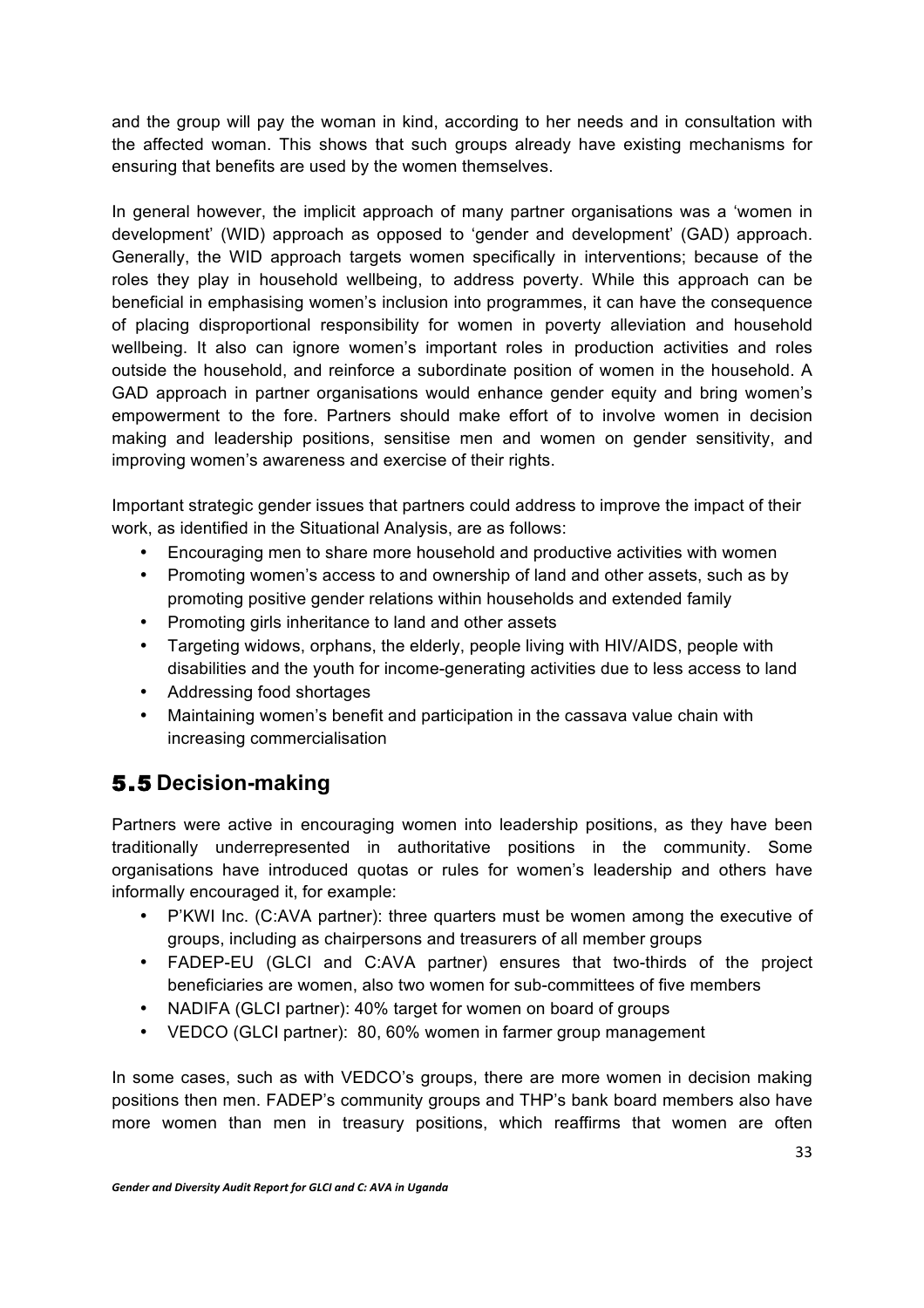considered to be more trustworthy than men when dealing with money. While this is an important source of power for women, partners should be careful it isn't the result of excluding men in accessing credit or participating in decision making.

*"At the District epicentre, 12 persons both sexes are equally represented i.e. 6:6. If the chairperson is a male, the vice chairperson has to be female and vice versa"*  (THP, GLCI partner).

#### 5.6 **Partners' impact on communities and women's empowerment**

The staff self-assessment survey shows that the majority of staff feel they are making an impact on women's empowerment. Out of all staff surveyed, five people felt that the partners had 'completely' empowered women and helped them to make strategic life changes concerning their lives (17%), while 24 people felt that they had 'sufficiently' empowered women (83%). This indicates that partners feel they have made some progress, but due to their limited understanding of empowerment and strategic gender needs, this could be improved.

The following details are some examples of partners' strategic impacts and results for women:

- Improvement in women's skills (e.g. agronomy)
- Additional sources of income for women, increased control over income and increases in savings (PATA, SOSSPA, C:AVA partners; NADIFA, GLCI partner; and FEDEP-EU, GLCI and C:AVA partner).
- Creation of social bonds and networks among women through activities (e.g. baking with PATA, C:AVA partner)
- Improved confidence
- Greater access and participation in decision making
- Almost 10% 20% of women have bank accounts (THP, GLCI partner)
- Positive changes in community attitudes towards women and development such as girl child education and protection (V'TERUDO, C:AVA partner)
- Men allowed women to participate in activities, talk and contribute (VEDCO GLCI partner)

Other more general changes in communities indicating improvement in the standard of living of beneficiaries are as follows:

- Acquisition of assets e.g. boda boda motorcycles (THP, GLCI partner)
- Changes in nutrition: e.g. taking 3 meals a day with food reserves available (V'TERUDO, C:AVA partner). Members were able to consume two meals a day, and fewer people than before would fail to get food (VEDCO GLCI partner).
- Group marketing and improved health (V'TERUDO, C:AVA partner)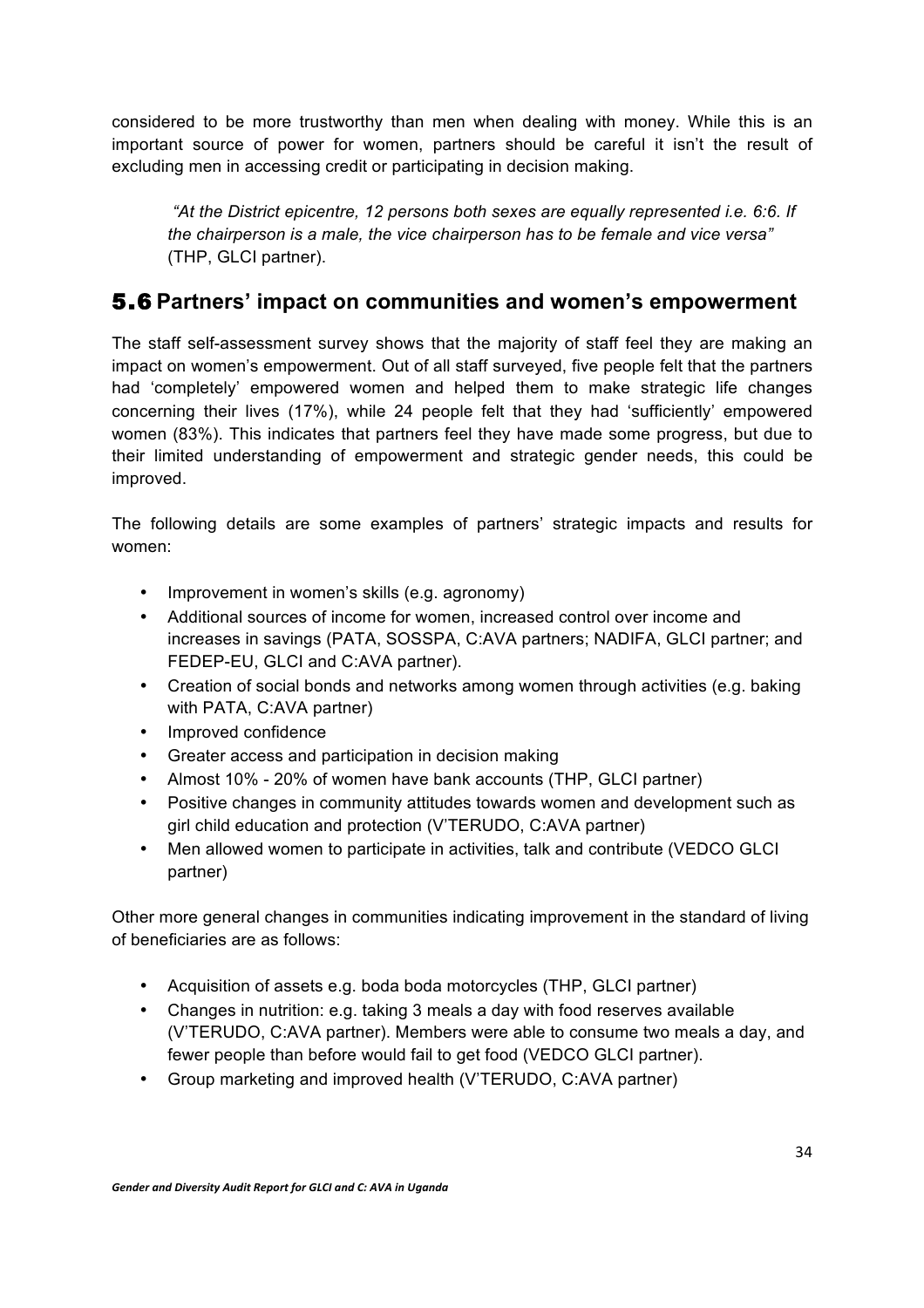#### 5.7 Recommendations

- Partners should develop a gender strategy framework and mainstream it throughout their organisations and their operations. This should address the strategic needs of women, men and vulnerable groups and how they will be met, if not recognised, by partner activities.
- Promote ownership among women through credit provision to invest in equipment and develop user friendly technologies for women. GLCI and C:AVA should encourage and enhance group savings such as the SILC component for GLCI since these help the women to source affordable funding for hired labour but at the same time promote knowledge brokering on micro-financing.
- Train women and men members of partner organisations and staff in entrepreneurial skills and value addition.
- Ensure women's ongoing participation in all aspects of the cassava value chain, particularly as cassava because more valuable and commercial. This should be combined with gender-sensitisation activities for farmer groups and households to ensure that women can have access and control over benefits of the labour and also to promote shared-responsibility for men and women in the household.
- Partners should directly address, or undertake sensitisation activities, that promote women's access and ownership of land, particularly for widows and girls.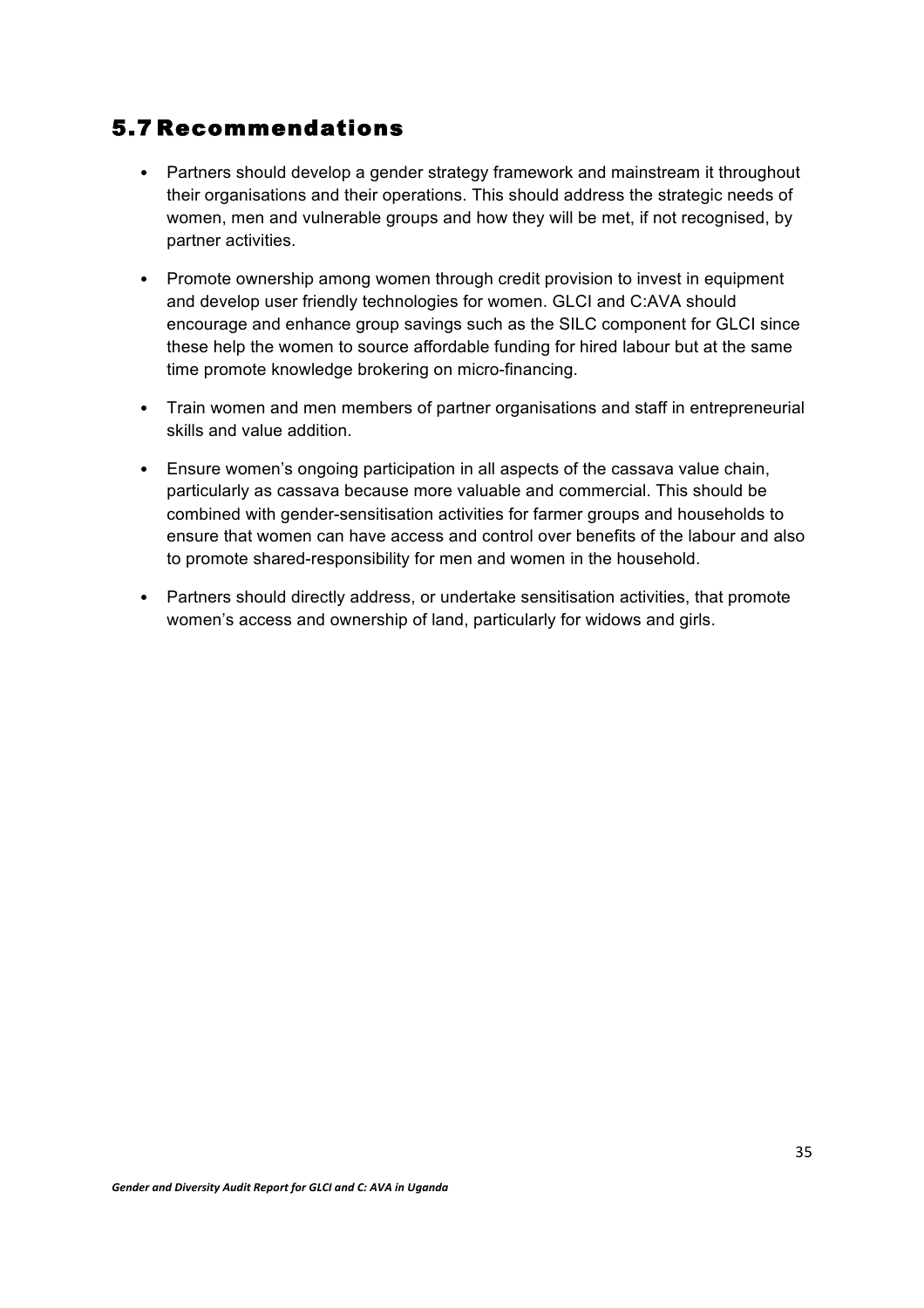### **6 Awareness and responsiveness to key diversity issues**

While gender is a principal area of social difference, it can interact with a number of other characteristics and increase vulnerability or social exclusion. Some of these characteristics are: age; class; ethnicity; religion; disability; national origin or language. Diversity is particularly important when looking at gender, as when it is combined with other personal characteristics such as age or marital status, an individual can experience a higher likelihood of exclusion. With these characteristics in mind, the extent to which partners are aware of and responsive to key diversity issues will be examined.

#### *Internal in the organisation*

#### 6.1 **Understanding and skills in diversity**

Partners showed limited understanding and knowledge of the concept diversity, due to limited exposure to the concept. For some, it was an entirely new concept and their primary focus in addressing social difference was gender. Some practiced it, but lacked the knowledge of what they were practicing. However, there was strong appreciation of the concept among staff. They appreciated that people were different i.e. age, sex, religion, tribe etc, and were responsive to this to some extent. As a result, although diversity was not included as a strategic goal of organisation, some organisations have taken the initiative in addressing the needs of people, particularly the disabled, youth and widows, in their activities. Other vulnerable groups mentioned were the very poor, orphans, the elderly, people living with HIV/AIDS and other people without land. Partners expressed that they lacked adequate skills and knowledge in this area and wanted capacity building. There is also a need to develop programmes that target all the above diversity groups. It is also important to examine diversity internally in the organisation to identify how social difference plays a role in the workplace.

#### 6.2 **Work arrangements for different groups**

Stemming from the lack of awareness of the concept of diversity among C:AVA and GLCI partners, many partners did not have measures in place that would address difference in the workplace, such as formal policies or even informal practices. Staff members are expected to deliver results and have the same performance requirements, which they felt a diversityoriented approach may threaten. However, due to the prevalence of HIV/AIDS, management are starting to make arrangements for the long-term sick in their organisation, such as sick leave provided by MaCDO and the payment of medical bills for three months and provision of half salary during leave by V'TERUDO (both C:AVA partners).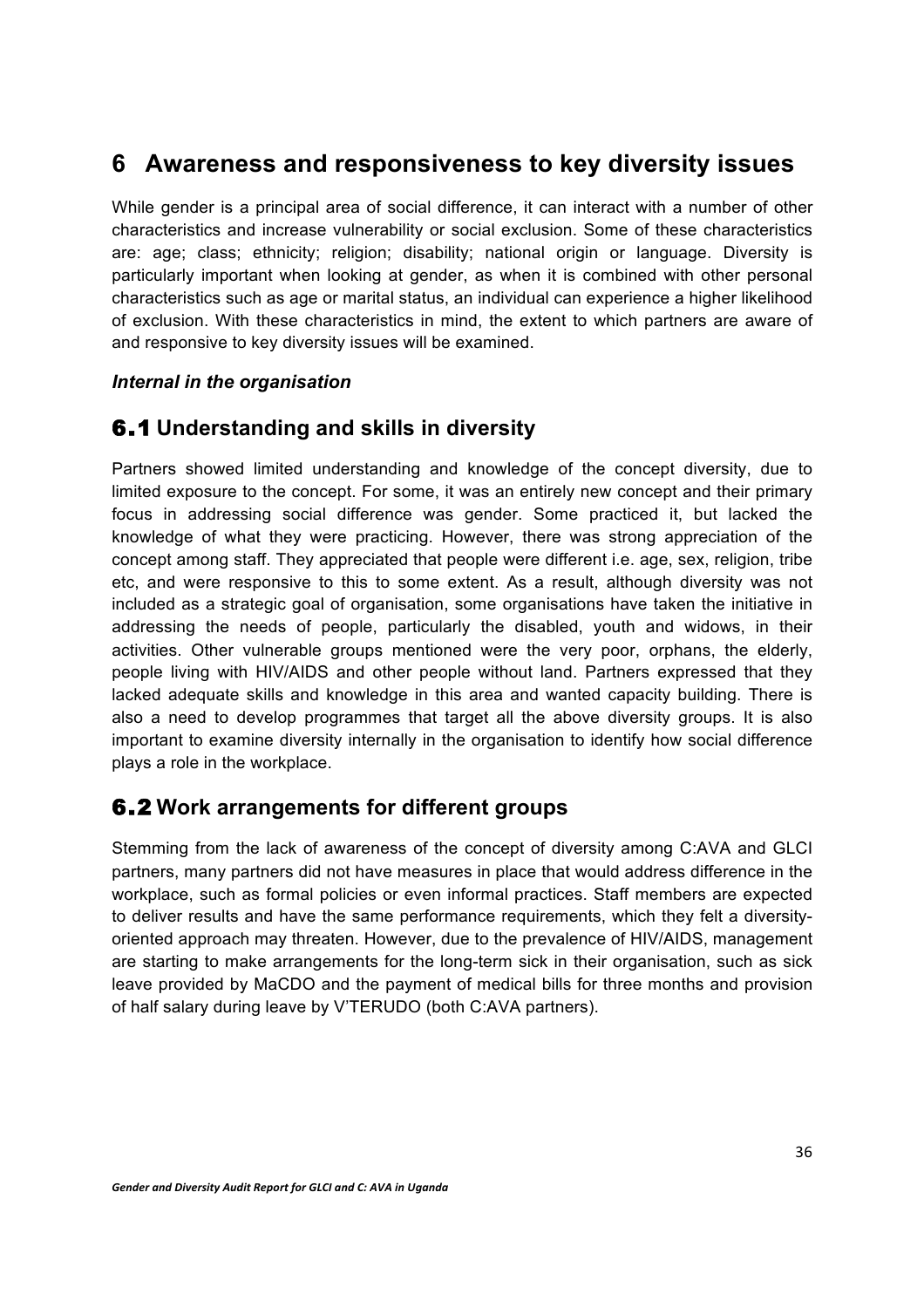#### *Operations (field activities)*

#### 6.3 **Activities targeted to different groups and impact**

Staff felt that their beneficiaries represented the diversity present in the country in terms of age, gender and ethnicity, depending on the location of the organisation. Despite the fact that diversity as a concept was not known to partners, there was no deliberate or unintended tribal segregation and discrimination noted. For example PATA (C:AVA partner) had membership from Bagwere, Banyole, Bateeso, Basoga, Badama, Bagisu, and Bakenyi ethnic groups. FADEPU-EU (GLCI and C:AVA partner) had mainly Itesots, Bagwere, Bagisu, and Banyole ethnic groups in their activities. Overall, partner organisations respected and worked with the different ethnic groups and gender in the areas they operated.

There were also examples were partners had taken diversity into account in their activities, despite it not being an explicit focus or goal of their activities. For example, P'KWI Inc. (C:AVA partner) is supporting a number of vulnerable groups, including orphans and disabled people through an oil seed and cassava multiplying planting project, addressing both social and economic issues. MaCDO (C:AVA partner) is undertaking a Peace, Reconciliation and Development project to ensure stability and harmonious co-existence between Karamojong and their neighbouring tribes.

#### 6.4 **Identification of the needs of different groups**

The majority of partners felt that they were aware of the different needs of groups and were meeting these needs in their activities. Six respondents felt that needs of different groups were 'adequately' considered during planning, implementation and monitoring activities (21%), fifteen felt that it was done to 'a great extent' (50%), while eight staff felt that it was done to 'some extent' (29%). However, the extent to which monitoring and consultation was done with different groups in the community to identify these needs is unknown. Different participatory approaches were used to identify the needs of the farmers, but more needs to be done on ensuring that needs and interests of different groups are represented in community meetings, which can often be skewed to particular groups in the community, as the next section describes.

#### 6.5 **Groups that are not benefiting**

Some partners expressed that their activities could exclude people with disabilities and people with HIV/AIDS. PATA (C:AVA partner), for example, felt that the very poor were excluded from activities because they were not able to afford services. NADIFA (C:AVA partner) stated that disabled people were often excluded from activities because they were physically constrained and could not participate in the labour involved in their activities. Others felt that due to limitations in the scope of the projects they work on, they were unable to meet the specific needs of certain groups because of constraints in their remit, such as people with HIV/AIDS and victims of domestic violence and human rights abuses. Working with other organisations that address some of these issues, along with mainstreaming a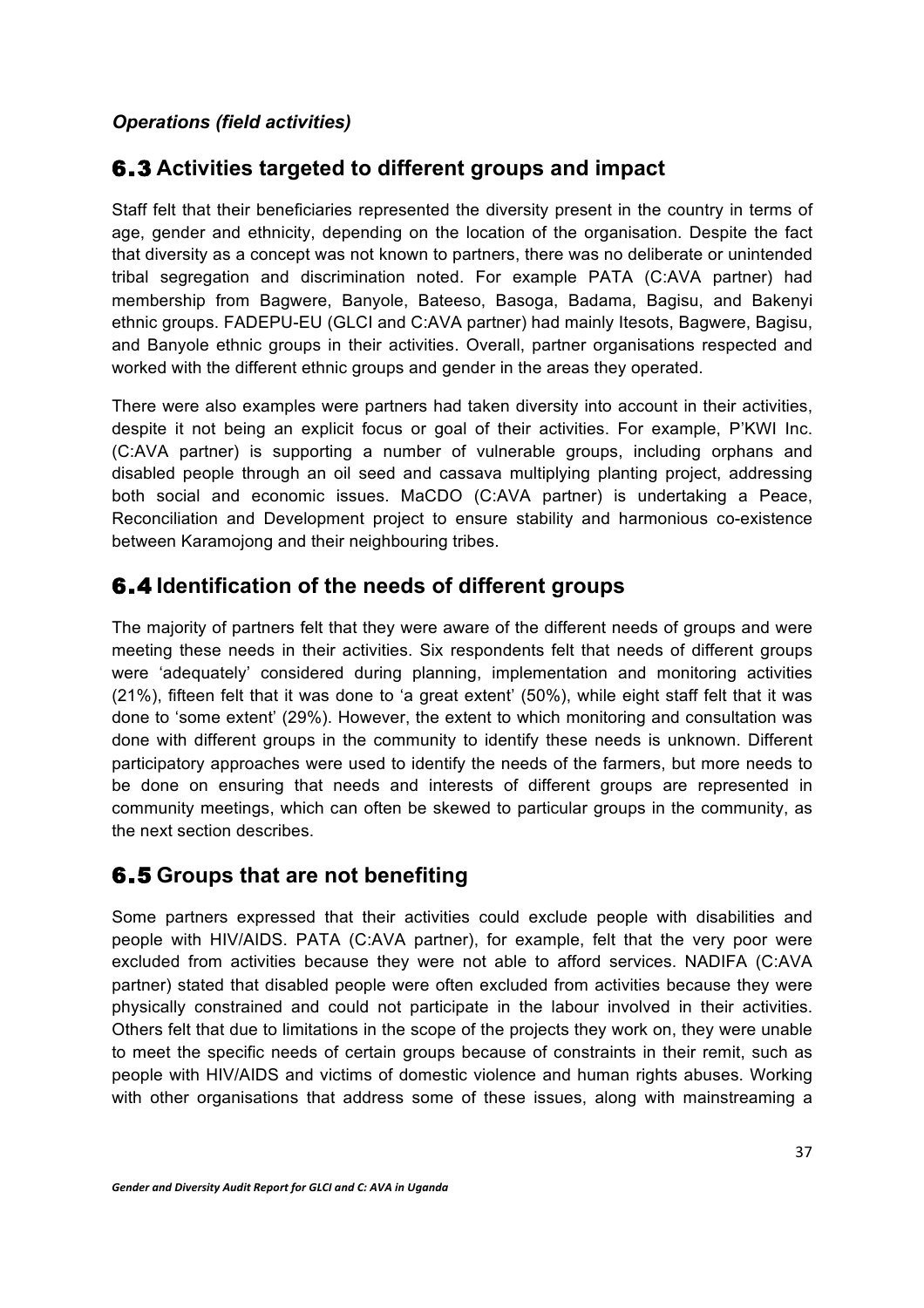diversity approach in activities, may help to address the needs of minority or disadvantaged groups.

#### 6.6 Recommendations

- GLCI and C:AVA should undertake capacity building activities to improve the understanding of diversity issues among partner organisations.
- Consult staff on their work place needs and agree on how these issues could be addressed. This should result in a set of action points that partners can implement to address diversity considerations in their work.
- Partners should provide internship opportunities at their offices, specifically targeting women, to encourage youth to participate in agricultural activities and see it as a future career options. Youth should also be a priority target group and for each activity, partners should have a youth-targeted activity alongside in order to increase their participation in sustainable agricultural activities. Workshops should be held with youth to mobilise them.
- GLCI and C:AVA should promote the use and facilitate partnerships to delivery more adaptable technologies and processing equipment for different beneficiary groups.
- Partners require capacity building in conflict resolution and negotiation, particularly in terms of land and natural resources. This will help equip staff with the ability to resolve and mediate conflicts in communities in which they work.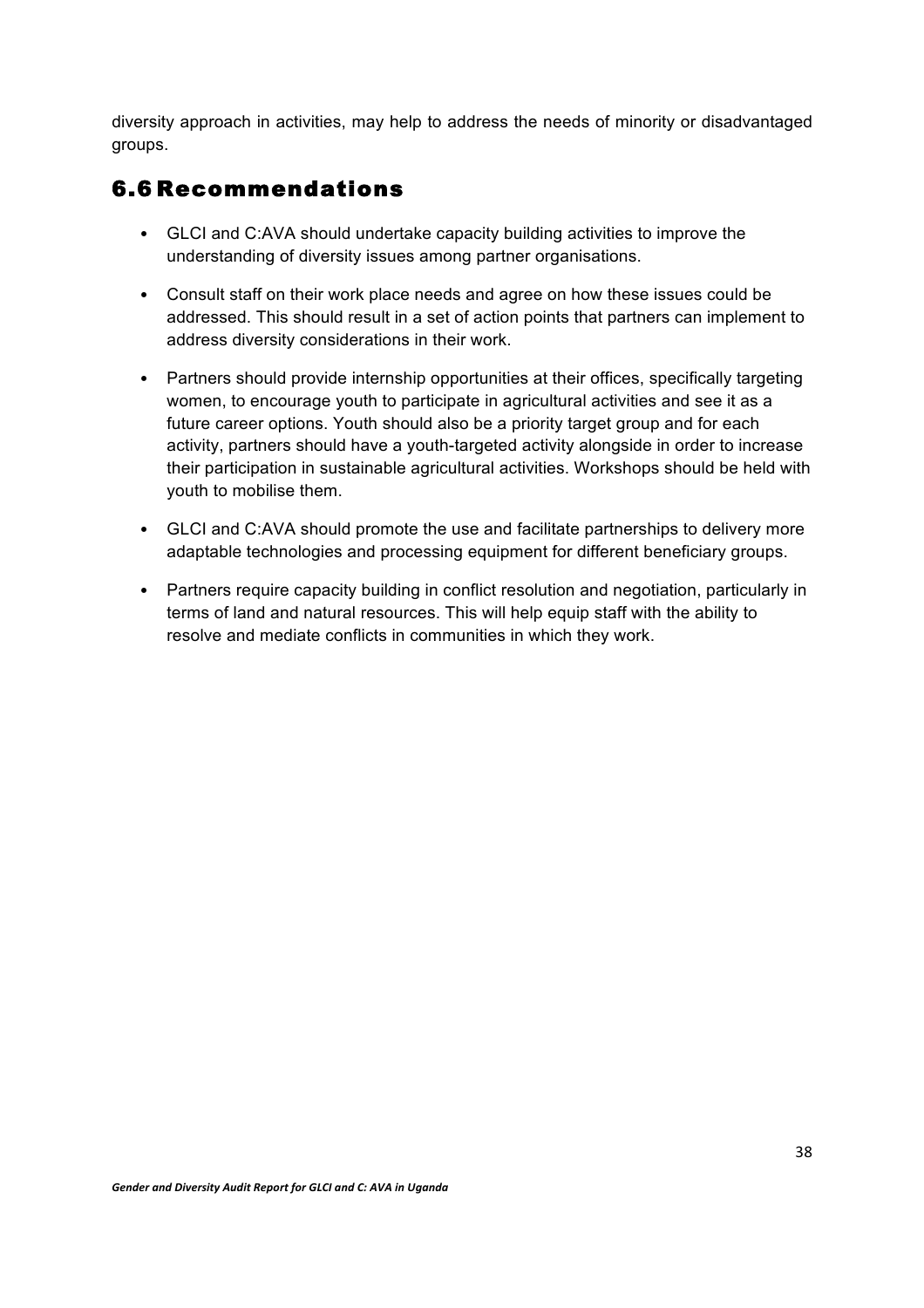# **7 Enabling participation**

The purpose of this performance area is to identify what is currently being done to enable participation and how it can be improved with gender and diversity in mind, within organisations and in their field operations.

#### *Internal in the organisation*

### 7.1 **Participation within organisations**

The majority of staff in partner organisations felt that their opinions and views were included in decision making in the organisation. Twenty-seven staff felt that their opinions and views were 'always' sought out by their organisations (69%) and ten felt that their opinions and views were 'usually' sought out by their organisations (26%). Only one person felt that they were 'seldom' consulted and another person didn't know.

Overall, staff participated in the strategic direction of their organisations through regular planning meetings with management. For example, at PATA (C:AVA partner), board meetings are held monthly and group meetings are held weekly and are designed to ensure maximum participation of members by being held regularly and timely, using open discussions to solve problems. Other ways for staff to feed into the activities of their organisation were through weekly reports, monitoring and evaluation activities and board meetings.

#### *Operations (field activities)*

### 7.2 **Participation in field activities and group mobilisation**

Partners utilised a range of participatory methodologies in their field activities, which they felt added value to their activities. Some of the methods used were as follows:

- Consultations with sex-disaggregated groups
- Community engagement through local community leaders (MaCDO, C:AVA partner)
- Participatory Rural Appraisal, review meetings, consulting sub-county development plans and needs assessments (V'TERUDO, C:AVA partner)
- Needs assessment and baseline surveys conducted using participatory-action research (THP, GLCI partner)
- Farmer-to-farmer training strategy on value addition and post harvest handling (SOSPPA, C:AVA partner)

However there were some practices that could be improved upon. One partner utilised fieldquestionnaires to access information from community members. However, this relied on the ability of participants to read and write, which can exclude a large number of people who are illiterate, which is more prevalent among women and the vulnerable.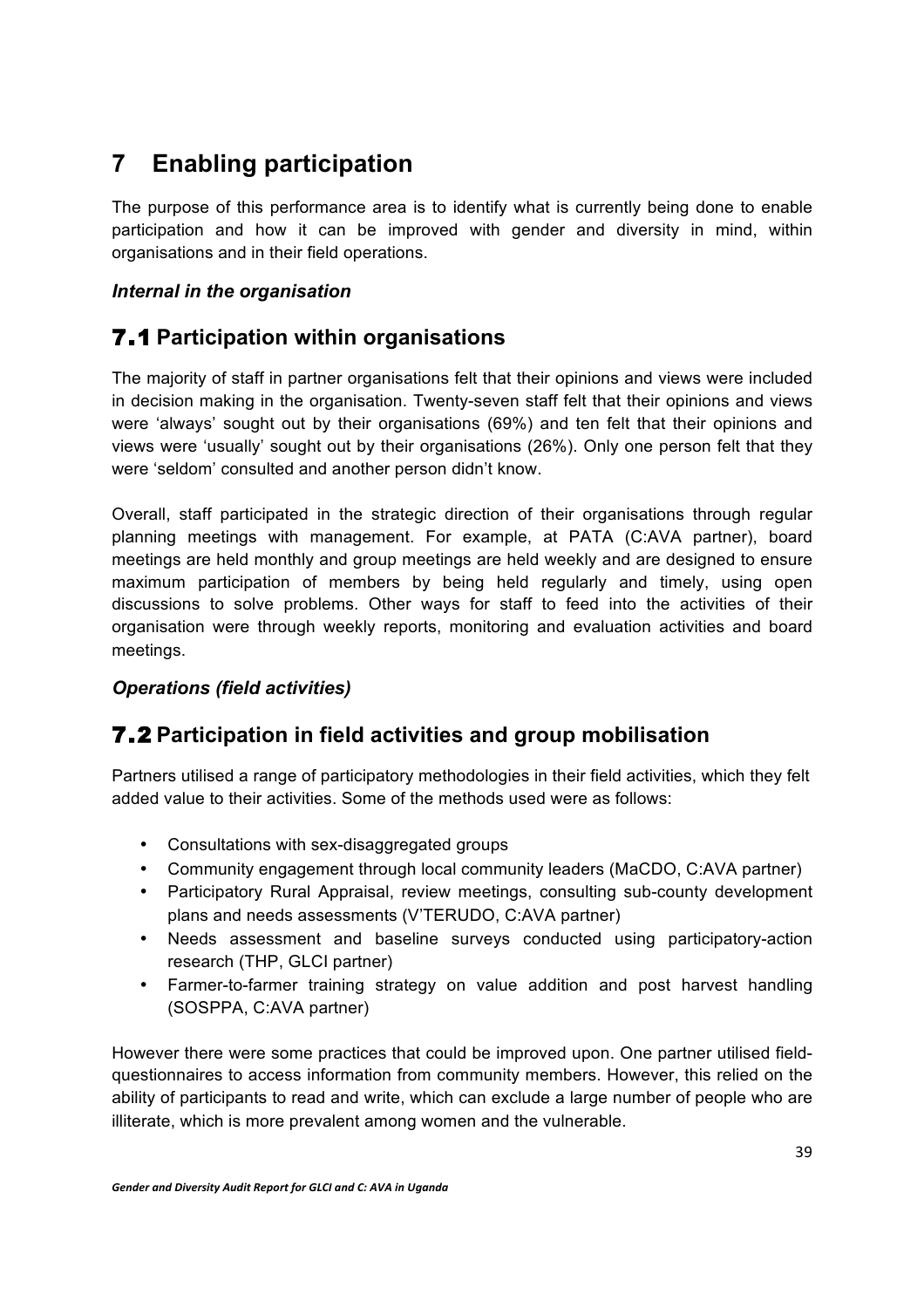In addition, most partners engaged with the community through village leadership structures. While this method is important to gain permission and acceptance in communities which is crucial for activities to take place, it is important to not depend entirely on village leadership to gather community members and spread messages. This is because village leadership are embedded within sets of social relationships that may reflect power-imbalances in the community, causing replication of barriers to access for certain groups. Therefore participatory approaches should adopt measures, such as transect walks around communities, to ensure that different groups within the community are aware of partner activities.

It is important for partners to review their activities to see how women and different groups are participating in their activities, and if there are any barriers to participation that could be addressed. Some of the barriers identified in research are as follows:

- Lack of time for women to participate in lengthy meetings
- Lack of confidence to participate, particularly if it is not common for women to speak in front of men (Madaali Women FGD).
- Illiteracy
- Requirement of women to get permission from men to participate (Tansentu men's FGD)
- Excluding young mothers from youth groups because they are mothers

#### 7.3 **Staff skills in participatory methods**

The skills of staff in the use of participatory methods at the different levels of project implementation were highly commendable. Findings revealed that 22 staff felt they 'always' used participatory methods (73%), six staff felt they 'usually' use participatory methods (20%), while one staff felt they 'never' used them and one staff did not know (3%). This is a good indication that staff are familiar with participatory methodologies and they are used, but staff could benefit from learning more innovative and current methods.

### 7.4 Recommendations

- Partners should develop more creative ways to encourage staff participation such as interdepartmental; or external field visits, role play.
- With GLCI and C:AVA support, partners should improve communication by making it gender and diversity sensitive; having female announcers, using local languages and reducing the written materials.
- Partners to review, revise and implement leadership criteria of farmer groups with village leaders and groups themselves, address barriers to participation and encourage groups, or set a quota for groups, to elect more female representatives and people from vulnerable groups.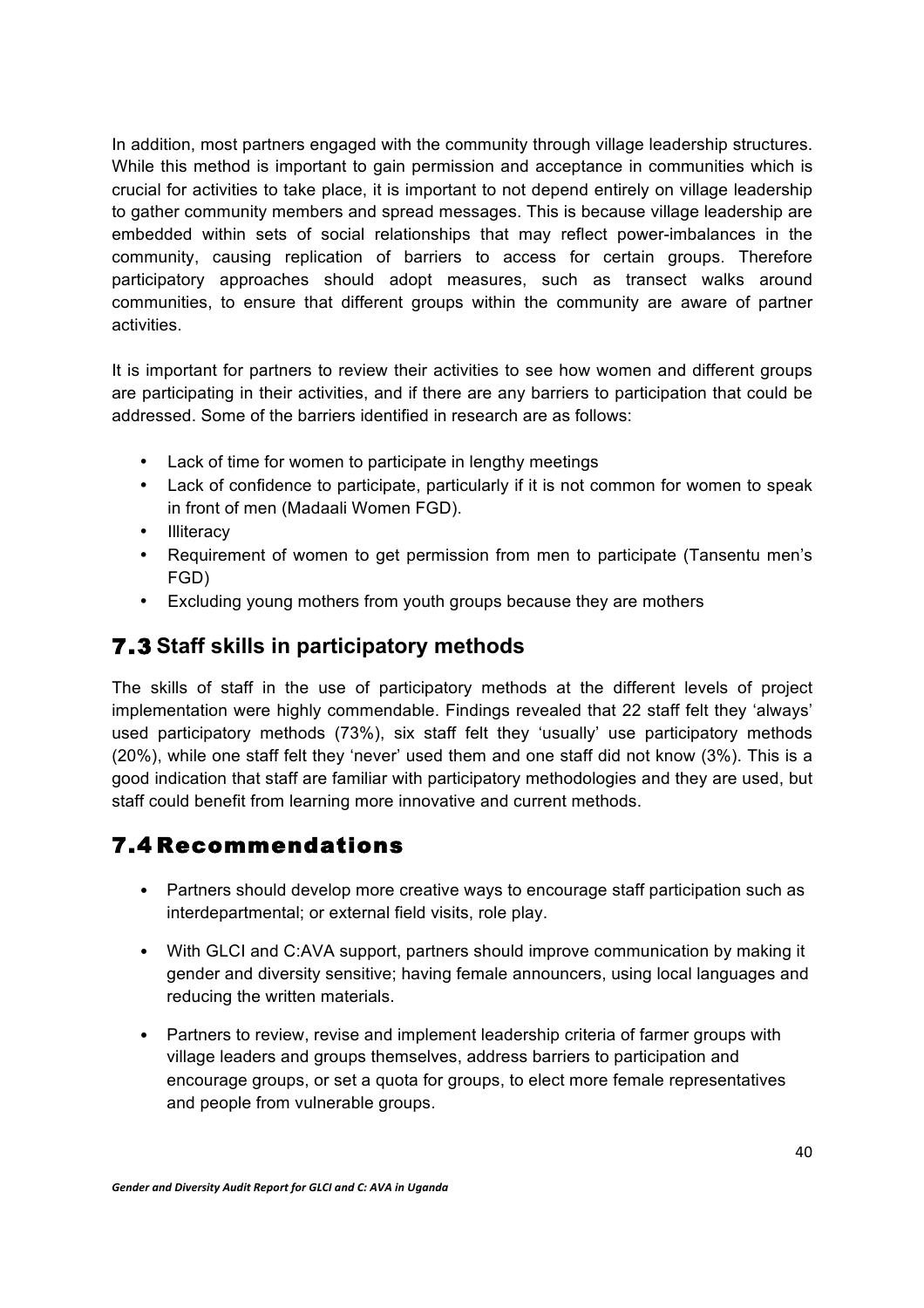• C:AVA and GLCI country offices should promote a participatory monitoring and evaluation system where male and female beneficiaries to provide feedback in monitoring and evaluation.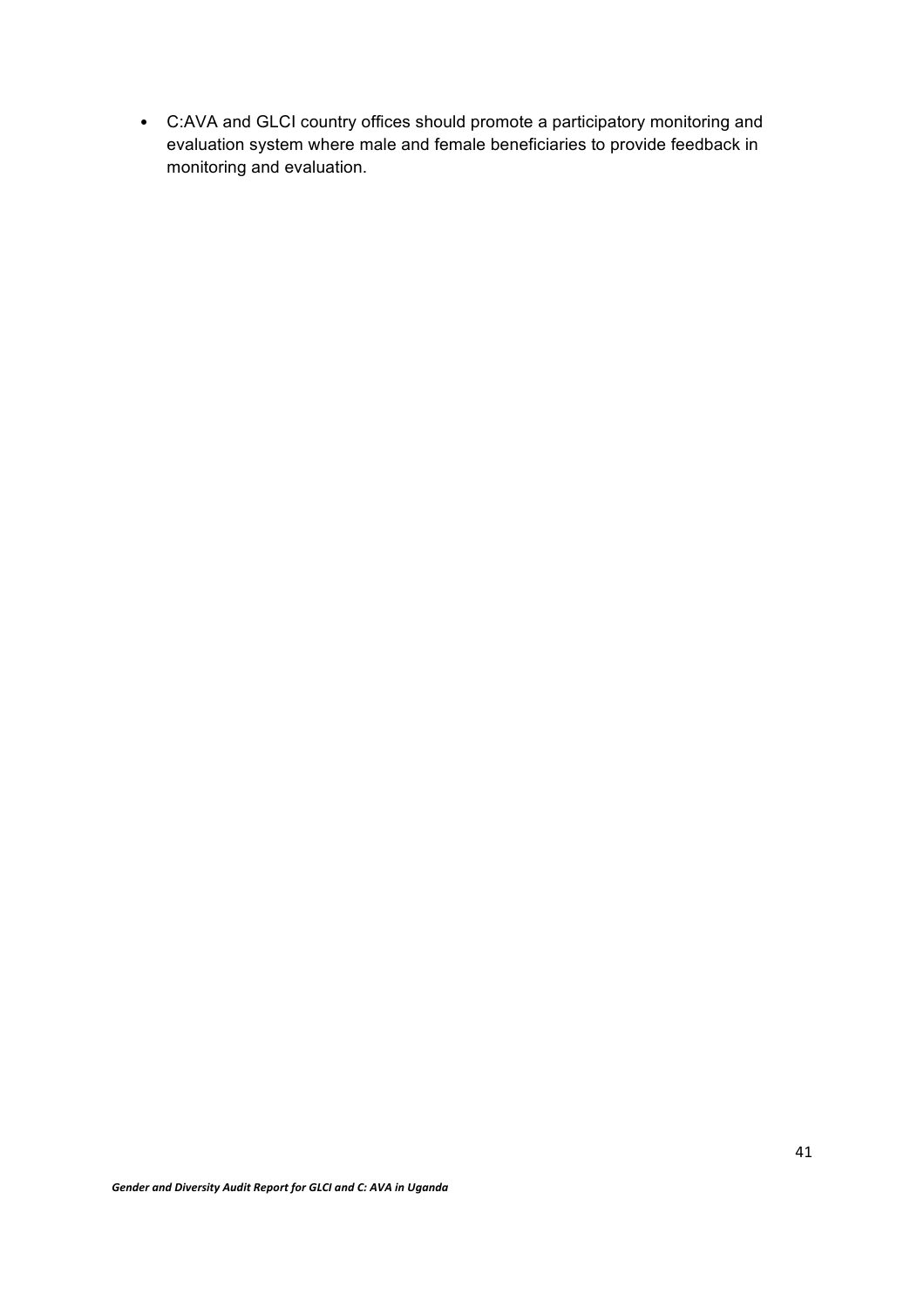## **8 Innovation**

Innovation simply means 'a new way of doing something', or for organisations, doing something new. Innovation provides different ways to achieve a goal often in terms of improving efficiency, productivity, quality etc. In terms of gender and diversity innovation is also important because gender and diversity relations are constantly shifting and being renegotiated. New constraints and opportunities are continually arising and requiring new methods for understanding and addressing differences. In this context, innovation is examined to identify the extent to which partners facilitate processes for the creation and use of new ideas.

### 8.1 **Learning and organisational promotion of innovation**

Overall, staff felt that learning was an area that required improvement in their organisations. There were a number of areas that staff felt that they required new skills in; however, due to limited resources this was seldom realised. Despite this, findings from the staff selfassessment questionnaire indicated more positive results: 18 staff felt that learning and innovation was very 'highly' promoted (46%) in their organisation, and 19 staff felt it was 'usually' promoted (49%), while two staff felt that learning and innovation were promoted 'to some extent' (5%).

It is therefore important for partners to undertake cost-effective means to promote learning for their staff, to increase the effectiveness of staff and their motivation. Some examples of cost-effective learning opportunities are exchanges to other organisations or communities to share ideas and problem solve with other staff. Staff can also be asked to give presentations to others on areas of interest. SOSPPA (C:AVA partner) exemplified good practice when they created a Education and Publicity Committee that is responsible for promoting staff development, particularly among SOSPPA volunteers, in a cost-effective manner

Other methods were used to promote learning among beneficiaries, including promoting low labour intensive farming technologies, providing farmers with low cost farm implements, training households on effective food storage methodologies, seed multiplication, and adaptive research.

### 8.2 **Use of innovative methods and examples**

Overall, the majority of staff from partner organisations felt that they were innovative in their work. Ten staff felt that they 'often' used new and innovative methods regarding gender and diversity in their work (33%), while 20 staff felt they 'usually' use new and innovative methods regarding gender and diversity (67%). Staff at some partner organisations reported that they tried 'new ways of doing things' in their work. Some examples are:

• encouraged women to participate through building trust of their spouses (PATA, C:AVA partner)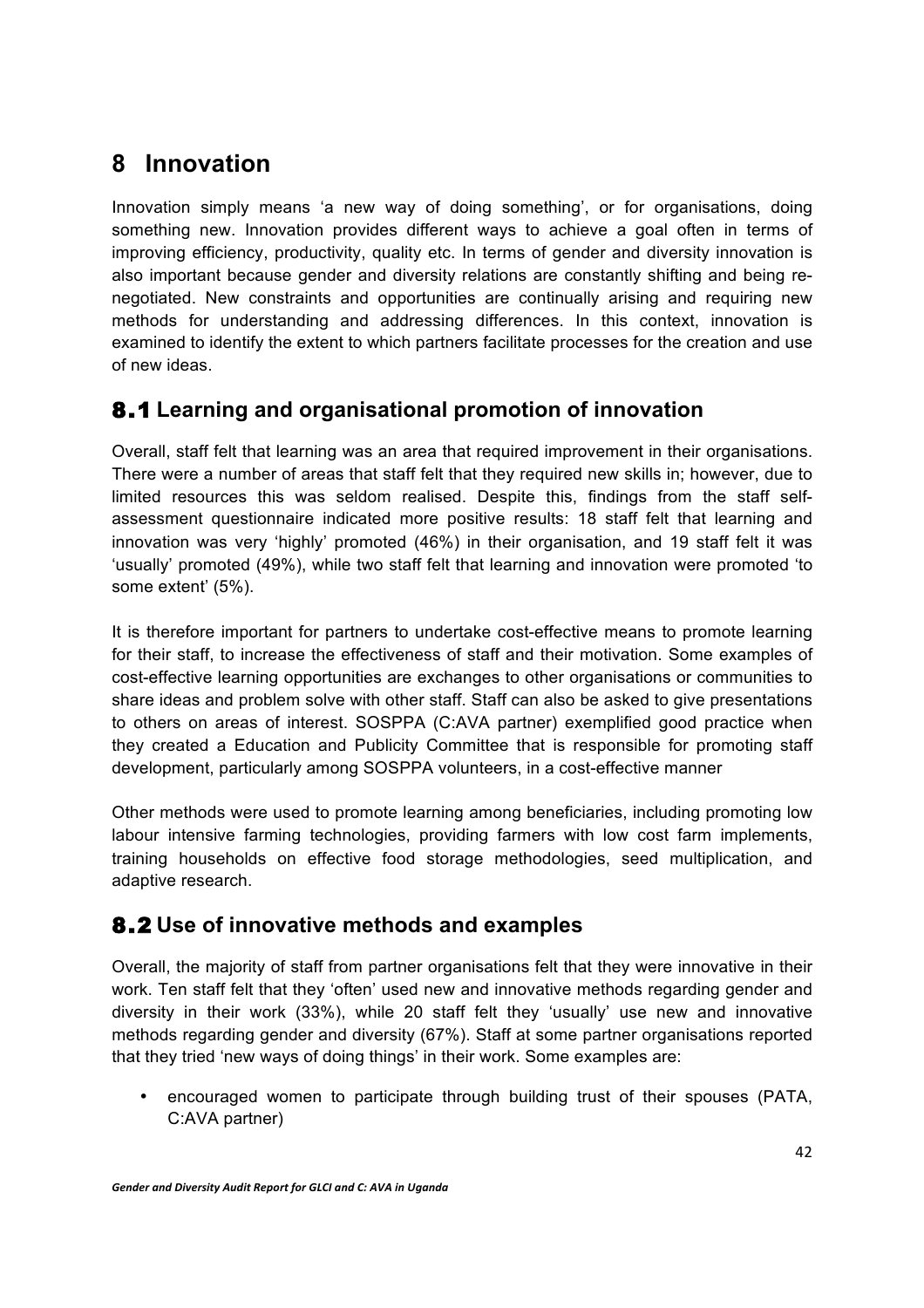- embarked on value addition to cassava flour, as in sweet potatoes (SOSPPA, C:AVA partner)
- initiated women leaders of village banks (THP, GLCI partner)
- organisation of a "Mr. and Madam Agriculture" competition, which motivated farmers to participate in extension activities (NADIFA, GLCI partner)
- promotion of a new framing system called "minimum tillage" to reduce on the costs (FADEP-EU, GLCI and C:AVA partner)
- establishment of farmer learning centres in communities linked with farmer clubs (P'KWI Inc., C:AVA partner)

### 8.3 Recommendations

- Improve understanding of 'innovation systems' as an approach to innovation, which focus less on production of new technologies and more on information sharing.
- GLCI and C:AVA country team should facilitate platforms for shared learning on various activities.
- Encourage staff development through skill and confidence building and incentives using bonuses, training opportunities, bottom-up participatory approaches and management support.
- Facilitate more participatory processes between staff and with external partners for shared learning, new ideas and information dissemination.
- Sustain and create effective partnerships, particularly between research and field operations, which are critical for gaining new insight, influencing, and even gaining additional funding.
- Priorities for innovation should fall congruent with the priorities established in the previous chapters, such as developing new ways to present the organisation and communicate with the public, reaching to men and women, participatory research methods etc.
- Encourage ownership in the organisation such as giving staff control over budgets.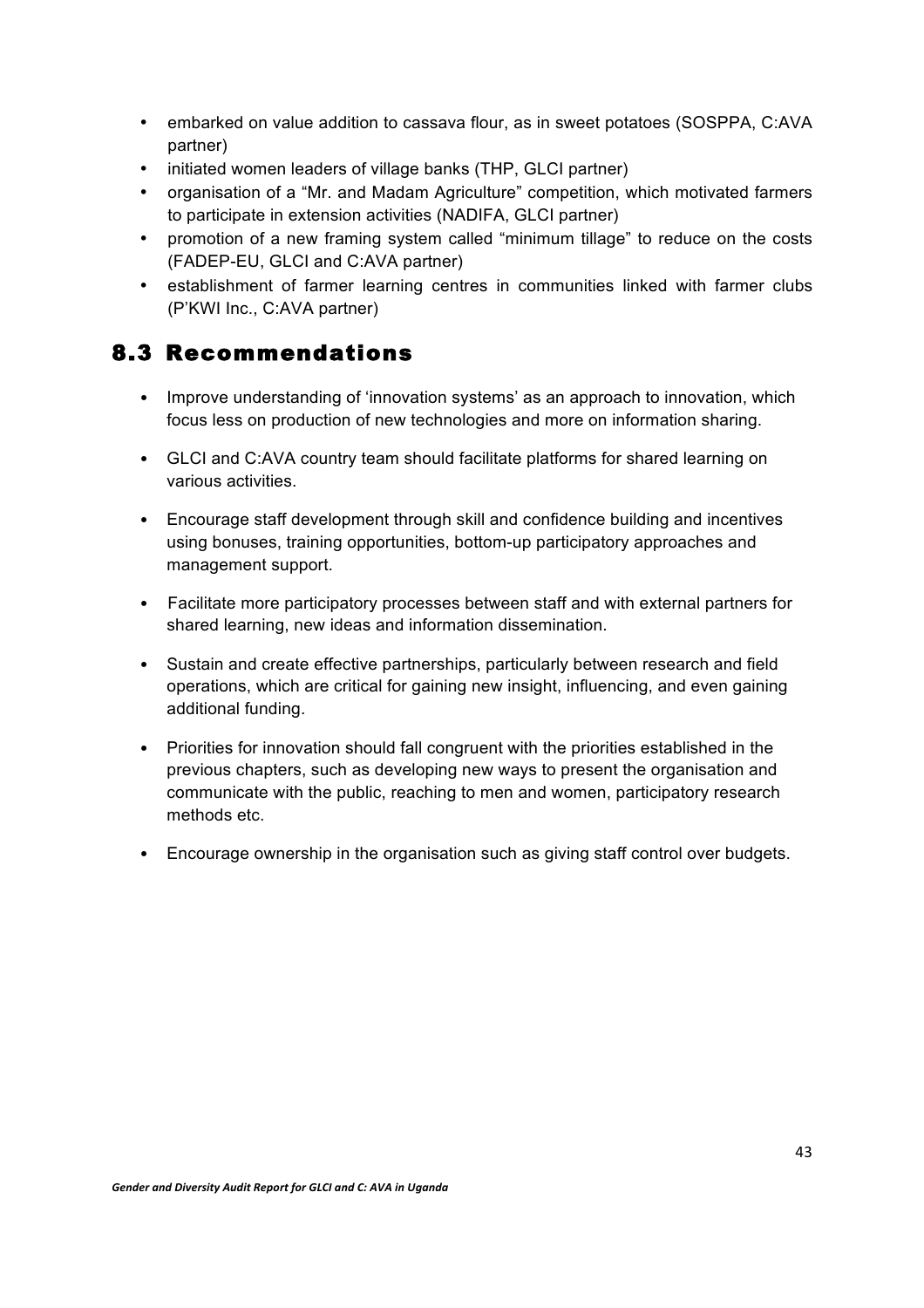# Appendix A: Areas of strength and areas to be improved for service providers

|                 | <b>Areas of strength</b>                                                                                                                                                                                                                                                                                                                                                                                                                                                                                                                                                                     | Areas to be improved                                                                                                                                                                                                                                                                                                                                                                                                   |
|-----------------|----------------------------------------------------------------------------------------------------------------------------------------------------------------------------------------------------------------------------------------------------------------------------------------------------------------------------------------------------------------------------------------------------------------------------------------------------------------------------------------------------------------------------------------------------------------------------------------------|------------------------------------------------------------------------------------------------------------------------------------------------------------------------------------------------------------------------------------------------------------------------------------------------------------------------------------------------------------------------------------------------------------------------|
| <b>NADIFA</b>   | • Mobilisation of farmers<br>• Availability of a permanent office block<br>with a hall used for public hiring<br>• Farmer training sessions in agriculture<br>and related enterprises<br>• Cassava and maize processing/milling<br>factory constructed with support from<br><b>JICA</b><br>• Periodic monitoring and evaluation<br>• Regular planning with staff participation                                                                                                                                                                                                               | • Incentives; greater remuneration and<br>benefits such as general support,<br>allowances, mobility insurance and<br>staff safety.<br>• Learning; need for staff development<br>• Sufficient funds to recruit and maintain<br>staff<br>• Influencing policy; need for skills in<br>influencing legislators and donors<br>• Need for a more gender balanced staff<br>force equipped with gender skills and<br>knowledge |
| <b>FADEP-EU</b> | • Food security - reserves at household<br>level<br>• Innovation – new methods to improve<br>food production, new technologies and<br>skills, well established farmers and<br>entrepreneurs are used as model<br>farmers to try out new technologies<br>because they can bear the risk.<br>• Mobilisation of farmers into mixed<br>groups and ensuring equality in<br>numbers of both men and women in<br>each group.<br>• Conducting farmer trainings on<br>nutrition, farming as a business, and<br>post harvest handling.<br>• Farm Demonstrations and agricultural<br>extension services | Improve on the incentives to motivate<br>$\bullet$<br>staff such as annual leave, allowances<br>and insurance.<br>• Involvement of men and women in<br>decision making to enhance gender<br>equality<br>• Learning; need for staff capacity<br>development                                                                                                                                                             |
| <b>VEDCO</b>    | • Management involves all staff<br>• Staff owns the management planning,<br>the decision in the strategic planning<br>• Monitoring and evaluation is done<br>internally and at a regional level<br>• Nutrition and health - training farmers<br>in basic nutrition principles, sanitation<br>and hygiene<br>• Create awareness on management<br>and sustainability response to avoid<br>deflation<br>• Training in Food security                                                                                                                                                             | • Advocacy skills for staff to be able to<br>influence policy<br>• Improve on the incentives to match<br>with the cost of living for the staff                                                                                                                                                                                                                                                                         |
| <b>PATA</b>     | • At least 40% of the members are not as                                                                                                                                                                                                                                                                                                                                                                                                                                                                                                                                                     | • Involving staff in decision making                                                                                                                                                                                                                                                                                                                                                                                   |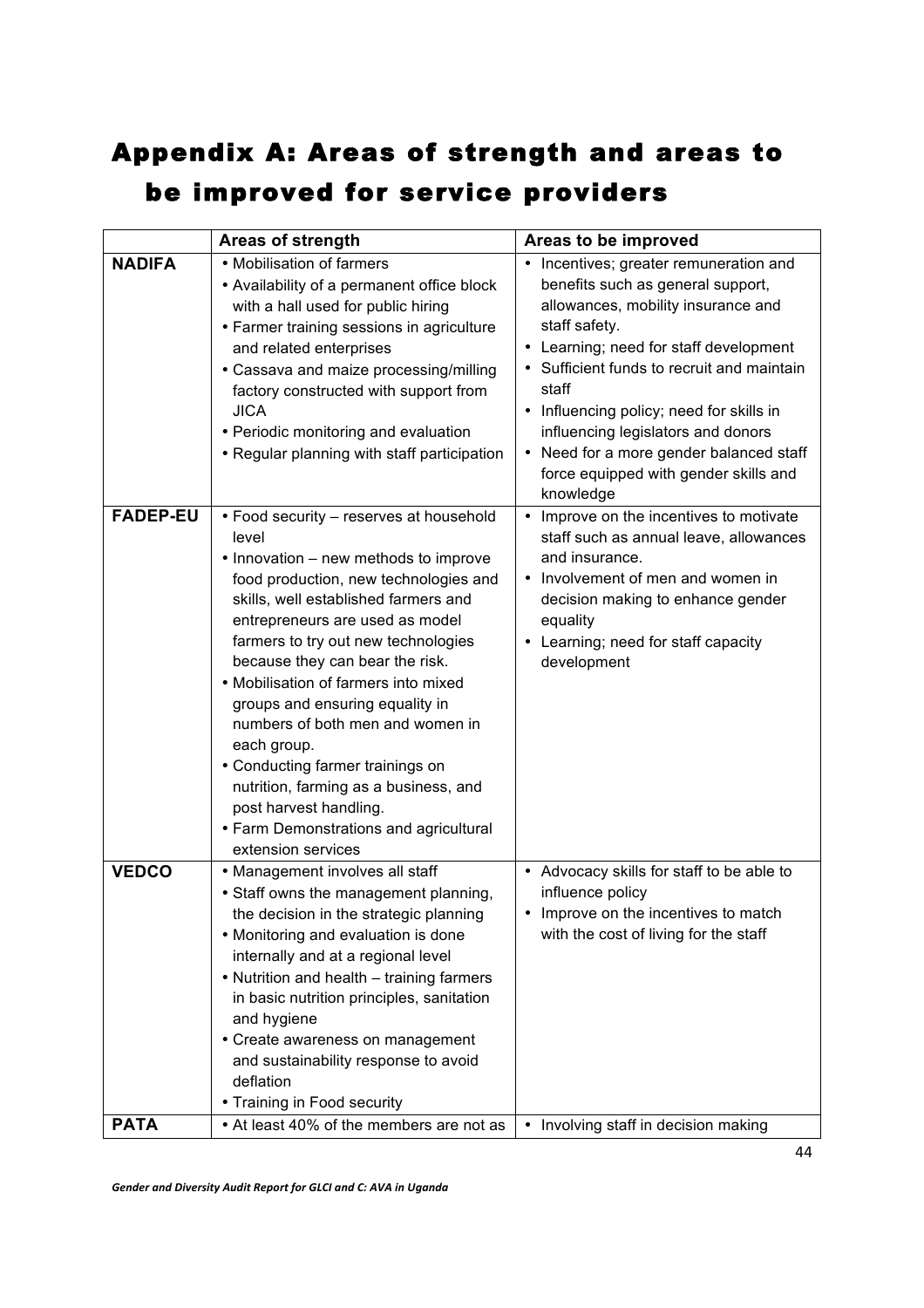|                                | poor as they used to be<br>• Shelters have improved<br>• Collective marketing of farm produce<br>• Trainings - farming and leadership<br>skills as well<br>• Planning is encouraged on a weekly,<br>monthly and annual basis. Staff plans<br>for day to day tasks and activities.<br>• Reporting to board and other sponsor<br>organisations.                                                           | Improving the financial base to enable<br>$\bullet$<br>recruitment of permanent staff                                                                                                                                                                                                                                                |
|--------------------------------|---------------------------------------------------------------------------------------------------------------------------------------------------------------------------------------------------------------------------------------------------------------------------------------------------------------------------------------------------------------------------------------------------------|--------------------------------------------------------------------------------------------------------------------------------------------------------------------------------------------------------------------------------------------------------------------------------------------------------------------------------------|
| <b>SOSPPA</b>                  | • Financial management<br>• Incentives to staff and members                                                                                                                                                                                                                                                                                                                                             | Employ a technical personnel to handle<br>issues of quality control<br>• Learning; the board requires skills in<br>management, since this is a member-<br>based organisation<br>• Improve on communication and<br>information flow within staff and among<br>member farmers.<br>• Regular monitoring and evaluation of<br>activities |
| <b>VISION</b><br><b>TERUDO</b> | • Mobilisation is easy due to parish co-<br>ordinators (entry point is always<br>community leaders)<br>• Advocacy; children's clubs, caretakers<br>form groups for loan schemes<br>• Learning; groups' capacities are built,<br>do work without support from the<br>organisation and initiate projects on<br>their own.<br>• Management involves staff in decision<br>making and holds regular meetings | Improve on incentives and their<br>$\bullet$<br>distribution to staff<br>• Policy influence needs to be improved<br>in order to attract donor funds<br>Annual planning                                                                                                                                                               |
| <b>MaCDO</b>                   | • Policy influence - such as advocacy<br>with Sub County agricultural staff when<br>foot and mouth disease erupted<br>• Planning, weekly activity reports.<br>Monthly meetings for all staff including<br>those in field.<br>• Qualified staff, dedicated, willing and<br>motivated                                                                                                                     | • Improve on the incentives to motivate<br>staff such as annual leave, allowances<br>and insurance.                                                                                                                                                                                                                                  |
| <b>THP</b>                     | • Staff participation, weekly and quarterly<br>meetings attended by all staff to review<br>performance.<br>• Organisational policies<br>• Learning, capacity development and<br>creating awareness among staff.<br>• Partnerships, advocacy and impact as<br>priority strategies                                                                                                                        | • Incentives were rated low especially in<br>terms of long term training, as<br>evidenced by the organisation's budget;<br>greater remuneration and benefits such<br>as general support, allowances,<br>mobility insurance, and staff safety.<br>• Development of a gender policy for the<br>organisation                            |